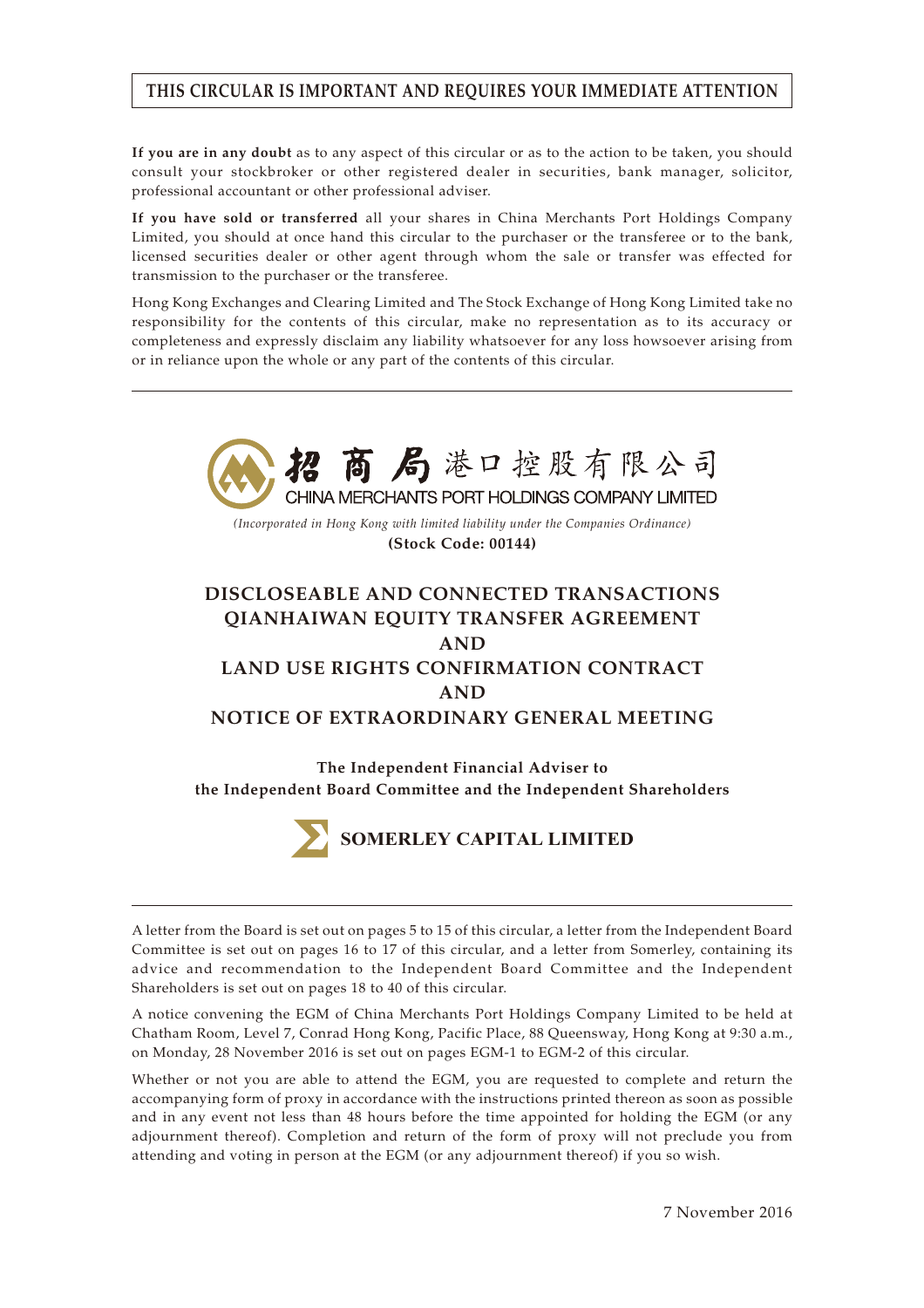# **CONTENT**

# *Page*

|                |                                             | $\mathbf{1}$ |
|----------------|---------------------------------------------|--------------|
|                |                                             | 5            |
| $\mathbf{1}$   |                                             | 5            |
| 2              | Qianhaiwan Equity Transfer Agreement        | 6            |
| 3              | Land Use Rights Confirmation Contract       | 10           |
| $\overline{4}$ |                                             | 12           |
| 5              |                                             | 13           |
| 6              |                                             | 14           |
| 7              | <b>EGM</b>                                  | 14           |
| 8              |                                             | 15           |
| 9              |                                             | 15           |
|                | Letter from the Independent Board Committee | 16           |
|                |                                             | 18           |
|                |                                             | 41           |
|                |                                             | 51           |
|                |                                             |              |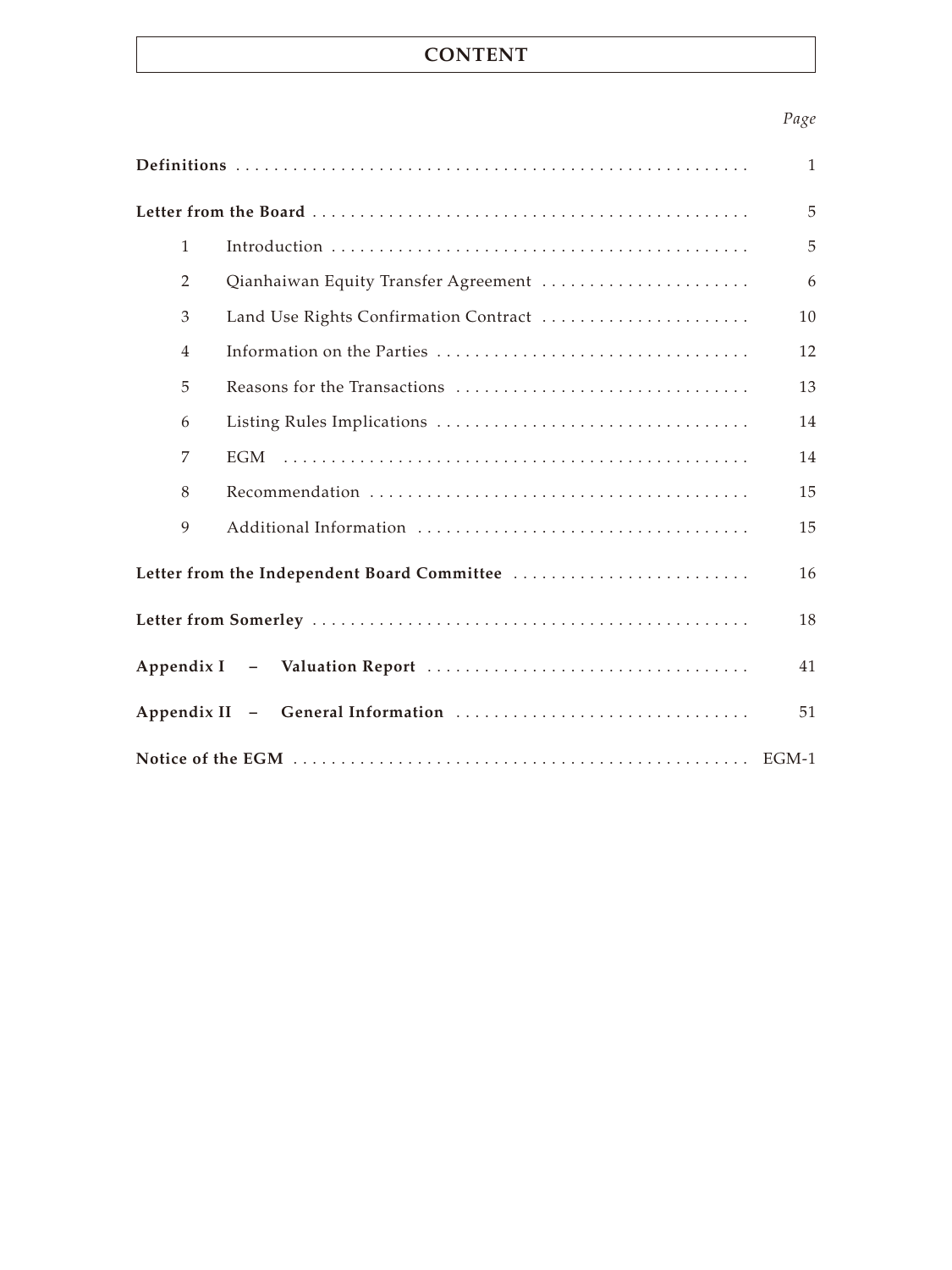*In this circular, unless the context otherwise requires, the following expressions have the following meanings:*

| "associate(s)"        | has the meaning ascribed to this term under the<br><b>Listing Rules</b>                                                                                                                                                                       |
|-----------------------|-----------------------------------------------------------------------------------------------------------------------------------------------------------------------------------------------------------------------------------------------|
| "Board"               | the board of Directors                                                                                                                                                                                                                        |
| "CMG"                 | China Merchants Group Limited, a company<br>incorporated in the PRC and the ultimate holding<br>company of the Company                                                                                                                        |
| "CMPDS"               | China Merchants Port Development (Shenzhen)<br>Company Limited (招商局港口發展(深圳)有限公司), a<br>limited liability company incorporated in the PRC<br>and an indirect wholly-owned subsidiary of the<br>Company                                         |
| "CMSIZ"               | China Merchants Shekou Industrial Zone Holdings<br>Company Limited (招商局蛇口工業區控股股份有限<br>公司), a company incorporated in the PRC and whose<br>shares are listed on the Shenzhen Stock Exchange. It is<br>an indirect subsidiary of CMG            |
| "CMV"                 | Shenzhen China Merchants Venture Company Limited<br>(深圳市招商創業有限公司), a company incorporated in<br>the PRC and a subsidiary of CMSIZ                                                                                                             |
| "Company"             | China Merchants Port Holdings Company Limited, a<br>company incorporated in Hong Kong and whose<br>shares are listed on the Main Board of the Stock<br>Exchange                                                                               |
| "connected person(s)" | has the meaning ascribed to this term under the<br><b>Listing Rules</b>                                                                                                                                                                       |
| "Director(s)"         | the directors of the Company                                                                                                                                                                                                                  |
| " $EGM"$              | the extraordinary general meeting to be convened and<br>held at Chatham Room, Level 7, Conrad Hong Kong,<br>Pacific Place, 88 Queensway, Hong Kong at 9:30 a.m.,<br>on Monday, 28 November 2016 by the Company to<br>approve the Transactions |
| "Group"               | the Company and its subsidiaries                                                                                                                                                                                                              |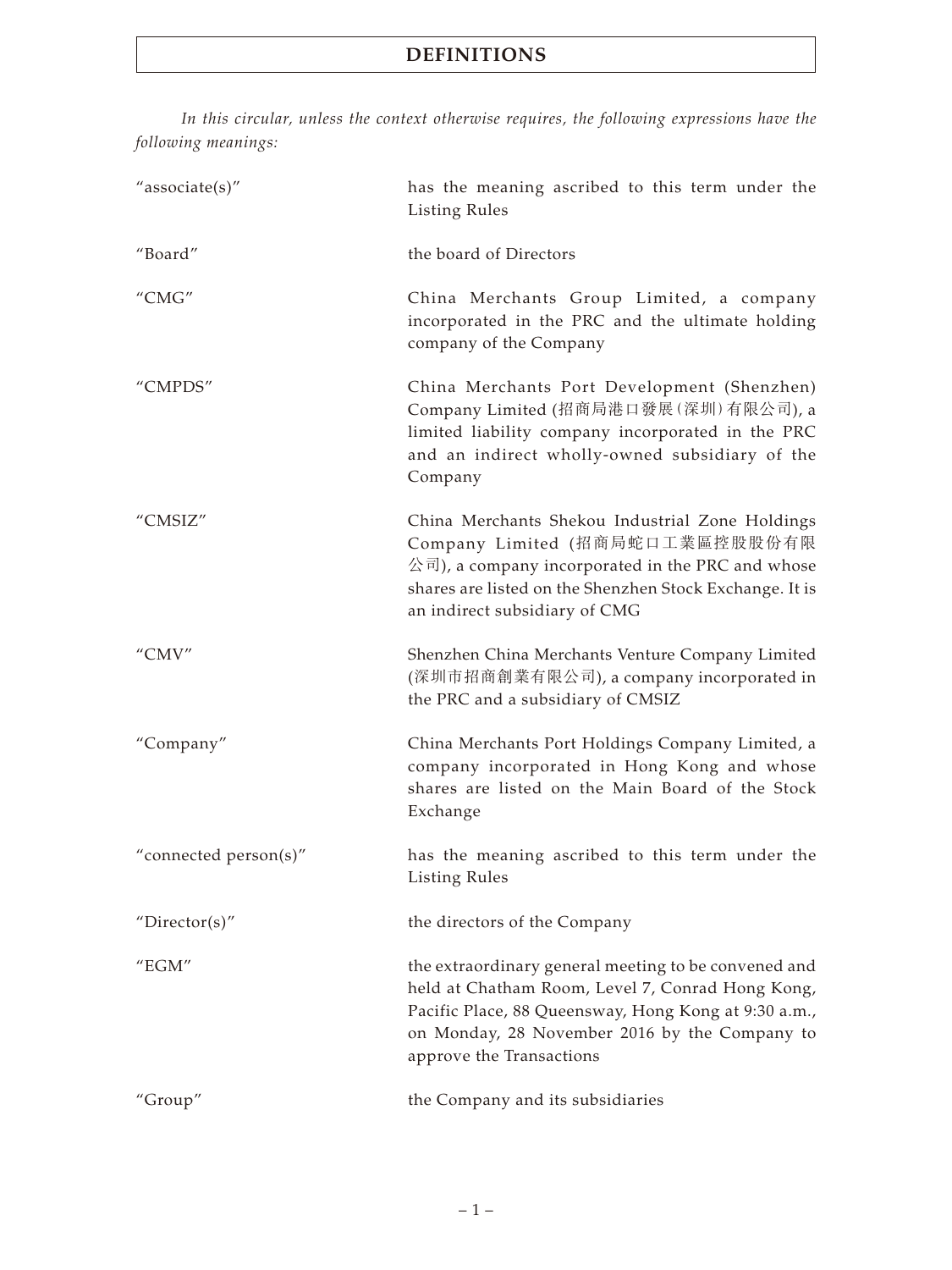| HKD''                                            | Hong Kong dollars, the lawful currency of Hong<br>Kong                                                                                                                                                                                                                                                                                                                                                            |
|--------------------------------------------------|-------------------------------------------------------------------------------------------------------------------------------------------------------------------------------------------------------------------------------------------------------------------------------------------------------------------------------------------------------------------------------------------------------------------|
| "Hong Kong"                                      | the Hong Kong Special Administrative Region of the<br><b>PRC</b>                                                                                                                                                                                                                                                                                                                                                  |
| "Independent Board<br>Committee"                 | the independent board committee comprising all the<br>independent non-executive Directors, namely Mr. Kut<br>Ying Hay, Mr. Lee Yip Wah Peter, Mr. Li Kwok Heem<br>John, Mr. Li Ka Fai David and Mr. Bong Shu Ying<br>Francis established to advise the Independent<br>Shareholders in respect of the Qianhaiwan Equity<br>Transfer Agreement and the Land Use Rights<br><b>Confirmation Contract</b>              |
| "Independent Financial<br>Adviser" or "Somerley" | Somerley Capital Limited, a corporation licensed to<br>carry out Type 1 (dealing in securities) and Type 6<br>(advising on corporate finance) regulated activities<br>under the SFO, being the independent financial<br>adviser to the Independent Board Committee and the<br>Independent Shareholders in respect of the<br>Qianhaiwan Equity Transfer Agreement and the Land<br>Use Rights Confirmation Contract |
| "Independent Shareholders"                       | the Shareholders other than CMG and its associates                                                                                                                                                                                                                                                                                                                                                                |
| "Independent Valuer"                             | Jones Lang LaSalle Corporate Appraisal and Advisory<br>Limited, an independent valuer to provide<br>intermediary consultation and appraisal services,<br>which was commissioned by Company to conduct a<br>fair valuation of the property interests held by<br>Qianhaiwan Property and CMSIZ as at 31 August<br>2016                                                                                              |
| "Jetty III Land"                                 | the parcel of land situated at Jetty III Shekou<br>Container Terminal with a total area of 204,027.68<br>sq.m which is currently leased by SCT1 under the<br>SCT1 Lease Agreement                                                                                                                                                                                                                                 |
| "Land Use Rights Confirmation<br>Contract"       | the land use rights confirmation contract dated 14<br>October 2016 entered into between SCT1 and CMSIZ,<br>pursuant to which CMSIZ agreed to sell to SCT1 the<br>Jetty III Land                                                                                                                                                                                                                                   |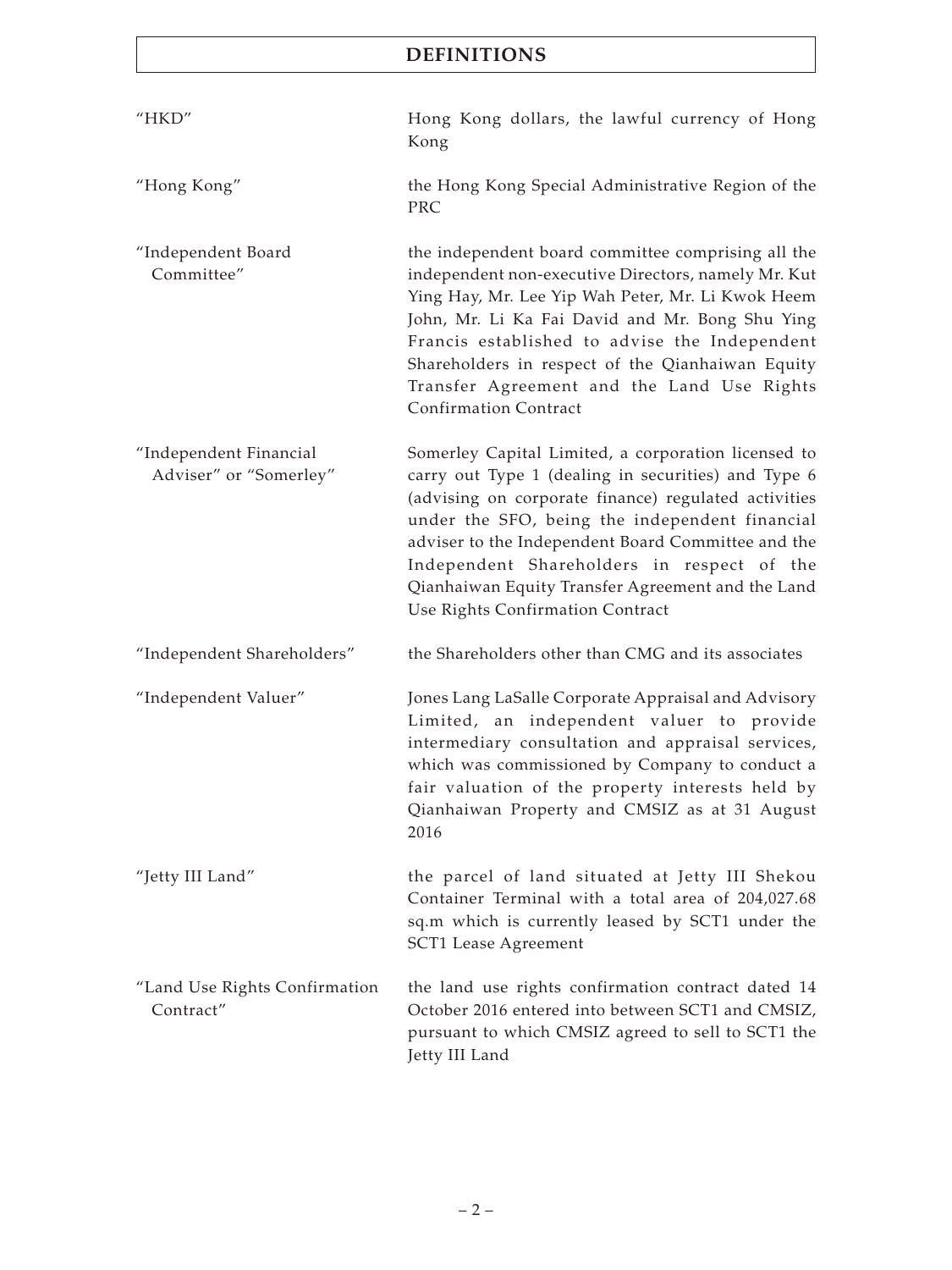| "Latest Practicable Date"                 | 3 November 2016, being the latest practicable date<br>prior to the printing of this circular for ascertaining<br>certain information herein                                                                                      |
|-------------------------------------------|----------------------------------------------------------------------------------------------------------------------------------------------------------------------------------------------------------------------------------|
| "Listing Rules"                           | the Rules Governing the Listing of Securities on the<br>Stock Exchange                                                                                                                                                           |
| "PFYD"                                    | Shenzhen Qianhai Pingfangyuanqu Development<br>Company Limited (深圳市前海平方園區開發有限公司),<br>a company incorporated in the PRC and a subsidiary<br>of CMSIZ                                                                              |
| "PRC"                                     | the People's Republic of China, which for the purpose<br>of this circular excludes Hong Kong, the Macau<br>Special Administrative Region and Taiwan                                                                              |
| "Qianhaiwan Equity Transfer<br>Agreement" | the equity transfer agreement dated 14 October 2016<br>entered into between CMPDS, CMSIZ, CMV, PFYD<br>and Qianhaiwan Property pursuant to which CMPDS<br>agreed to acquire the entire equity interest in<br>Qianhaiwan Property |
| "Qianhaiwan Property"                     | Shenzhen China Merchants Qianhaiwan Property<br>Company Limited (深圳市招商前海灣置業有限公司), a<br>company incorporated in the PRC and is currently<br>owned, as to 49% by CMV and as to 51% by PFYD                                         |
| " $RMB"$                                  | Renminbi, the lawful currency of the PRC                                                                                                                                                                                         |
| "SCT1"                                    | Shekou Container Terminals Limited (蛇口集裝箱碼頭<br>有限公司), a wholly foreign owned enterprise<br>established under the laws of the PRC and a<br>80%-owned subsidiary of the Company                                                    |
| "SCT1 Lease Agreement"                    | the lease agreement entered into between SCT1 as<br>lessee and CMSIZ as lessor on 20 May 1989, details of<br>which were disclosed in the announcement of the<br>Company dated 7 May 2007                                         |
| " $SFO"$                                  | the Securities and Futures Ordinance (Chapter 571 of<br>the Laws of Hong Kong)                                                                                                                                                   |
| "Shareholders"                            | the shareholders of the Company                                                                                                                                                                                                  |
| $''$ sq.m"                                | square metre                                                                                                                                                                                                                     |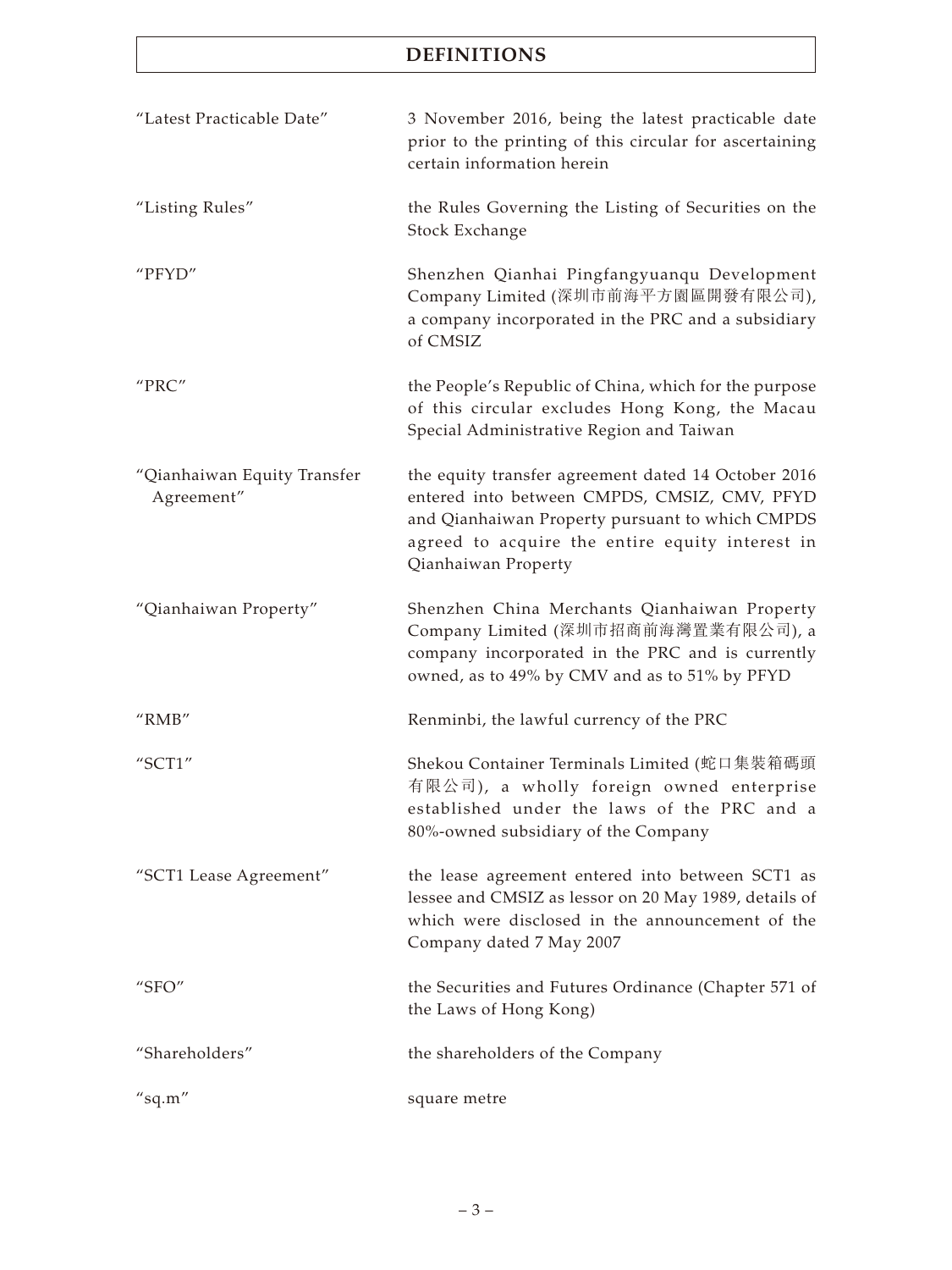| "subsidiary"                          | has the meaning ascribed to it under the Listing Rules                                                                                  |
|---------------------------------------|-----------------------------------------------------------------------------------------------------------------------------------------|
| "substantial shareholder(s)"          | has the meaning ascribed to it under the Listing Rules                                                                                  |
| "Stock Exchange"                      | The Stock Exchange of Hong Kong Limited                                                                                                 |
| "Transactions"                        | the transactions contemplated under the Qianhaiwan<br>Equity Transfer Agreement and the Land Use Rights<br><b>Confirmation Contract</b> |
| $^{\prime\prime}$ % $^{\prime\prime}$ | per cent.                                                                                                                               |

*For the purposes of this circular, the exchange rate of HKD1.00 = RMB0.8610 has been used, where appropriate, for the purposes of illustration only and does not constitute a representation that any amount has been, could have been or may be exchanged at the above rate or at any other rates or at all.*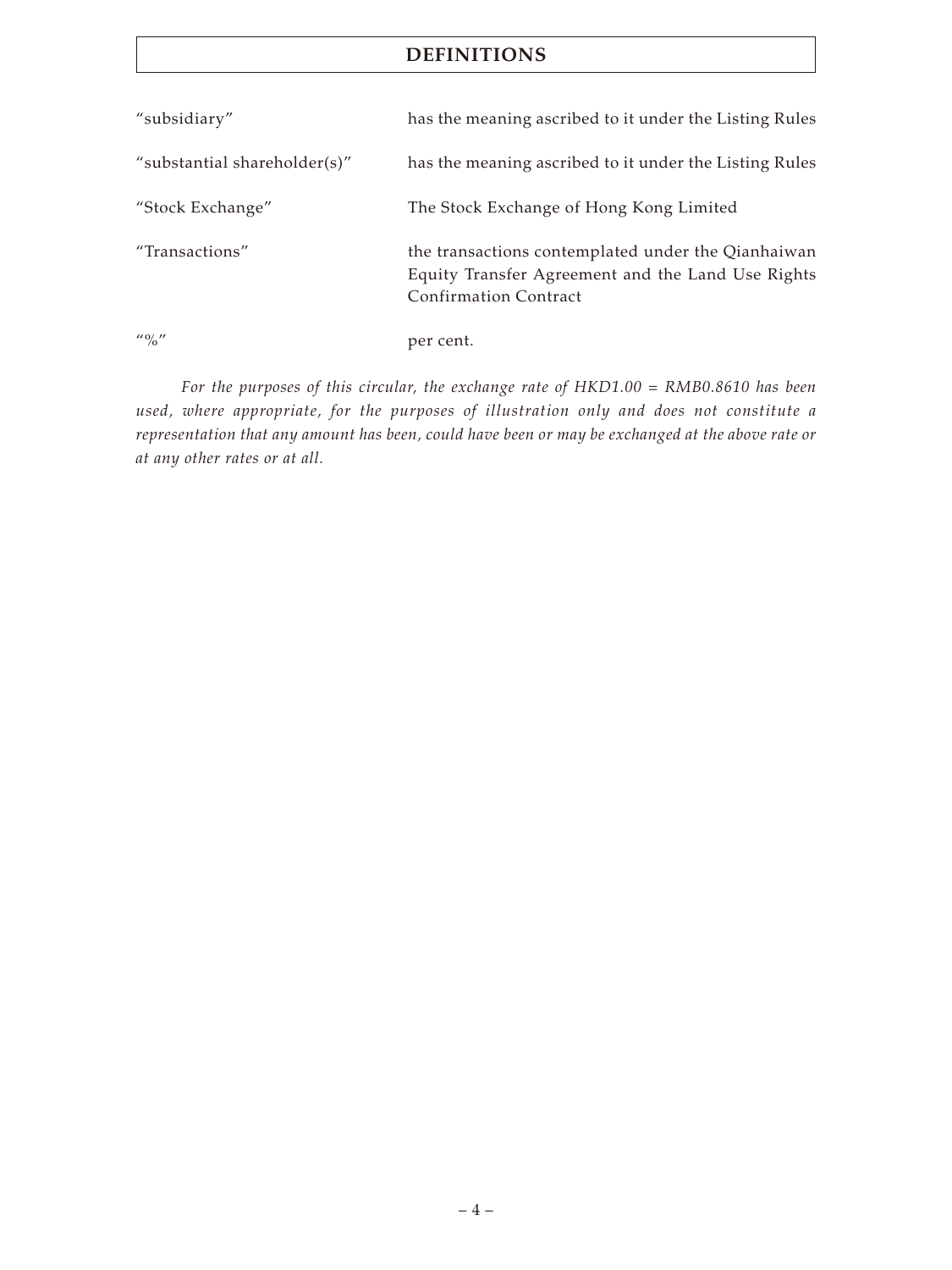

*(Incorporated in Hong Kong with limited liability under the Companies Ordinance)* **(Stock Code: 00144)**

### **Directors:**

*Executive Directors:* Mr. LI Xiaopeng *(Chairman)* Mr. HU Jianhua *(Vice Chairman)* Mr. FU Gangfeng Mr. YU Liming Mr. WANG Hong Mr. DENG Renjie Mr. BAI Jingtao *(Managing Director)* Mr. WANG Zhixian Mr. ZHENG Shaoping

**Registered Office:** 38th Floor China Merchants Tower Shun Tak Centre 168-200 Connaught Road Central Hong Kong

*Independent non-executive Directors:* Mr. KUT Ying Hay Mr. LEE Yip Wah Peter Mr. LI Kwok Heem John Mr. LI Ka Fai David Mr. BONG Shu Ying Francis

7 November 2016

*To the Shareholders of the Company*

Dear Sir or Madam,

# **DISCLOSEABLE AND CONNECTED TRANSACTIONS QIANHAIWAN EQUITY TRANSFER AGREEMENT AND LAND USE RIGHTS CONFIRMATION CONTRACT**

## **1 INTRODUCTION**

Reference is made to the announcement of the Company dated 14 October 2016 in relation to the Transactions.

On 14 October 2016, CMPDS, CMSIZ, CMV, PFYD and Qianhaiwan Property entered into the Qianhaiwan Equity Transfer Agreement, pursuant to which CMPDS, a wholly-owned subsidiary of the Company, agreed to acquire the entire equity interest in Qianhaiwan Property.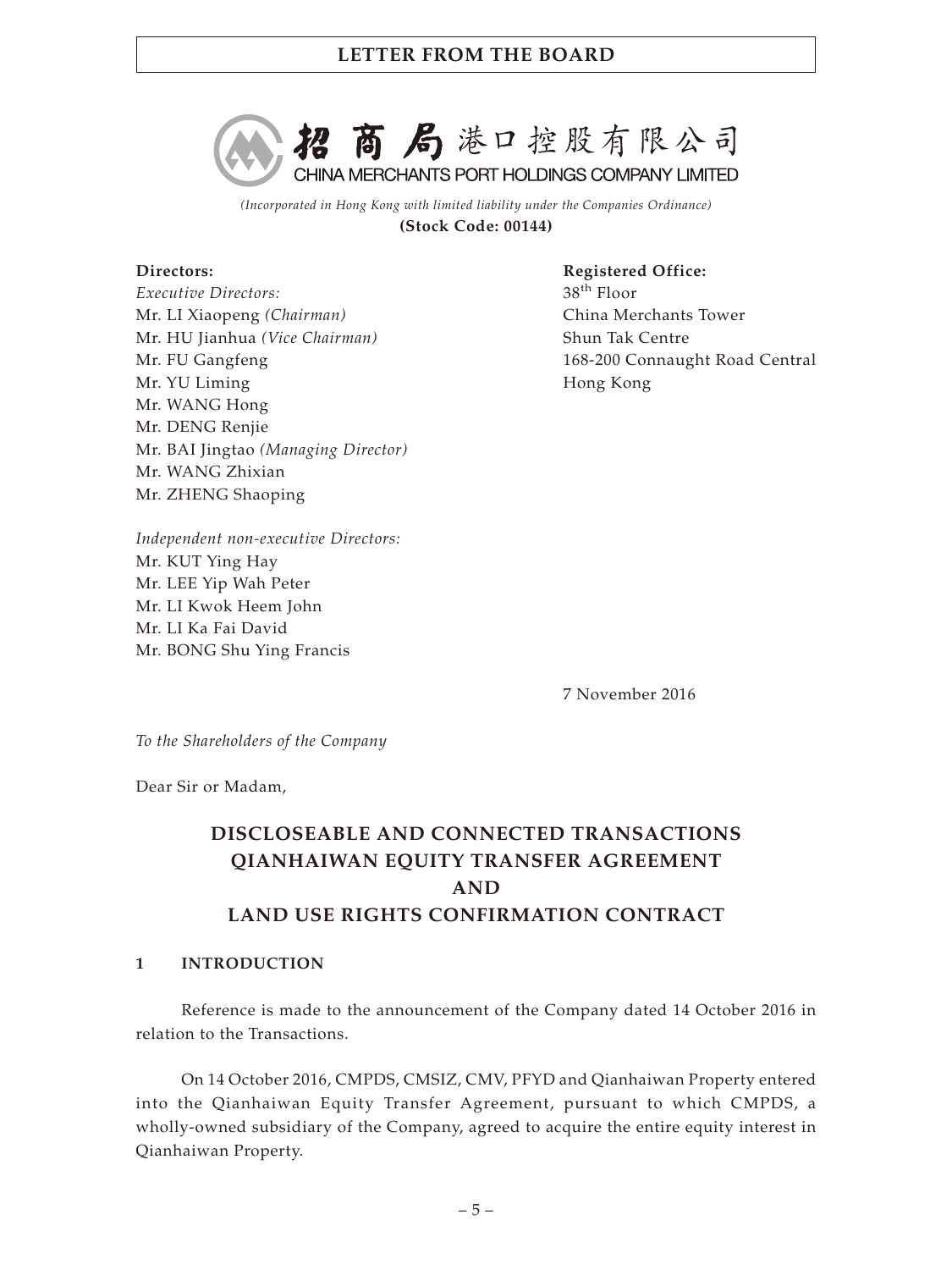On the same day, the Land Use Rights Confirmation Contract was also entered into between SCT1 and CMSIZ, pursuant to which CMSIZ agreed to sell to SCT1 the Jetty III Land.

Under the Listing Rules, the Transactions will be aggregated and treated as if they were one transaction. Since the applicable percentage ratios set out in Rule 14.07 of the Listing Rules in respect of these transactions as aggregated are more than 5% but less than 25%, these transactions constitute discloseable and connected transactions of the Company, and are subject to (i) the notification and announcement requirements under Chapter 14 of the Listing Rules and (ii) the announcement, shareholders' approval, circular and annual reporting requirements under Chapter 14A of the Listing Rules.

The purpose of this circular is to provide you with, among other matters:

- (i) further information on the Transactions;
- (ii) the letter from the Independent Board Committee setting out its recommendation to the Independent Shareholders in respect of the Transactions;
- (iii) the letter from Somerley setting out its advice to the Independent Board Committee and the Independent Shareholders in respect of the Transactions;
- (iv) the letter, summary of valuations and valuation certificates received from the Independent Valuer in connection with its opinion of market values of the property interests held by Qianhaiwan Property and CMSIZ as at 31 August 2016; and
- (v) the notice of the EGM at which ordinary resolutions will be proposed to approve the Qianhaiwan Equity Transfer Agreement and the Land Use Rights Confirmation Contract.

# **2 QIANHAIWAN EQUITY TRANSFER AGREEMENT**

- **Date:** 14 October 2016
- **Parties:** (1) CMPDS;
	- (2) CMSIZ;
	- (3) CMV;
	- (4) PFYD; and
	- (5) Qianhaiwan Property.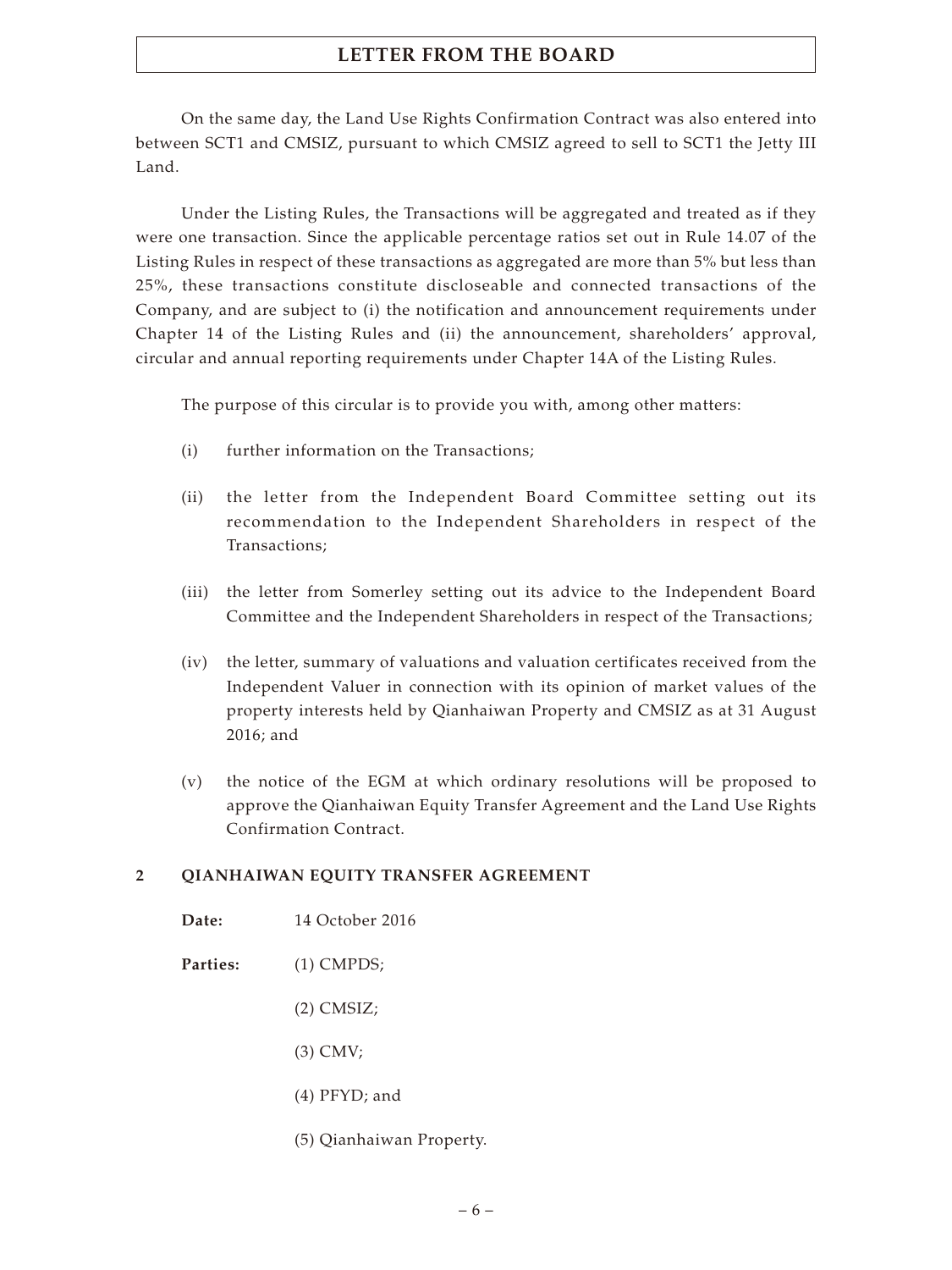#### **Subject Matter**

Pursuant to the Qianhaiwan Equity Transfer Agreement, CMPDS, a wholly-owned subsidiary of the Company, agreed to acquire 49% and 51% of the equity interest in Qianhaiwan Property from CMV and PFYD, respectively.

## **Consideration**

The total consideration for the acquisition of the equity interest in Qianhaiwan Property payable by CMPDS under the Qianhaiwan Equity Transfer Agreement is RMB2,528,472,800 (equivalent to approximately HKD2,936,669,918.70), 60% of which (the "**Qianhaiwan First Instalment**") shall be payable within 5 business days after all the conditions precedent to completion under the Qianhaiwan Equity Transfer Agreement are satisfied and the remaining 40% shall be payable within 10 business days after, inter alia, the completion of the registration of the transfer with the local administration of industry and commerce, the completion of the transfer of the equity interest and the issuance of the new business licence of Qianhaiwan Property.

In addition, on the date of payment of the Qianhaiwan First Instalment, CMPDS shall pay to Qianhaiwan Property an amount equal to all the outstanding amounts advanced by CMSIZ, CMV and PFYD to Qianhaiwan Property as at the date of payment of the Qianhaiwan First Instalment and Qianhaiwan Property shall, on the day of receipt of such funds, use such funds to repay the outstanding amounts due to CMSIZ, CMV and PFYD, provided that the amount to be paid by CMPDS to Qianhaiwan Property shall not exceed RMB326,550,416.39 (equivalent to approximately HKD379,268,776.30), being the total amount advanced by CMSIZ, CMV and PFYD as at 31 December 2015. If the outstanding amounts due to CMSIZ, CMV and PFYD exceeds RMB326,550,416.39, CMPDS and Qianhaiwan Property shall not be liable to repay the excess amount.

The consideration payable under the Qianhaiwan Equity Transfer Agreement (including the amount to be paid to Qianhaiwan Property for repayment of the amounts due to CMSIZ, CMV and PFYD) was arrived at after arm's length negotiations between the parties and with reference to, inter alia, the financial condition of Qianhaiwan Property as at 31 December 2015 and the preliminary valuation of the properties held by Qianhaiwan Property.

Since the land use rights of the property held by Qianhaiwan Property are specific commodity housing which should neither be transferred nor be transferred through the equity transfer transaction without the relevant authorities' permission, the Independent Valuer has attributed no commercial value to such property.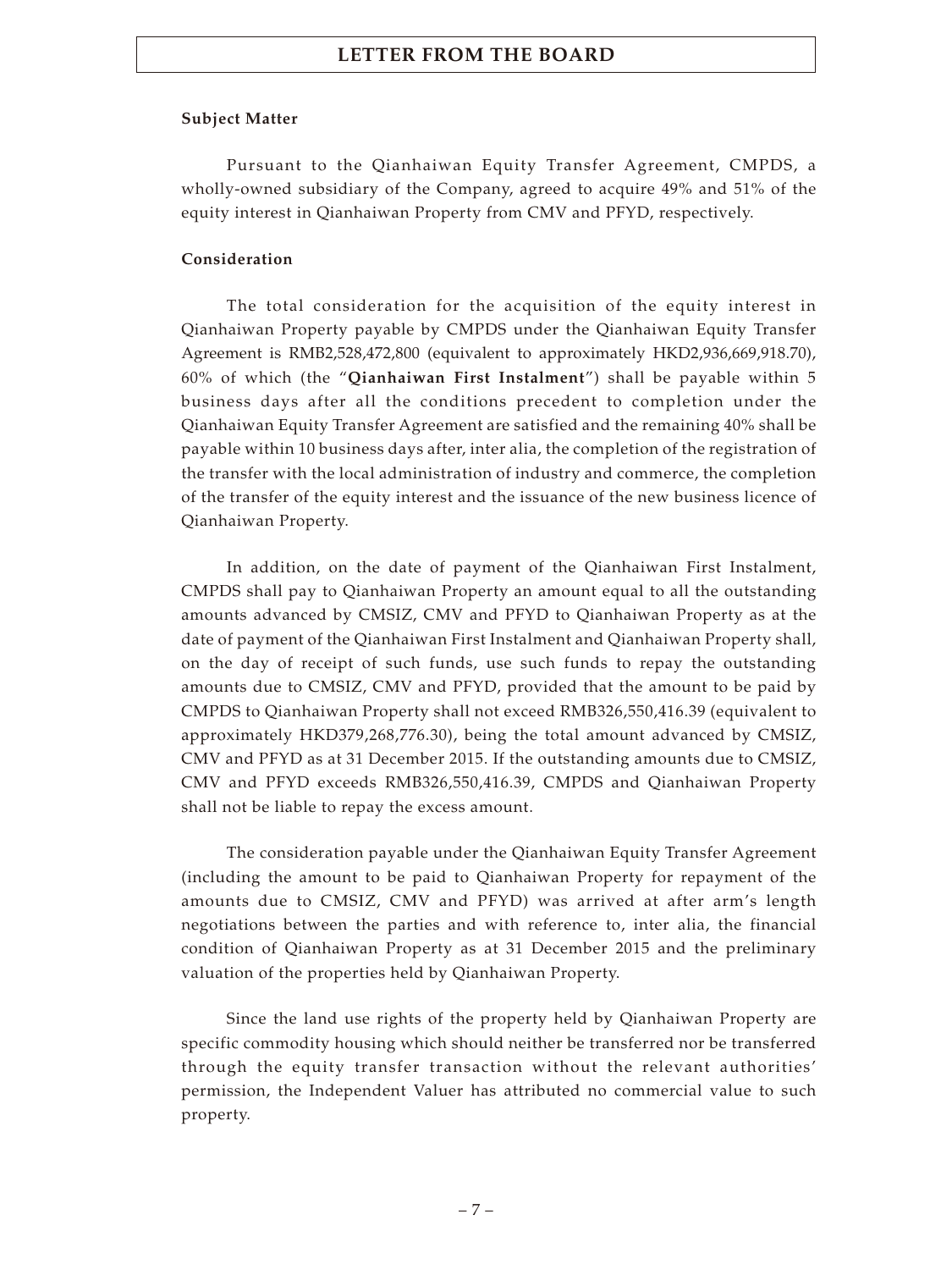However, as disclosed in note 10 of the valuation certificate in relation to Qianhaiwan Property, assuming the property can be transferred in its existing state by whatever means, the Independent Valuer is of the opinion that the market value of the property as at 31 August 2016 (i.e. the valuation date) would be RMB2,865,000,000. Such valuation has been made on the basis set out in note 8 of the valuation certificate in relation to Qianhaiwan Property. According to the legal opinion issued by Jun He Law Offices:

- (i) Qianhaiwan Property has obtained relevant construction land planning permits, construction work planning permits and construction work commencement permits in respect of the development and construction of Phases I to IV of the Qianhaiwan Garden in accordance with relevant PRC laws and regulations (see note 9(c) of the valuation certificate in relation to Qianhaiwan Property); and
- (ii) restricted by the special land transfer terms mentioned in note 2 of the valuation certificate in relation to Qianhaiwan Property, Qianhaiwan Property has the rights to transfer, lease, mortgage of the land use rights of the property (see note 9(d) of the valuation certificate in relation to Qianhaiwan Property).

As disclosed on page 13 of this circular, the Company expects that part of the Qianhaiwan Garden will be utilised as staff quarters for employees of the Group and the remainder of the Qianhaiwan Garden will be used for retail and commercial purposes and other ancillary community support functions. The Company therefore currently does not have any intention to sell the Qianhaiwan Garden. Accordingly, as at the date of this circular, the Company is not contemplating to make an application to the relevant authorities for permission to transfer the property held by the Qianhaiwan Property. However, if the Company is to apply for such permission, the Company is currently not aware of any obstacles in obtaining such permission.

As referred to in note 9(a) of the valuation certificate in relation to Qianhaiwan Property, according to the analysis by the Company's PRC legal advisers:

- (1) the construction of Qianhaiwan Garden has been completed and, under PRC law, the building ownership right and the land use right have been combined. Therefore it is impossible under PRC law for the occurrence of pure "land transfer" behavior as restricted by the special land transfer terms mentioned in note 2 of the valuation certificate in relation to Qianhaiwan Property; and
- (2) according to a decision of the Supreme People's Court of the PRC in 2013, the court ruled that a transfer of the equity interest of a property holding company does not necessarily constitute a transfer of land.

On these two basis, the PRC legal adviser is of the opinion that the transactions contemplated under the Qianhaiwan Equity Transfer Agreement does not contravene the PRC laws or the special land transfer term referred to in note 2 of the valuation certificate in relation to Qianhaiwan Property.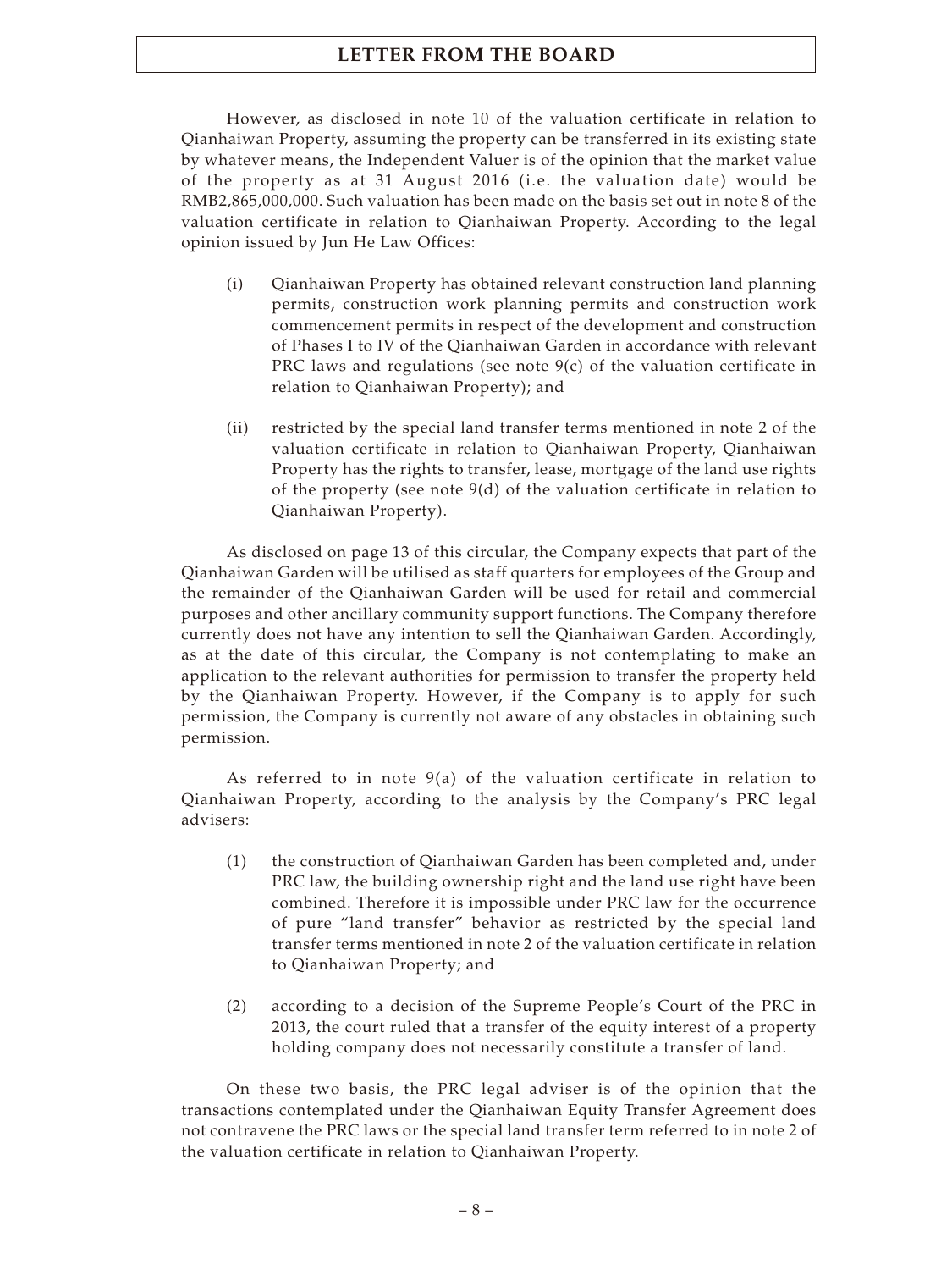Taken into account the proposed use of the property and the legal opinion issued by Jun He Law Offices, the Company is of the view that it is appropriate to determine the consideration with reference to the valuation of the properties held by Qianhaiwan Property as set out in note 10 of the valuation certificate in relation to Qianhaiwan Property.

The consideration payable under the Qianhaiwan Equity Transfer Agreement (including the amount to be paid to Qianhaiwan Property for repayment of the amounts due to CMSIZ, CMV and PFYD) shall be funded from internal resources of the Group.

#### **Conditions Precedent**

Completion of the transfer under the Qianhaiwan Equity Transfer Agreement is subject to, inter alia, (i) the obtaining of all necessary building ownership certificates; (ii) the obtaining of all necessary regulatory approvals including those from the relevant ministry of commerce and the National Development and Reform Commission (if required); (iii) the approval by CMG; (iv) the obtaining of all the approvals (including approval by the board of directors and shareholders) by each party and the Company as may be required under their respective articles of association, relevant laws and regulations and the rules of the stock exchange which they are subject to; and (v) the obtaining of all necessary approvals required for the implementation of the Land Use Rights Confirmation Contract. CMPDS shall have the right to terminate the Qianhaiwan Equity Transfer Agreement if the above conditions are not satisfied by 31 December 2016. Furthermore, if the above conditions are not satisfied within 6 months from the date of the Qianhaiwan Equity Transfer Agreement, the Qianhaiwan Equity Transfer Agreement shall automatically lapse.

Upon completion of the transfer under the Qianhaiwan Equity Transfer Agreement, Qianhaiwan Property will become an indirect wholly-owned subsidiary of the Company.

#### **Other Key Terms of the Qianhaiwan Equity Transfer Agreement**

The parties further agreed that CMV and PFYD shall be entitled to any net profits, and shall be responsible for any net losses (as the case may be), incurred by Qianhaiwan Property during the period between 31 December 2015 and the completion date.

#### **Information of Qianhaiwan Property**

Qianhaiwan Property is a limited liability company incorporated in the PRC with a registered capital of RMB200,000,000 (equivalent to approximately HKD232,290,000). As at the date of this circular, Qianhaiwan Property is owned, as to 49% by CMV and as to 51% by PFYD.

The principal asset of Qianhaiwan Property is a parcel of land situated at the junction of Zhenhai Road and Gangcheng Road, Qianhai District, Shenzhen, the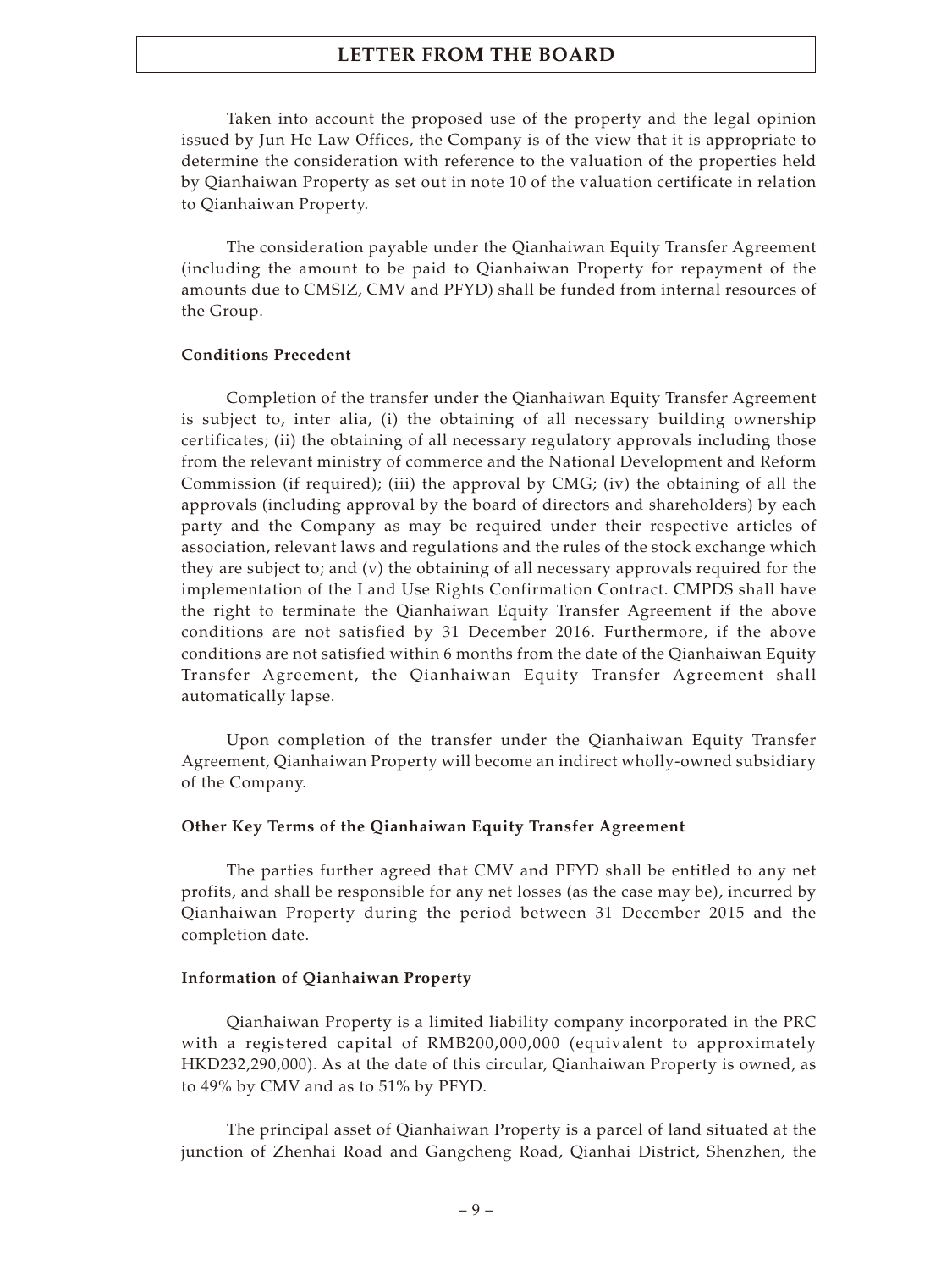PRC with a total site area of 51,790.43 sq.m and the completed property development project, namely, the Qianhaiwan Garden, located at the same address.

As at 31 December 2015, the net asset value attributable to the shareholders of Qianhaiwan Property is RMB196,688,238.81 (equivalent to approximately HKD228,441,624.63). According to the announcement of the Company dated 14 October 2016 in relation to the Transactions, the net profits before taxation and extraordinary items of Qianhaiwan Property for the financial years ended 31 December 2014 and 2015 based on the audited financial statements of Qianhaiwan Property were RMB7,552,410 (equivalent to approximately HKD8,771,672) and RMB5,703,790 (equivalent to approximately HKD6,624,611), respectively. However, such figures should instead be RMB6,181,480 (equivalent to approximately HKD7,179,419) and RMB3,978,180 (equivalent to approximately HKD4,620,418). Therefore, the net profits (both before and after taxation and extraordinary items) of Qianhaiwan Property for the financial years ended 31 December 2014 and 2015 based on the audited financial statements of Qianhaiwan Property are RMB6,181,480 (equivalent to approximately HKD7,179,419) and RMB3,978,180 (equivalent to approximately HKD4,620,418), respectively.

### **3 LAND USE RIGHTS CONFIRMATION CONTRACT**

**Date:** 14 October 2016

Parties: (1) CMSIZ; and

(2) SCT1.

#### **Subject Matter**

Pursuant to the Land Use Rights Confirmation Contract, CMSIZ agreed to sell and SCT1 agreed to purchase the land use rights in respect of a parcel of land situated at Jetty III Shekou Container Terminal with a total area of 204,027.68 sq.m which is currently leased by SCT1 under the SCT1 Lease Agreement for the operation of port and port-related business.

CMSIZ owns the land use right of a much larger piece of land of which the Jetty III Land forms part. In order to segregate the land use right of the Jetty III Land from such larger piece of land, according to PRC laws, SCT1 is required to enter into a separate land use right transfer agreement with the Shenzhen Land Bureau in respect of the land use right of the Jetty III Land, in addition to entering into of the Land Use Rights Confirmation Contract with CMSIZ. CMSIZ has undertaken to assist SCT1 and to procure such land use right transfer agreement will be entered into before 31 October 2017. If the land use right transfer agreement is not entered into before 31 October 2017, SCT1 shall have the right to request CMSIZ to return all amounts paid by SCT1 under the Land Use Rights Confirmation Contract together with interest at the loan lending base rate specified by the People's Bank of China on the payment date. SCT1 can exercise such right solely at its discretion and whether it would exercise such right will depend on the status of the execution of the separate land use right transfer agreement with the Shenzhen Land Bureau of such time.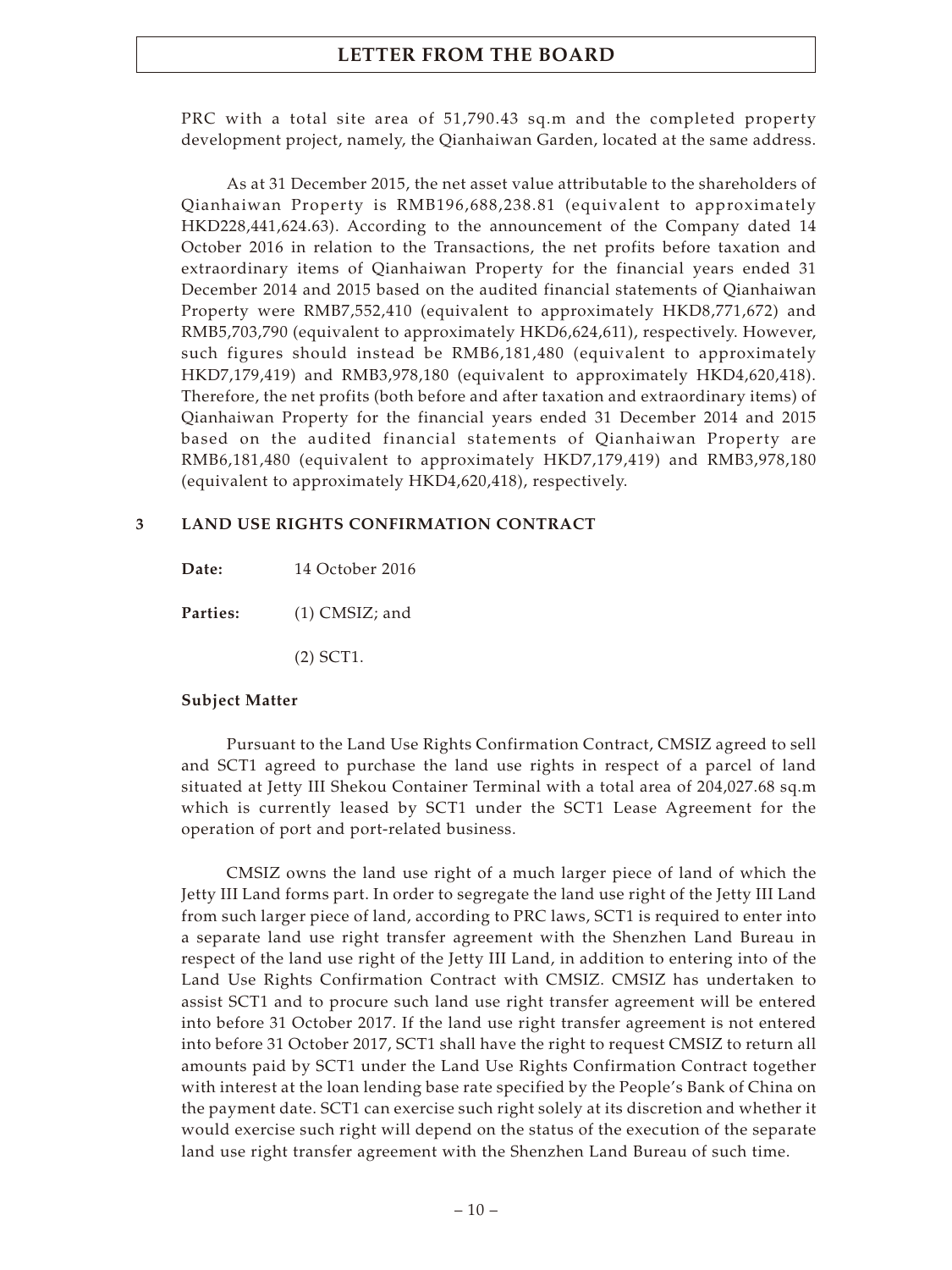## **Consideration**

The consideration for the acquisition of the land use rights of the Jetty III Land under the Land Use Rights Confirmation Contract is RMB552,287,800 (equivalent to approximately HKD641,449,245.06), of which 60% of the consideration (the "**Jetty III First Instalment**") shall be payable within 15 business days after the Land Use Rights Confirmation Contract becomes effective and the remaining 40% of the consideration shall be payable within 15 business days from the earlier of (i) the date when the land use right transfer agreement to be entered into between SCT1 and the Shenzhen Land Bureau takes effect and the new land use right certificate in respect of the Jetty III Land has been obtained, and (ii) 9 months after the date of payment of the Jetty III First Instalment.

The consideration payable by SCT1 under the Land Use Rights Confirmation Contract was arrived at after arm's length negotiations between the parties taking into account, inter alia, the preliminary valuation of the Jetty III Land and represents the proportion of the aggregate initial land premium and infrastructure construction costs paid by CMSIZ in connection with the Jetty III Land. In addition, based on the current base land price, the additional land premium that may be payable by SCT1 under the land use right transfer agreement to be entered into between SCT1 and the Shenzhen Land Bureau is expected to be RMB98,804,300 (equivalent to approximately HKD114,755,284.55). If the actual additional land premium payable by SCT1 under such land use right contract exceeds RMB98,804,300, CMSIZ shall be responsible to pay for any such excess amount provided that CMSIZ shall not be responsible for such excess amount if there is a change to the base land price resulting in the actual additional land premium exceeding RMB98,804,300.

Since CMSIZ had not signed any state-owned land use rights grant contracts or obtained any real estate title certificates as at the valuation date, the Independent Valuer has attributed no commercial value to the Jetty III Land.

However, as disclosed in note 10 of the valuation certificate in relation to the Jetty III Land, the Independent Valuer is of the opinion that the market value of the property as at the valuation date would be RMB652,000,000, assuming (a) the state-owned land use rights grant contracts and the real estate title certificates have been obtained; (b) the relevant land premium has been fully paid by the grantee; (c) the land use rights of the property have been granted for a term of 50 years commencing from 20 May 1989 and expiring on 19 May 2039; (d) the land use rights of the property is for jetty port use; and (e) the plot ratio of the land use rights of the property is not higher than 1. According to the legal opinion issued by Hui Zhong Law Firm:

(i) it is expected that there will be no major legal impediment for SCT1 to sign the state-owned land use rights grant contracts with the Planning and Land Resources Bureau (see note 9(b) of the valuation certificate in relation to the Jetty III Land); and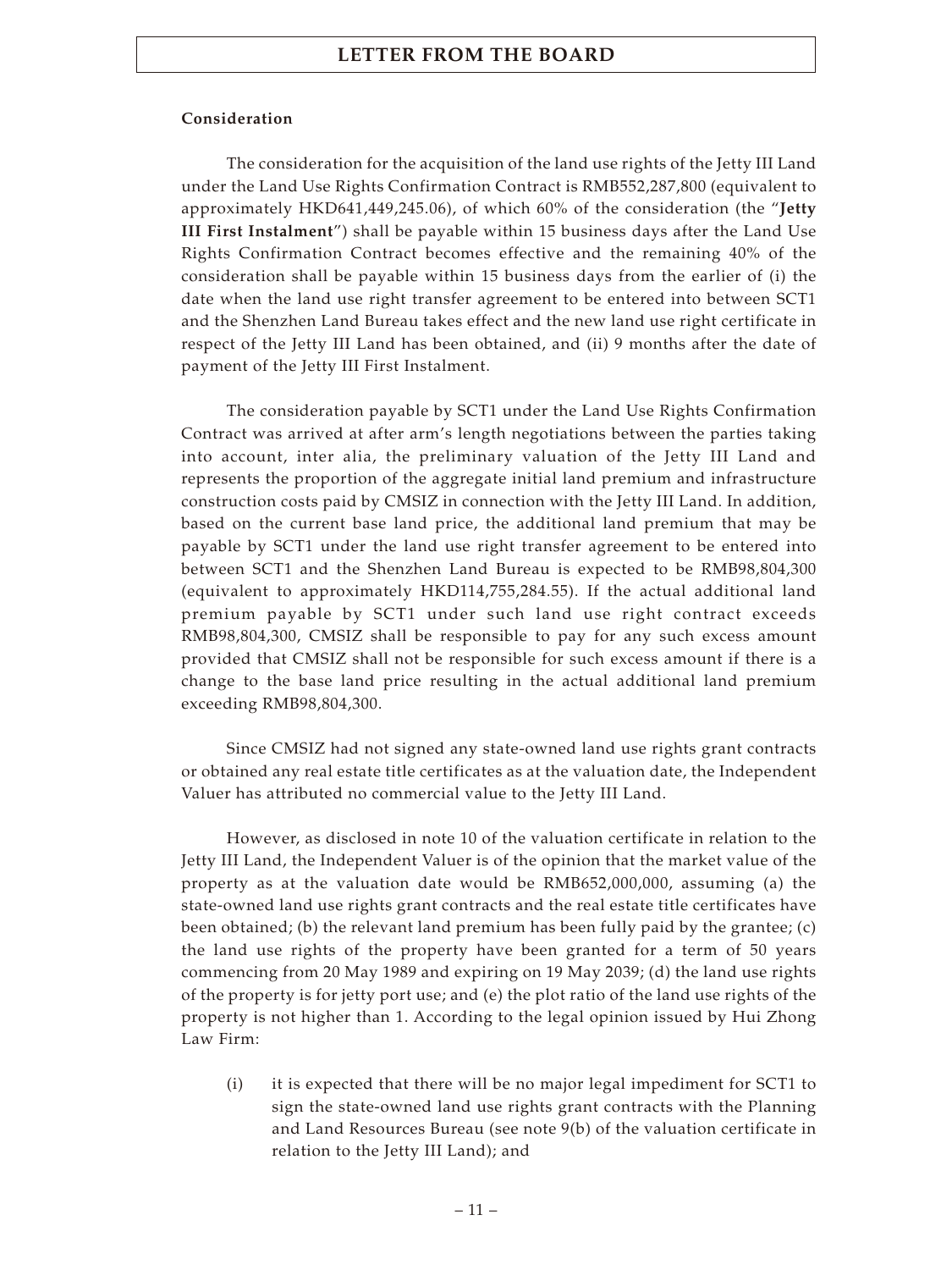(ii) if SCT1 signs the state-owned land use rights grant contracts with the Planning and Land Resources Bureau and applies for the registration of the ownership rights of the buildings of the property in accordance with all the relevant conditions and requirements and not being rejected, there should be no major legal impediments for SCT1 to obtain the building ownership registration and real estate title certificates (see note 9(c) of the valuation certificate in relation to the Jetty III Land).

Taken into account the above, the Company is of the view that it is appropriate to determine the consideration with reference to the valuation of the Jetty III Land as set out in note 10 of the valuation certificate in relation to Jetty III Land.

The consideration payable by SCT1 under the Land Use Rights Confirmation Contract shall be funded from the internal resources of the Group.

## **Conditions Precedent**

The Land Use Rights Confirmation Contract shall take effect upon the obtaining of all necessary approvals by the board of directors and shareholders of the relevant parties (including the Company) as may be required by the respective articles of association, relevant laws and regulations and the rules of the stock exchange. Further, completion of the transactions contemplated under the Land Use Rights Confirmation Contract is also subject to the obtaining of all necessary approvals required for the implementation of the Qianhaiwan Equity Transfer Agreement.

## **Termination of SCT1 Lease Agreement**

The land use right for the Jetty III Land shall be transferred from CMSIZ to SCT1 and the SCT1 Lease Agreement shall be terminated on the date when SCT1 has paid to CMSIZ the Jetty III First Instalment and all amounts payable under the SCT1 Lease Agreement during the period from 1 January 2017 to the date of payment of the Jetty III First Instalment.

## **4 INFORMATION ON THE PARTIES**

CMPDS, an indirect wholly-owned subsidiary of the Company, is a limited liability company established under the laws of the PRC. Its principal activities are port investment, holding business and provision of port information consultation services.

CMSIZ is a company incorporated in the PRC and whose shares are listed on the Shenzhen Stock Exchange. The principal activities of CMSIZ are the development and operation in Shekou Industrial Zone and property development and investment in Shekou, Shenzhen, the PRC. It is an indirect subsidiary of CMG and therefore a connected person of the Company.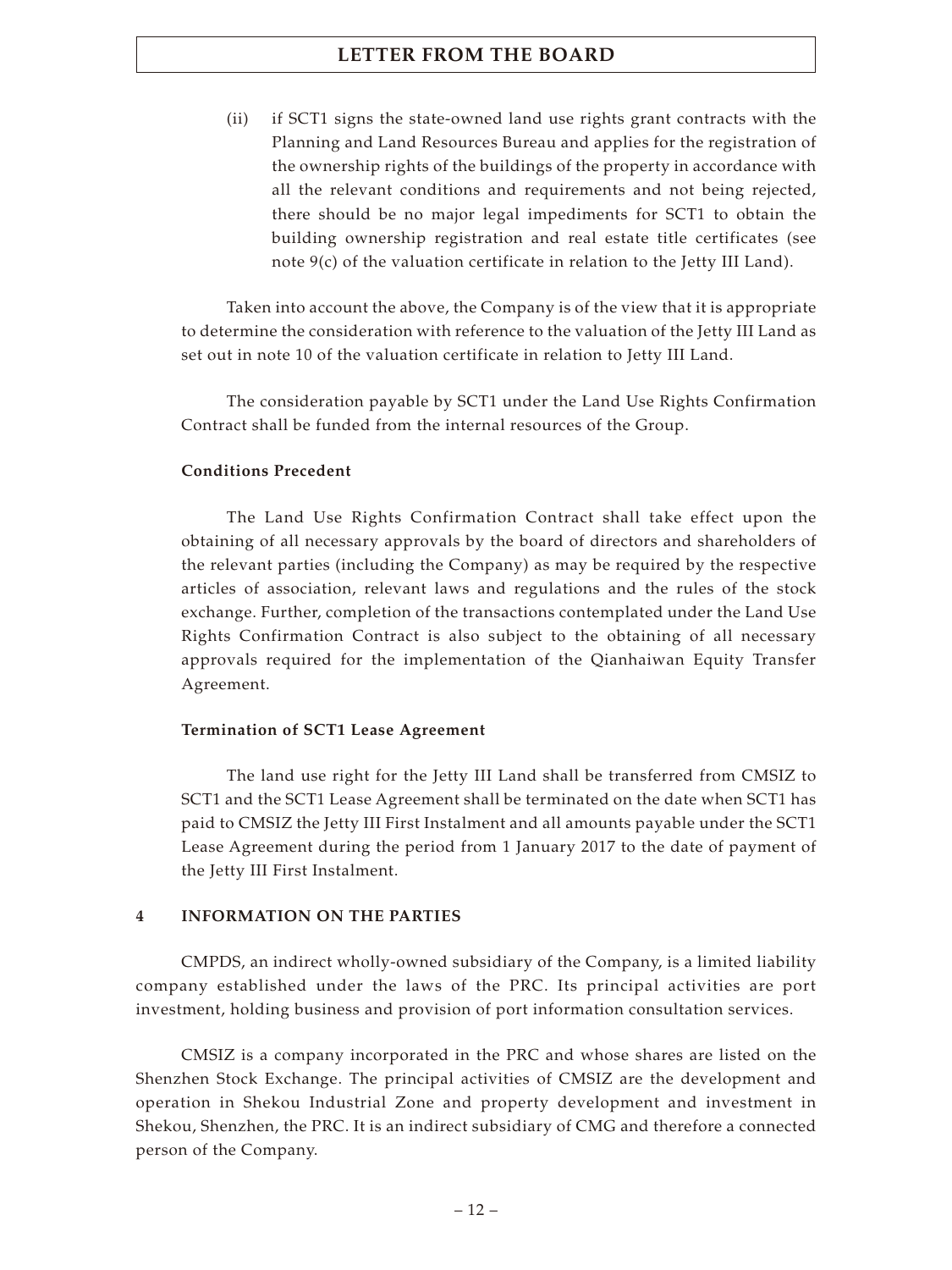CMV is a company incorporated in the PRC and a wholly-owned subsidiary of CMSIZ. Its principal activities are investment holding and development, sales and leasing of real estate.

PFYD is a company incorporated in the PRC in which CMSIZ has a 91.6% effective interest. Its principal activities are car park development, real estate development and management and self-owned property leasing.

SCT1, an indirect 80%-owned subsidiary of the Company, is a wholly foreign owned enterprise established under the laws of the PRC. Its principal activity is provision of container services at the Shekou Container Terminal in Shenzhen, the PRC.

### **5 REASONS FOR THE TRANSACTIONS**

The Group's core business primarily includes investing and operating ports and port-related activities based from a portfolio of assets located at the three economically most active delta regions along China's coast. Among these assets, those located in the West Shenzhen Ports Zone constitute a significant share of the Group's ports business. The Group has over the past decade been endeavouring to integrate and/or re-align its interests, equity or operation-wise, in these West Shenzhen assets whenever it is practicably possible to so do with a view to harmoniously improving their efficiency and, in turn, further strengthening the Group's foothold in the proximity.

The Qianhaiwan Garden is in a strategic location in the Qianhai Special Economic Zone. It is currently expected that part of the Qianhaiwan Garden will be utilised as staff quarters for employees of the Group and the remainder of the Qianhaiwan Garden will be used for retail and commercial purposes and other ancillary community support functions. Given its location, acquisition of the Qianhaiwan Garden (through the acquisition of the entire interest in Qianhaiwan Property pursuant to the Qianhaiwan Equity Transfer Agreement) will support the overall development of the ports business of the Group in the West Shenzhen Ports Zone.

The Jetty III Land has been leased by SCT1 under the SCT1 Lease Agreement since 1989 and is a crucial asset to SCT1 as all its port facilities and equipment are currently affixed to it. The SCT1 Lease Agreement is due to expire on 19 May 2019. The acquisition of the Jetty III Land will therefore enable the Group to own such crucial asset directly and does not need to rely on any further leasing arrangement with CMSIZ (which might or might not be extended by CMSIZ on commercial favourable terms).

Taking into account the above, the Directors, including the independent non-executive Directors, consider that the Qianhaiwan Equity Transfer Agreement and the Land Use Rights Confirmation Contract have been entered into in the ordinary and usual course of business of the Group and on normal commercial terms, are fair and reasonable and in the interests of the Company and the Shareholders as a whole. None of the Directors has a material interest in the Qianhaiwan Equity Transfer Agreement and the Land Use Rights Confirmation Contract and therefore no Director is required to abstain from voting on the board resolutions approving the Qianhaiwan Equity Transfer Agreement and the Land Use Rights Confirmation Contract.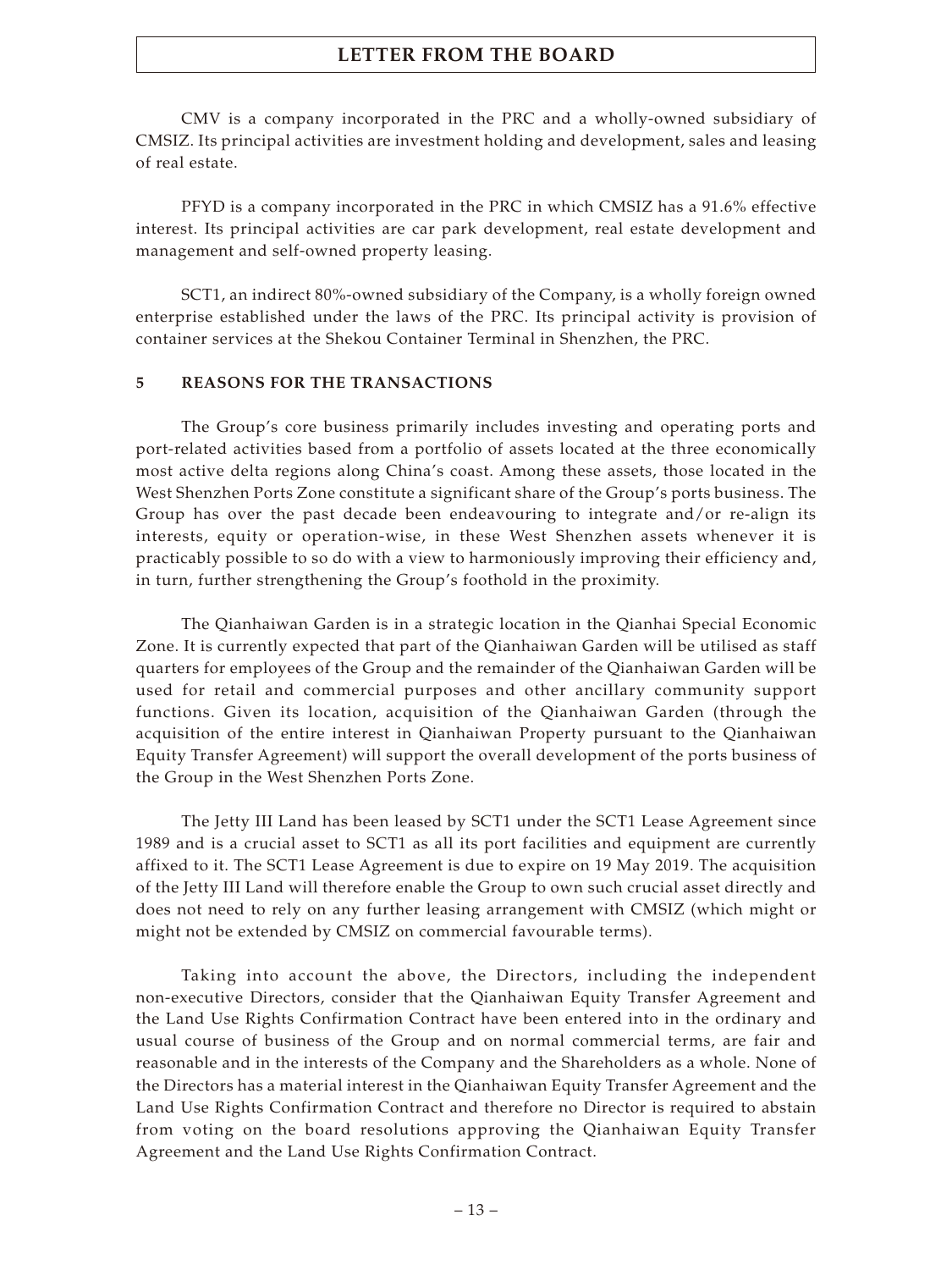## **6 LISTING RULES IMPLICATIONS**

Each of CMV, PFYD, Qianhaiwan Property and CMSIZ is a subsidiary of CMG, the ultimate holding company of the Company. Accordingly, each of CMV, PFYD, Qianhaiwan Property and CMSIZ is a connected person of the Company and the transactions contemplated under the Qianhaiwan Equity Transfer Agreement and the Land Use Rights Confirmation Contract constitute connected transactions of the Company.

Under the Listing Rules, the transactions contemplated under the Qianhaiwan Equity Transfer Agreement and the Land Use Rights Confirmation Contract will be aggregated and treated as if they were one transaction. Since the applicable percentage ratios set out in Rule 14.07 of the Listing Rules in respect of these transactions as aggregated is more than 5% but less than 25%, these transactions constitute discloseable and connected transactions of the Company, and are subject to (i) the notification and announcement requirements under Chapter 14 of the Listing Rules and (ii) the announcement, shareholders' approval, circular and annual reporting requirements under Chapter 14A of the Listing Rules.

Save as disclosed above, the Group does not have any prior transactions or relationship with CMV, PFYD, Qianhaiwan Property and CMSIZ and their ultimate beneficial owners and associates which required aggregation with the transaction contemplated under the Qianhaiwan Equity Transfer Agreement and the Land Use Rights Confirmation Contract pursuant to Rule 14.22 or 14A.81 of the Listing Rules.

## **7 EGM**

The EGM will be held at the Chatham Room, Level 7, Conrad Hong Kong, Pacific Place, 88 Queensway, Hong Kong at 9:30 a.m. on Monday, 28 November 2016. At the EGM, separate ordinary resolutions will be proposed for the purpose of considering and, if thought fit, approving the Qianhaiwan Equity Transfer Agreement and the Land Use Rights Confirmation Contract. CMG which is interested in 2,615,787,778 shares in the Company (representing approximately 53% of the issued share capital of the Company) as at the Latest Practicable Date, and its associates shall abstain from voting on the resolutions to be proposed at the EGM to approve the Qianhaiwan Equity Transfer Agreement and the Land Use Rights Confirmation Contract.

To ascertain the Shareholders' entitlement to attend and vote at the meeting, the register of members of the Company will be closed from 25 November 2016 to 28 November 2016, both days inclusive, during which period no transfer of shares will be effected. In order to qualify to attend and vote at the meeting, all transfers accompanied by the relevant share certificates must be lodged with the Company's Share Registrars. Computershare Hong Kong Investor Services Limited, at Shops 1712-1716, 17M Floor, Hopewell Centre, 183 Queen's Road East, Wan Chai, Hong Kong not later than 4:30 p.m. on Thursday, 24 November 2016.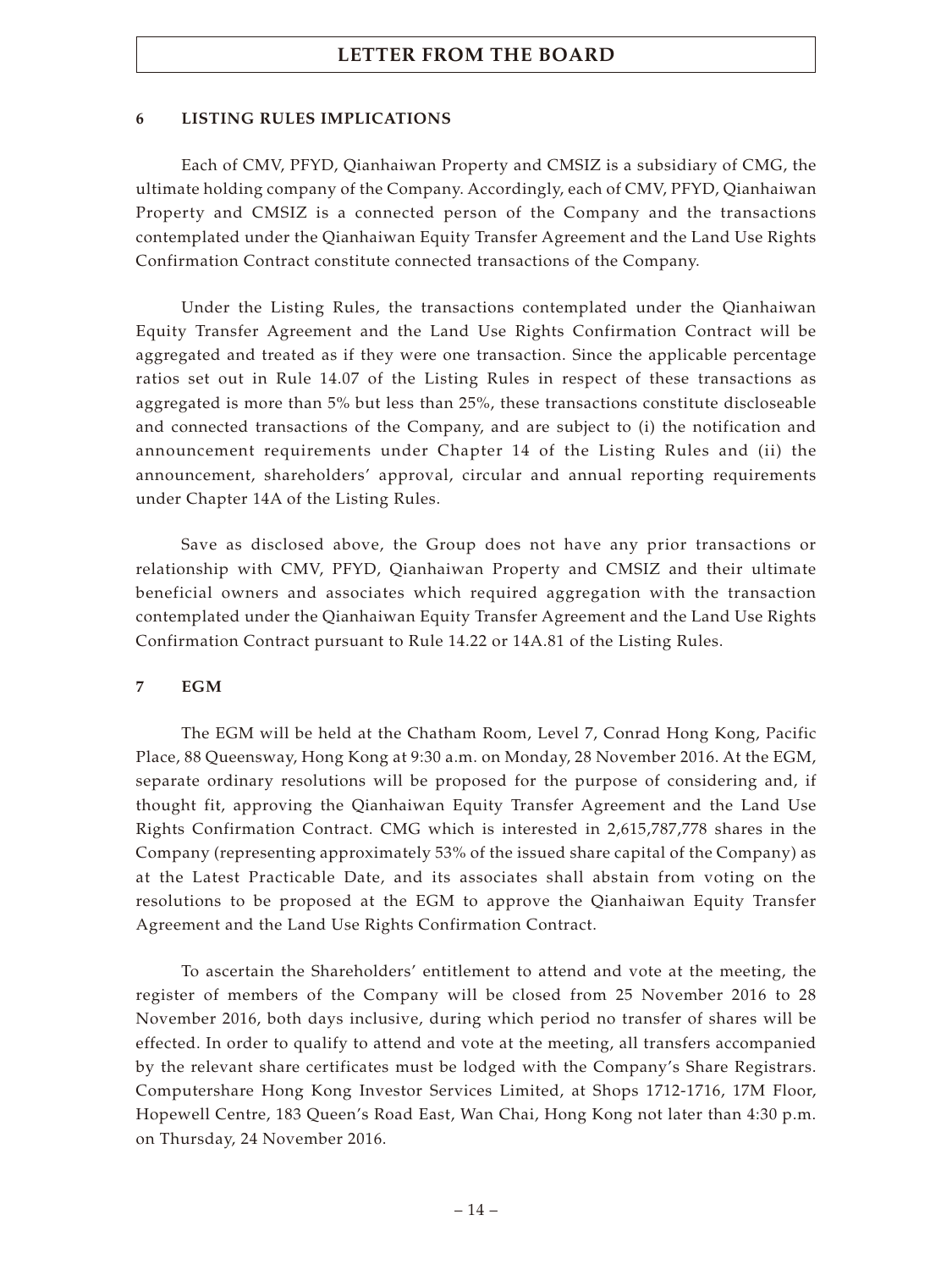The Qianhaiwan Equity Transfer Agreement and the Land Use Rights Confirmation Contract are conditional upon each other. Therefore, if any one of the resolutions to be passed in the EGM is not passed, the transactions contemplated under both the Qianhaiwan Equity Transfer Agreement and the Land Use Rights Confirmation Contract will not proceed.

## **8 RECOMMENDATION**

Somerley has been appointed as the Independent Financial Adviser to advise the Independent Board Committee and the Independent Shareholders in respect of the Transactions. Somerley considers that the Transactions have been entered into in the ordinary and usual course of business of the Group and on normal commercial terms, are fair and reasonable and in the interests of the Group and the Shareholders as a whole. Accordingly, Somerley advises the Independent Shareholders, as well as the Independent Board Committee to recommend the Independent Shareholders, to vote in favour of the ordinary resolutions to be proposed at the EGM to approve the Qianhaiwan Equity Transfer Agreement and the Land Use Rights Confirmation Contract.

Having considered the advice from Somerley which are set out on pages 18 to 40 of this circular, the Independent Board Committee concurs with the views of Somerley and the Board and also considers that the Transactions have been entered into in the ordinary and usual course of business of the Group and on normal commercial terms, are fair and reasonable and in the interests of the Group and the Shareholders as a whole. Accordingly, the Independent Board Committee recommends the Independent Shareholders to vote in favour of the ordinary resolutions to be proposed at the EGM to approve the Qianhaiwan Equity Transfer Agreement and the Land Use Rights Confirmation Contract.

## **9 ADDITIONAL INFORMATION**

Your attention is also drawn to the letter of the Independent Board Committee set out on pages 16 to 17 of this circular, the letter set out on pages 18 to 40 of this circular from Somerley to the Independent Board Committee and the Independent Shareholders in respect of the Transactions, and to the additional information set out in the appendices to this circular.

> Yours faithfully By Order of the Board **China Merchants Port Holdings Company Limited Mr. LI Xiaopeng** *Chairman*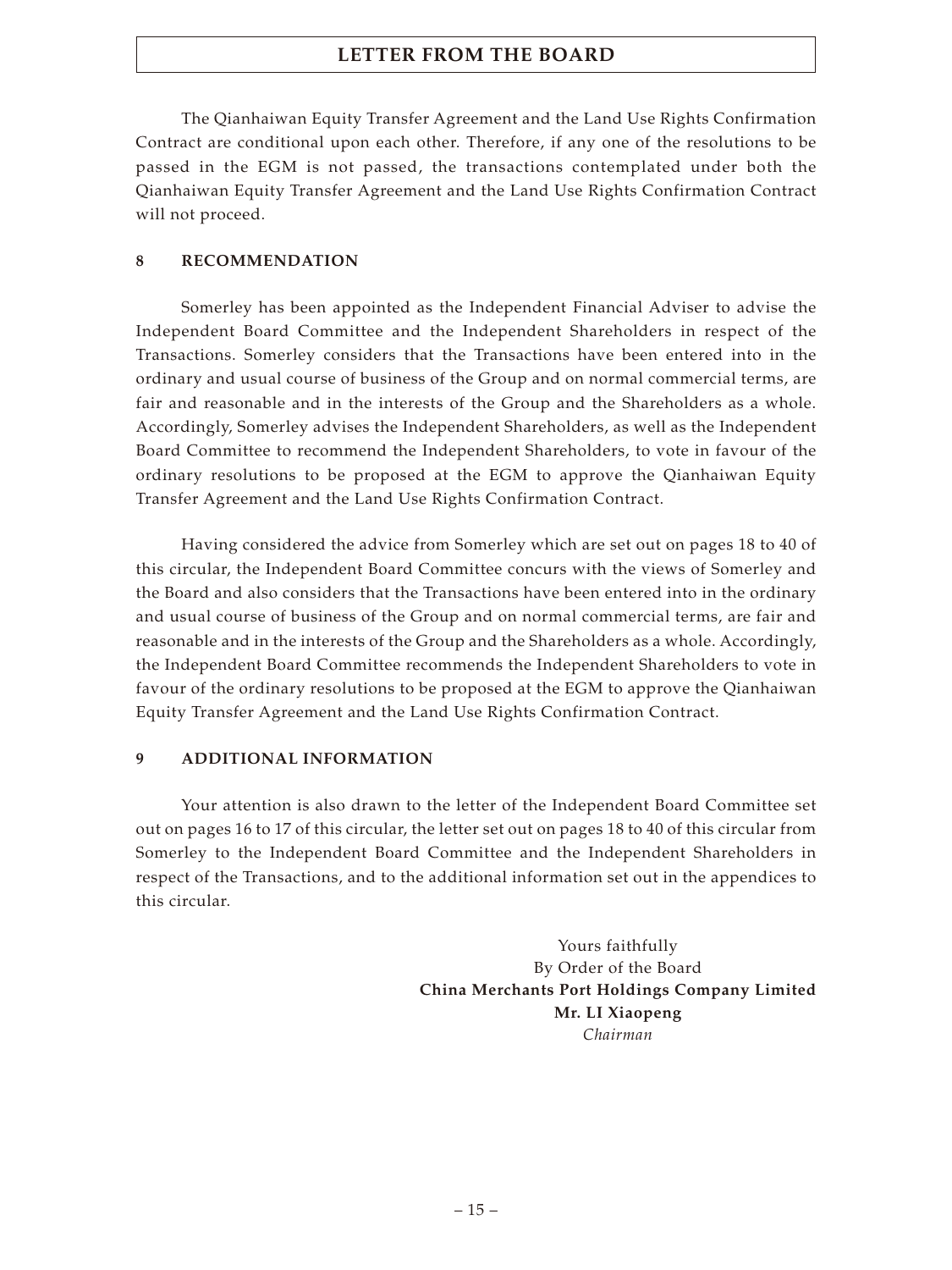# **LETTER FROM THE INDEPENDENT BOARD COMMITTEE**



*(Incorporated in Hong Kong with limited liability under the Companies Ordinance)* **(Stock Code: 00144)**

7 November 2016

*To the Independent Shareholders*

Dear Sir or Madam,

# **DISCLOSEABLE AND CONNECTED TRANSACTIONS QIANHAIWAN EQUITY TRANSFER AGREEMENT AND LAND USE RIGHTS CONFIRMATION CONTRACT**

## **INTRODUCTION**

We refer to the circular dated 7 November 2016 (the "**Circular**"), of which this letter forms part, issued by the Company to its Shareholders. Terms used in this letter shall have the same meaning as defined in the Circular unless the context requires otherwise.

We, being the independent non-executive Directors constituting the Independent Board Committee, are writing to you to set out our opinion in respect of the Transactions. The Independent Board Committee was set up to advise whether, in its view, the Transactions are in the interests of the Company and its Shareholders and are fair and reasonable and to recommend whether or not the Independent Shareholders should vote for the ordinary resolutions to be proposed at the EGM to approve the Transactions.

The terms of the Transactions are summarised in the "Letter from the Board" set out on pages 5 to 15 of the Circular. In addition, the Independent Board Committee has been advised by Somerley in considering the terms of the Transactions. You are strongly urged to read the letter from Somerley to the Independent Board Committee and the Independent Shareholders, which is set out on pages 18 to 40 of the Circular.

#### **RECOMMENDATION**

As the Independent Board Committee, we have discussed with the management of the Company the reasons for the Transactions and the basis upon which their terms have been determined. We have also discussed with Somerley the basis upon which its advice has been given to us.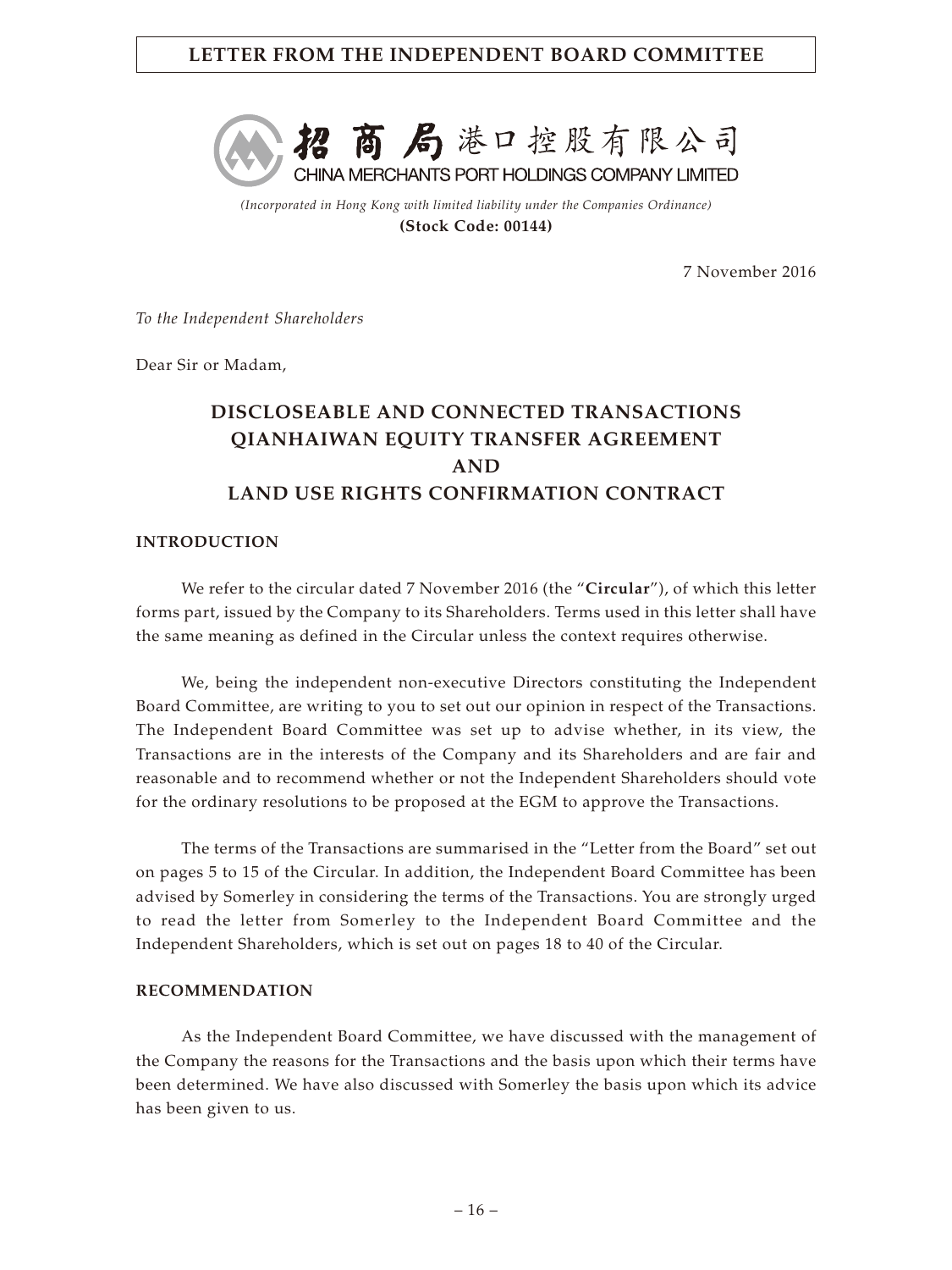# **LETTER FROM THE INDEPENDENT BOARD COMMITTEE**

Taking into account the recommendations of Somerley, the Independent Board Committee considers that the Transactions as described in the "Letter from the Board" in the Circular have been entered into in the ordinary and usual course of business of the Group and on normal commercial terms, are fair and reasonable and in the interests of the Group and the Shareholders as a whole. Accordingly, the Independent Board Committee recommend the Independent Shareholders to vote in favour of the ordinary resolutions to be proposed at the EGM to approve the Transactions, as detailed in the notice of the EGM set out on pages EGM-1 to EGM-2 of the Circular.

> Yours faithfully, **The Independent Board Committee**

**Mr. Bong Shu Ying Francis** *Independent non-executive Director*

**Mr. Kut Ying Hay** *Independent non-executive Director*

**Mr. Lee Yip Wah Peter** *Independent non-executive Director*

**Mr. Li Kwok Heem John** *Independent non-executive Director*

**Mr. Li Ka Fai David** *Independent non-executive Director*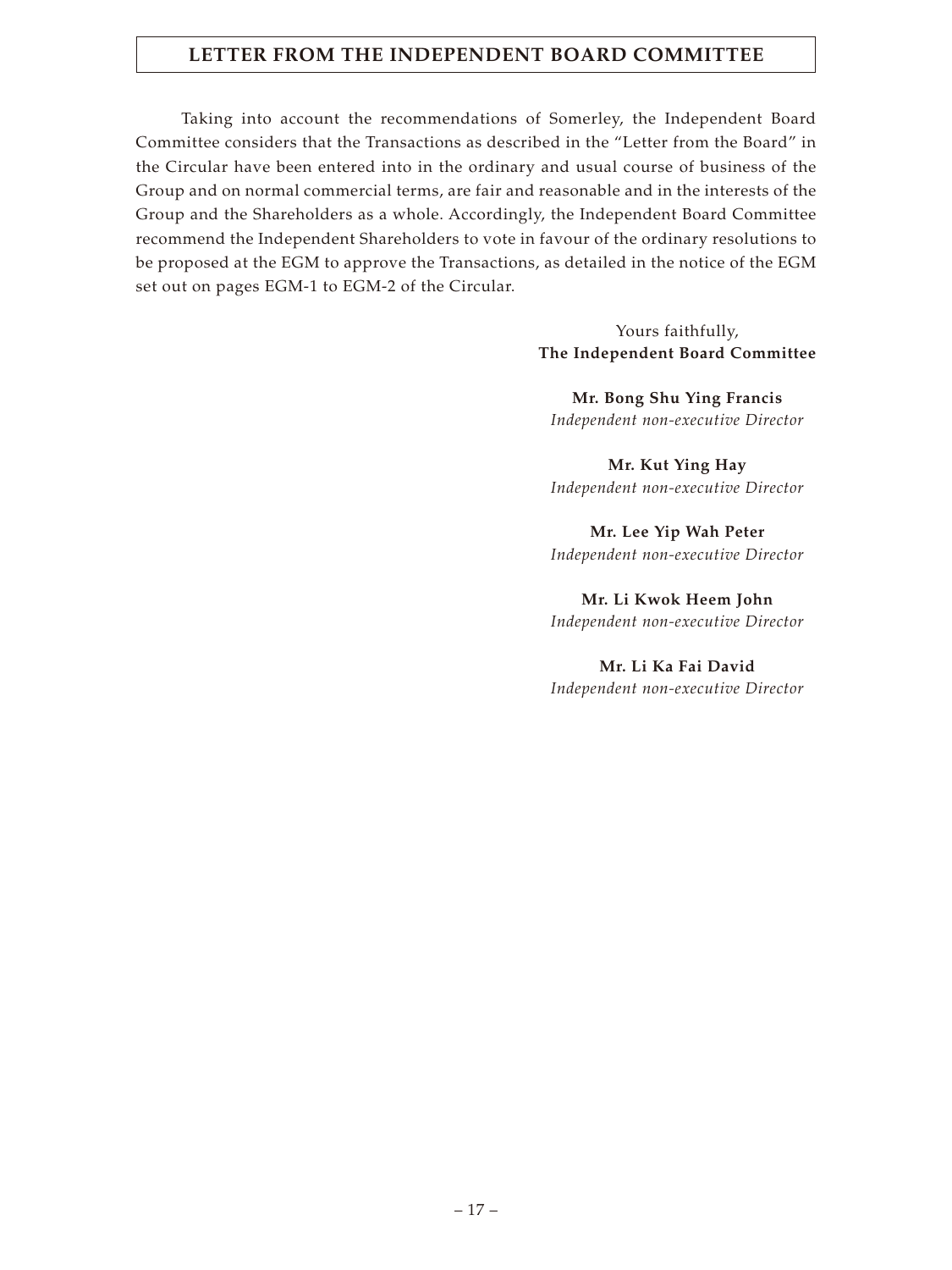*Set out below is the letter of advice from Somerley, the Independent Financial Adviser, to the Independent Board Committee and the Independent Shareholders in relation to the Transactions, which has been prepared for the purpose of inclusion in this circular.*



## **SOMERLEY CAPITAL LIMITED**

20th Floor China Building 29 Queen's Road Central Hong Kong

7 November 2016

*To: The Independent Board Committee and the Independent Shareholders of China Merchants Port Holdings Company Limited*

Dear Sirs,

# **DISCLOSEABLE AND CONNECTED TRANSACTIONS QIANHAIWAN EQUITY TRANSFER AGREEMENT AND LAND USE RIGHTS CONFIRMATION CONTRACT**

## **INTRODUCTION**

We refer to our appointment as the independent financial adviser to advise the Independent Board Committee and the Independent Shareholders in relation to the Transactions. Details of the Qianhaiwan Equity Transfer Agreement and the Land Use Rights Confirmation Contract are set out in the circular issued by the Company to the Shareholders dated 7 November 2016 (the "**Circular**"), of which this letter forms part. Unless the context otherwise requires, capitalised terms used in this letter shall have the same meanings as those defined in the Circular.

On 14 October 2016, CMPDS, CMSIZ, CMV, PFYD and Qianhaiwan Property entered into the Qianhaiwan Equity Transfer Agreement, pursuant to which CMPDS agreed to acquire 49% and 51% of the equity interest in Qianhaiwan Property from CMV and PFYD, respectively. The total consideration for such acquisition is approximately RMB2,528.5 million (equivalent to approximately HKD2,936.7 million). In addition, on the date of payment of the Qianhaiwan First Instalment (as defined below), CMPDS shall pay to Qianhaiwan Property an amount equal to all the outstanding amounts advanced by CMSIZ, CMV and PFYD to Qianhaiwan Property as at the date of payment of the Qianhaiwan First Instalment. Qianhaiwan Property shall in turn use such funds to repay the outstanding amounts due to CMSIZ, CMV and PFYD, which shall not exceed approximately RMB326.6 million (equivalent to approximately HKD379.3 million). Qianhaiwan Property is an investment holding company whose principal asset is the completed property development project (i.e. the Qianhaiwan Garden) situated on the land parcel located at the junction of Zhenhai Road and Gangcheng Road, Qianhai District, Shenzhen, the PRC. Upon completion of the Qianhaiwan Equity Transfer Agreement, Qianhaiwan Property will become an indirect wholly-owned subsidiary of the Company.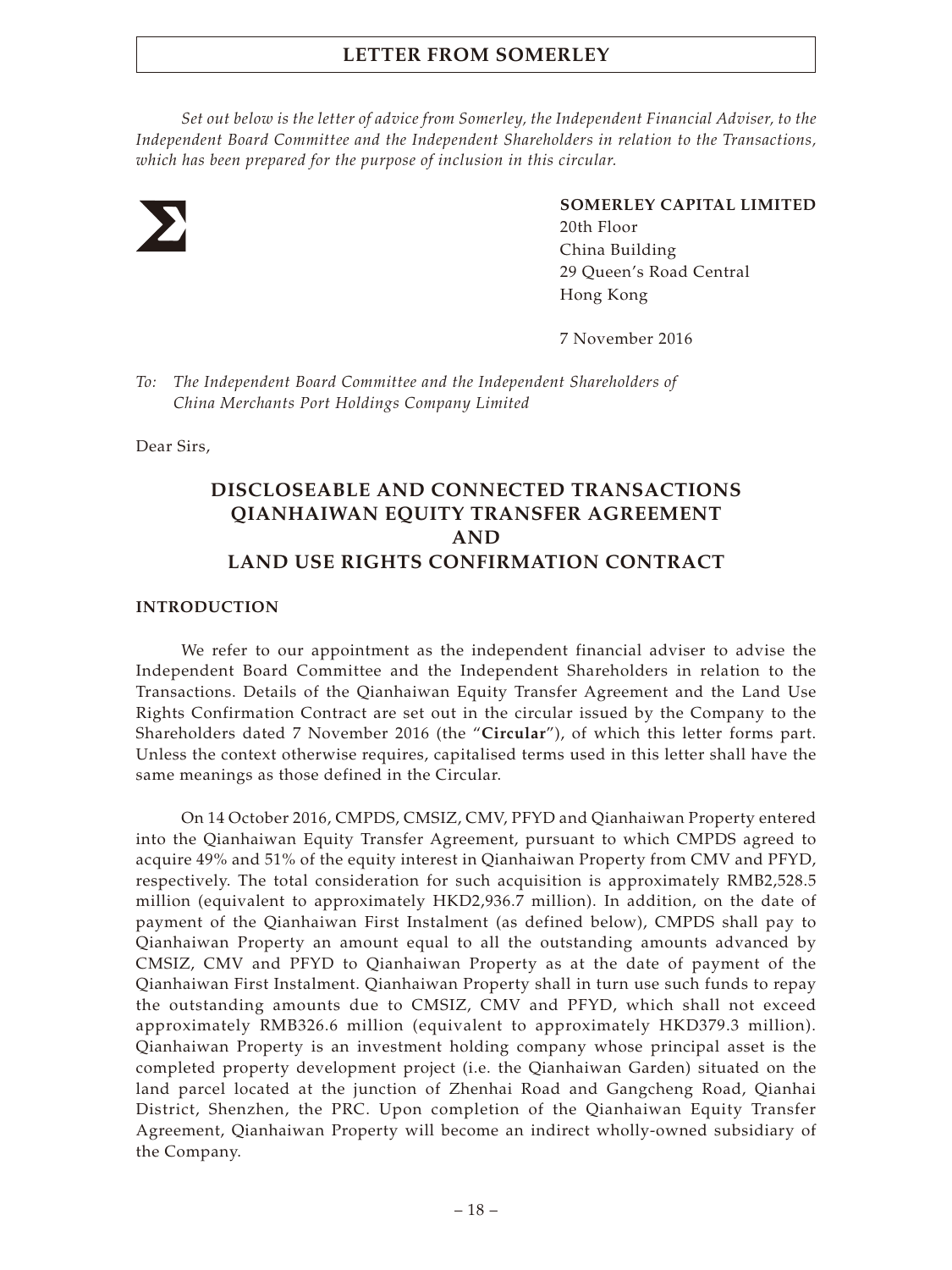On 14 October 2016, SCT1 and CMSIZ entered into the Land Use Rights Confirmation Contract, pursuant to which CMSIZ agreed to sell and SCT1 agreed to purchase the Jetty III Land, which forms part of a larger piece of land parcel currently owned by CMSIZ, and which is currently leased by SCT1 under the SCT1 Lease Agreement. The consideration for the acquisition of the land use rights of the Jetty III Land under the Land Use Rights Confirmation Contract is approximately RMB552.3 million (equivalent to approximately HKD641.4 million). The acquisition requires the entering into of a land use right transfer agreement with the Shenzhen Land Bureau in respect of the land use right of the Jetty III Land. Upon completion of the Land Use Rights Confirmation Contract, SCT1 will own the land use rights of the Jetty III Land.

Each of CMV, PFYD, Qianhaiwan Property and CMSIZ is a subsidiary of CMG, the ultimate holding company of the Company. Accordingly, each of CMV, PFYD, Qianhaiwan Property and CMSIZ is a connected person of the Company and the transactions contemplated under the Qianhaiwan Equity Transfer Agreement and the Land Use Rights Confirmation Contract constitute connected transactions of the Company.

Under the Listing Rules, the transactions contemplated under the Qianhaiwan Equity Transfer Agreement and the Land Use Rights Confirmation Contract will be aggregated and treated as if they were one transaction. Since the applicable percentage ratios set out in Rule 14.07 of the Listing Rules in respect of these transactions as aggregated are more than 5% but less than 25%, these transactions constitute discloseable and connected transactions of the Company, and are subject to (i) the notification and announcement requirements under Chapter 14 of the Listing Rules and (ii) the announcement, shareholders' approval, circular and annual reporting requirements under Chapter 14A of the Listing Rules.

The EGM will be convened for the purpose of considering, and if thought fit, approving the Qianhaiwan Equity Transfer Agreement and the Land Use Rights Confirmation Contract. CMG and its associates are required to abstain from voting on the resolutions approving the Qianhaiwan Equity Transfer Agreement and the Land Use Rights Confirmation Contract at the EGM. Independent Shareholders are reminded that the Qianhaiwan Equity Transfer Agreement and the Land Use Rights Confirmation Contract are conditional upon each other. Therefore, if any one of the resolutions in the EGM is not passed, the transactions contemplated under both the Qianhaiwan Equity Transfer Agreement and the Land Use Rights Confirmation Contract will not proceed.

The Independent Board Committee, comprising all of the independent non-executive Directors, namely Mr. Kut Ying Hay, Mr. Lee Yip Wah Peter, Mr. Li Kwok Heem John, Mr. Li Ka Fai David and Mr. Bong Shu Ying Francis, has been established to advise the Independent Shareholders in respect of the Qianhaiwan Equity Transfer Agreement and the Land Use Rights Confirmation Contract. We have been appointed as the Independent Financial Adviser to advise the Independent Board Committee and the Independent Shareholders in the same regard.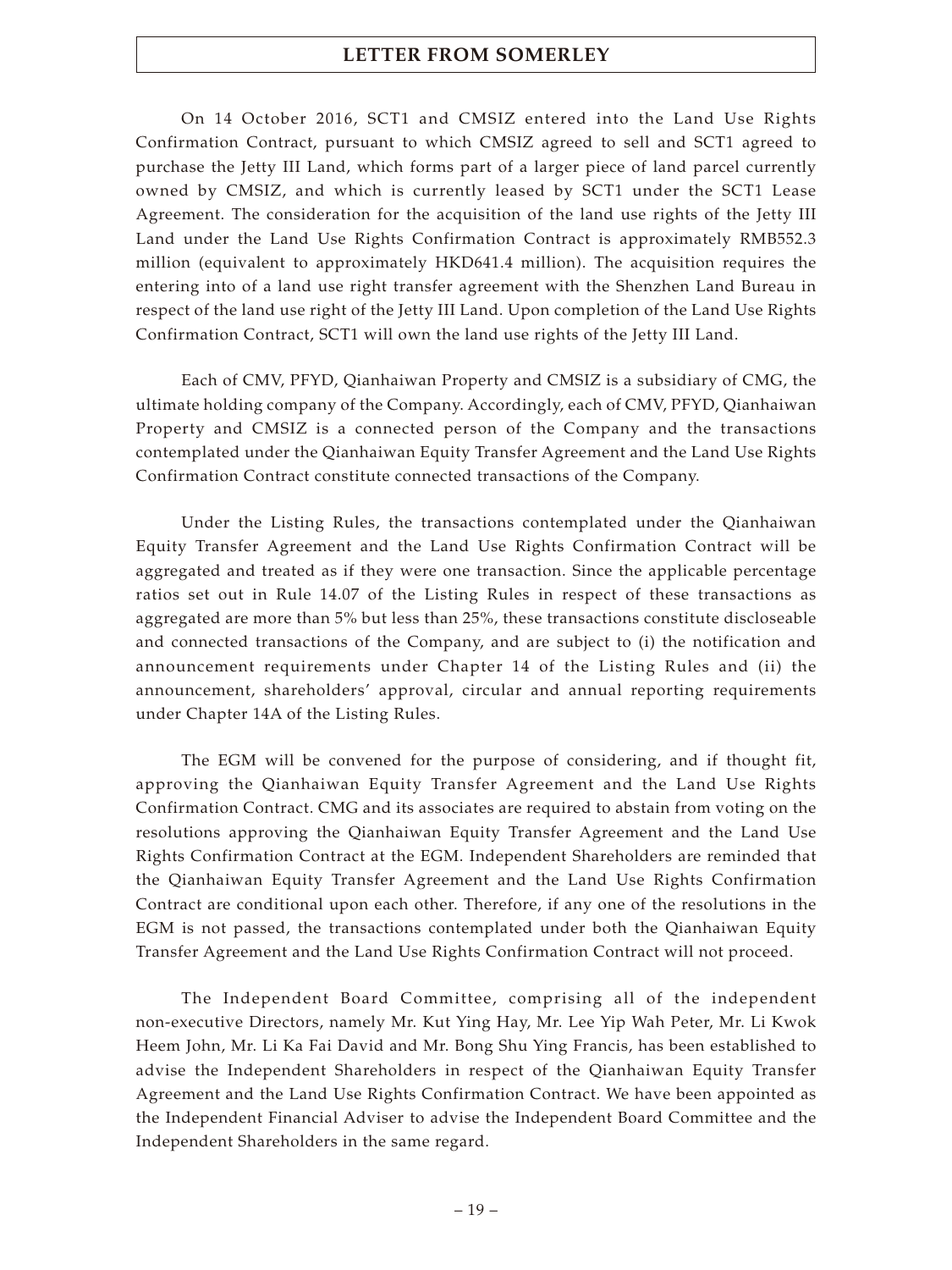We are not associated with the Company, CMPDS, CMV, PFYD, Qianhaiwan Property, CMSIZ, SCT1 and CMG or their respective core connected persons, close associates or associates and accordingly are considered eligible to give independent advice on the above matters. Apart from normal professional fees payable to us in connection with this and similar appointments, no arrangement exists whereby we will receive any fees or benefits from the Company, CMPDS, CMV, PFYD, Qianhaiwan Property, CMSIZ, SCT1 and CMG or their respective core connected persons, close associates or associates.

In formulating our opinion, we have reviewed, among other things, the Qianhaiwan Equity Transfer Agreement, the Land Use Rights Confirmation Contract, the interim report of the Company for the six months ended 30 June 2016 (the "**2016 Interim Report**"), the annual reports of the Company for the year ended 31 December 2015 (the "**2015 Annual Report**") and 31 December 2014, the audited financial statements of Qianhaiwan Property for the year ended 31 December 2015, the property valuation report on the property interests held by Qianhaiwan Property and CMSIZ as at 31 August 2016 (the "**Valuation Report**") prepared by the Independent Valuer as set out in appendix I to the Circular, the reassessed net asset value ("**NAV**") of Qianhaiwan Property and the information as set out in the Circular. We have also discussed with the management of the Group the future prospects of the Group as enlarged by the Transactions. We have also discussed with Independent Valuer the valuation of the property interests held by Qianhaiwan Property and CMSIZ as at 31 August 2016. We have also visited the Qianhai Properties (as defined below) and the Jetty III Land.

We have relied on the information and facts supplied, and the opinions expressed, by the Directors and management of the Group and have assumed that they are true, accurate and complete. We have also sought and received confirmation from the Directors that no material facts have been omitted from the information supplied and opinions expressed to us. We have no reason to believe that any material information has been withheld from us, or to doubt the truth or accuracy of the information provided. We have relied on such information and consider that the information we have received is sufficient for us to reach an informed view. We have not, however, conducted any independent investigation into the business and affairs of the Group or Qianhaiwan Property, nor have we carried out any independent verification of the information supplied.

## **PRINCIPAL FACTORS AND REASONS CONSIDERED**

In arriving at our opinion and recommendation, we have taken into account the principal factors and reasons set out below.

## **1. Principal business activities of the Group**

Formerly known as "China Merchants Holdings (International) Company Limited", the Company officially changed its name to "China Merchants Port Holdings Company Limited" so as to better reflect the current strategy of the Company to focus on ports and port-related businesses and provide a clearer identification and corporate image for the Company.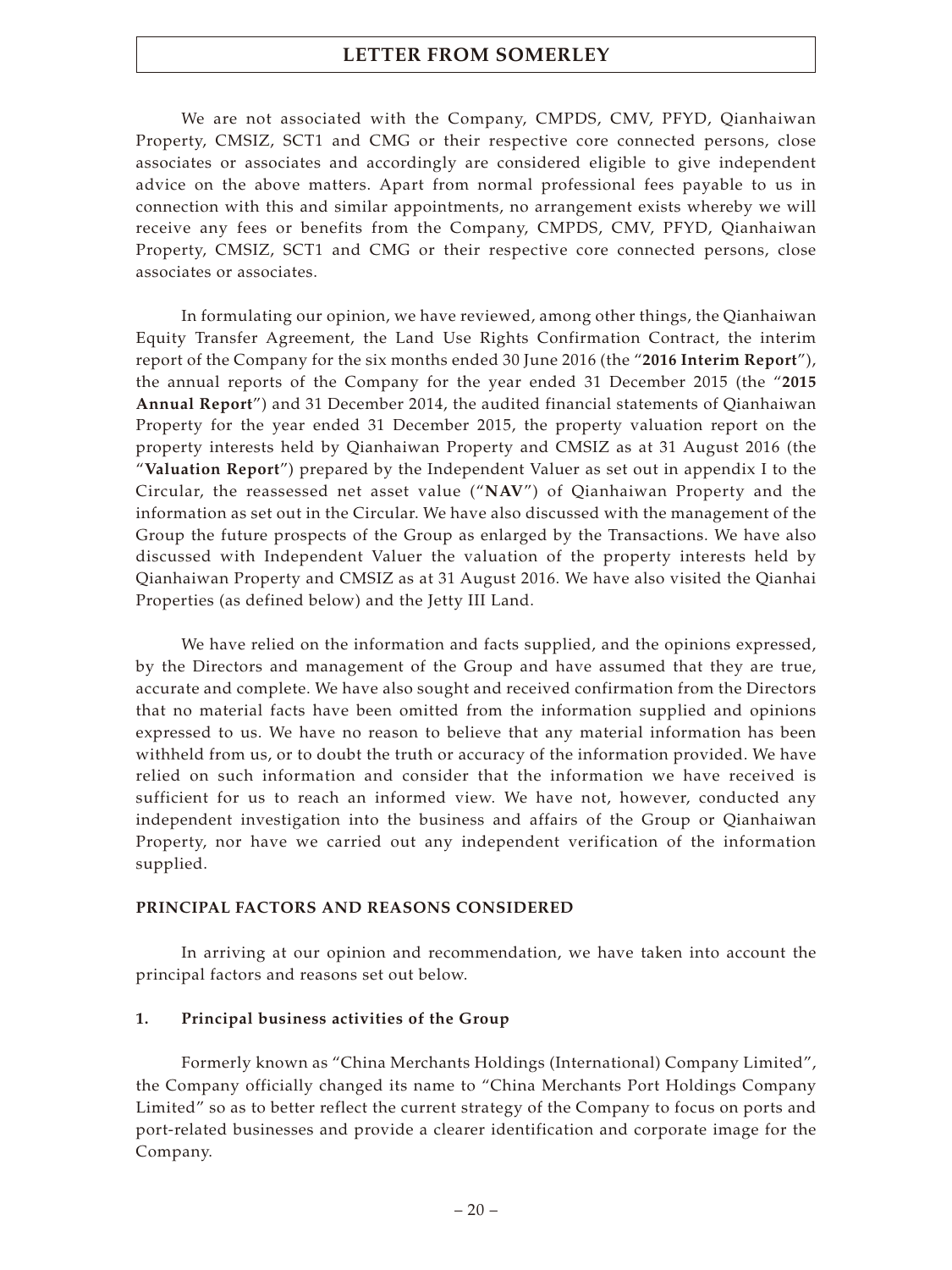The Group's core business includes investing and operating ports and port-related activities based from a portfolio of assets located at the three economically most active delta regions along China's coast.

Set out in the table below is a summary of the Group's financial performance for the six months ended 30 June 2016 and 2015 and the years ended 31 December 2015 and 2014 as extracted from the 2016 Interim Report and the 2015 Annual Report.

|                         |             | For the six months ended |             | For the year ended |
|-------------------------|-------------|--------------------------|-------------|--------------------|
|                         | 30 June     |                          | 31 December |                    |
|                         | 2016        | 2015                     | 2015        | 2014               |
|                         | HKD'million | HKD'million              | HKD'million | HKD'million        |
| Revenue                 | 3,847       | 4,080                    | 8,233       | 8,257              |
| Cost of sales           | (2,206)     | (2,210)                  | (4,602)     | (4,737)            |
| Gross profit            | 1,641       | 1,870                    | 3,631       | 3,520              |
| Share of profits less   |             |                          |             |                    |
| losses of associates    | 1,267       | 1,782                    | 3,890       | 4,105              |
| Profit before taxation  | 2,346       | 3,514                    | 6,315       | 6,169              |
| Profit for the          |             |                          |             |                    |
| period/year             | 1,990       | 3,153                    | 5,525       | 5,018              |
| Net profit attributable |             |                          |             |                    |
| to the Shareholders     | 1,690       | 2,781                    | 4,808       | 4,526              |

For the year ended 31 December 2015, revenue (comprising revenue of the Company and its subsidiaries, and its share of revenue of associates and joint ventures) (the "**Revenue**") from the Group's core ports operation increased by approximately 1.7% to approximately HKD21,488 million, as a result of added contributions from overseas greenfield projects as new capacity ramped up, which overcame the decline seen in its bulk operation. Notwithstanding the above, the Group recorded a decrease of approximately 8.2% in the revenue to HKD43,525 million attributable to sluggish global trade weighed on the demand for products of China International Marine Containers (Group) Co., Ltd. ("**CIMC**"), of which the Group is the single largest shareholder. Profit attributable to the Shareholders amounted to approximately HKD4,808 million, representing an increase of approximately 6.2% from the prior year, within which recurrent profit was approximately HKD4,462 million, representing a decline of approximately 3.0% from 2014, owing to the weaker-than-expected performance of the Group's port-related manufacturing operation and the increase in net exchange losses, which was offset by the continuing growth from the Group's existing ports, better-than-expected contributions from overseas greenfield projects, and interest cost savings.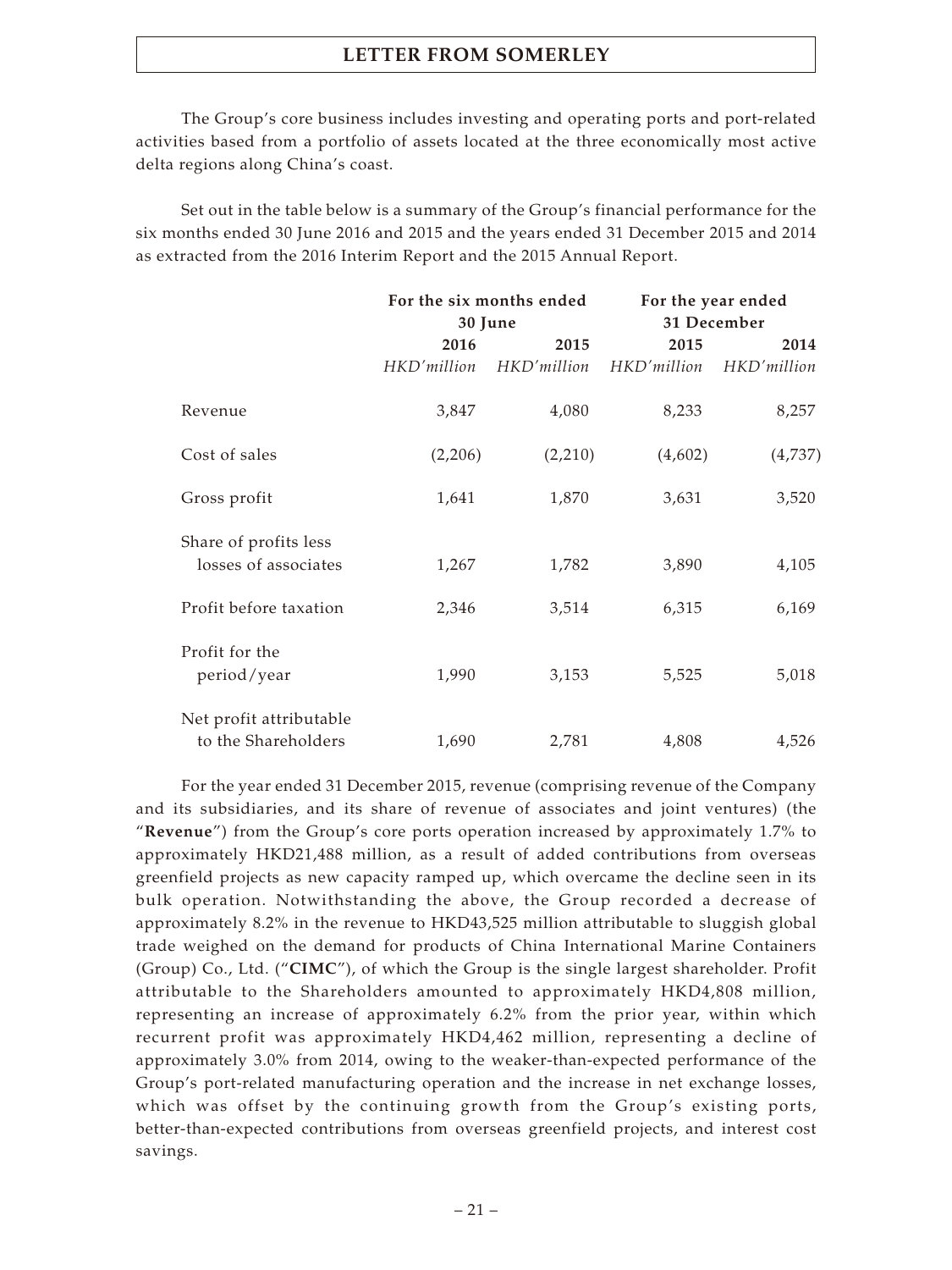For the six months ended 30 June 2016, the Revenue from the Group's core ports operation increased by approximately 12.1% to approximately HKD12,043 million, as a result of added contributions from overseas greenfield projects in ramp-up period and acquired new projects which overcame the decline seen in its bulk operation. Notwithstanding the above, the Group recorded Revenue of approximately HKD21,212 million, down approximately 5.1% as sluggish global trade weighed on the demand for CIMC's products. Profit attributable to the Shareholders amounted to approximately HKD1,690 million, down approximately 39.2% as compared to the corresponding in prior year. Despite better-than-expected contributions from overseas greenfield projects and added contributions from new projects, the Group recorded recurrent profit of approximately HKD1,655 million, representing a decline of approximately 32.9% from the corresponding period in prior year, owing to the significant decline in the contribution from CIMC and the increase in interest cost.

|                                      | As at       |             |                   |
|--------------------------------------|-------------|-------------|-------------------|
|                                      | 30 June     |             | As at 31 December |
|                                      | 2016        | 2015        | 2014              |
|                                      | HKD'million | HKD'million | HKD'million       |
| <b>ASSETS</b>                        |             |             |                   |
| Non-current assets                   |             |             |                   |
| Property, plant and equipment        | 19,206      | 19,570      | 19,982            |
| Interests in associates              | 42,694      | 37,953      | 37,731            |
| Others                               | 34,018      | 32,540      | 30,838            |
|                                      | 95,918      | 90,063      | 88,551            |
| Current assets                       |             |             |                   |
| Cash and bank balances               | 5,263       | 10,293      | 9,501             |
| Others                               | 3,756       | 1,993       | 4,384             |
|                                      | 9,019       | 12,286      | 13,885            |
| Total assets                         | 104,937     | 102,349     | 102,436           |
|                                      |             |             |                   |
| <b>EQUITY</b>                        |             |             |                   |
| Capital and reserves attributable to |             |             |                   |
| the Shareholders                     | 66,199      | 68,828      | 67,430            |
| Non-controlling interests            | 7,929       | 7,821       | 7,716             |
|                                      | 74,128      | 76,649      | 75,146            |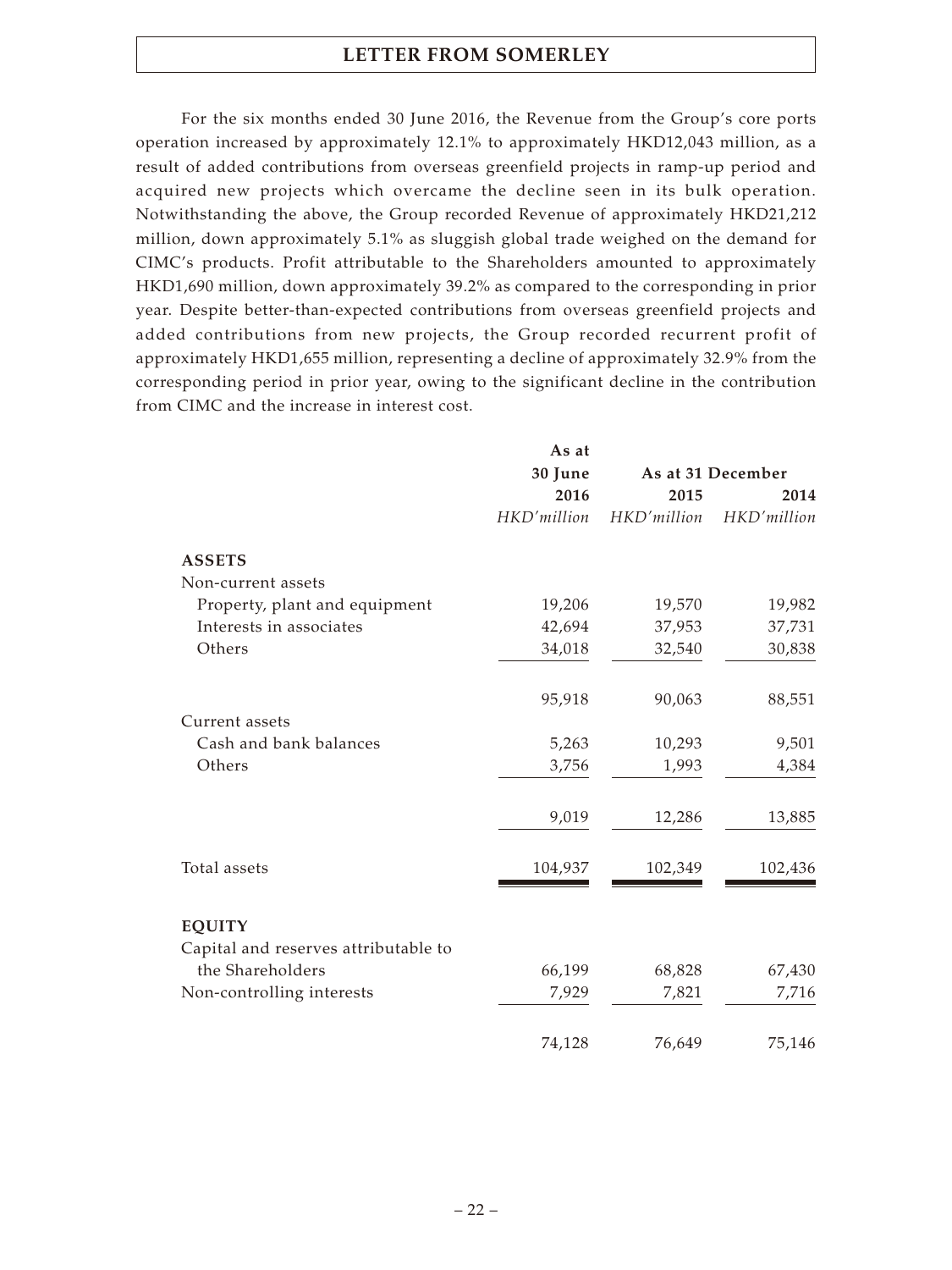|                                  | As at       |             |                   |
|----------------------------------|-------------|-------------|-------------------|
|                                  | 30 June     |             | As at 31 December |
|                                  | 2016        | 2015        | 2014              |
|                                  | HKD'million | HKD'million | HKD'million       |
| <b>LIABILITIES</b>               |             |             |                   |
| Non-current liabilities          |             |             |                   |
| Other financial liabilities      | 17,632      | 16,681      | 12,231            |
| Others                           | 3,690       | 4,231       | 4,694             |
|                                  | 21,322      | 20,912      | 16,925            |
| Current liabilities              |             |             |                   |
| Creditors and accruals           | 4,300       | 2,582       | 3,094             |
| Others                           | 5,187       | 2,206       | 7,271             |
|                                  | 9,487       | 4,788       | 10,365            |
| Total equity and liabilities     | 104,937     | 102,349     | 102,436           |
| Net current (liabilities)/assets | (468)       | 7,498       | 3,520             |

As at 30 June 2016, total assets of the Group was approximately HKD104,937 million, representing an increase of approximately 2.5% from that as at 31 December 2015. The Group has a significant portion, around 40.7%, of its total assets as at 30 June 2016 represented by interests in associates. The Group's material associates include, CIMC and Shanghai International Port (Group) Co., Ltd. All of the Group's associates are accounted for using equity method in these consolidated financial statements. Property, plant and equipment and land use rights each accounted for approximately 18.3% and 7.3% of the Group's total assets as at 30 June 2016.

NAV attributable to the Shareholders was approximately HKD66,199 million as at 30 June 2016, representing a decrease of approximately 3.8% from that as at 31 December 2015, mainly resulted from a decrease in fair value of the Group's available-for-sales financial assets and exchange differences from retranslation of foreign investments. As at 30 June 2016, the Group was in a net current liabilities position of approximately HKD468 million, the significant decrease from net current assets of approximately HKD7,498 million as at 31 December 2015 was mainly attributed to (i) the settlement of a cash consideration of approximately HKD4,332 million for the subscription of new shares representing approximately 21.05% of the equity interest in Dalian Port (PDA) Company Limited, whose shares are listed on the Stock Exchange (2880.HK) and the Shanghai Stock Exchange (601880.SH); and (ii) the total final dividend for the year ended 31 December 2015 payable to the Shareholders of approximately HKD1,429 million.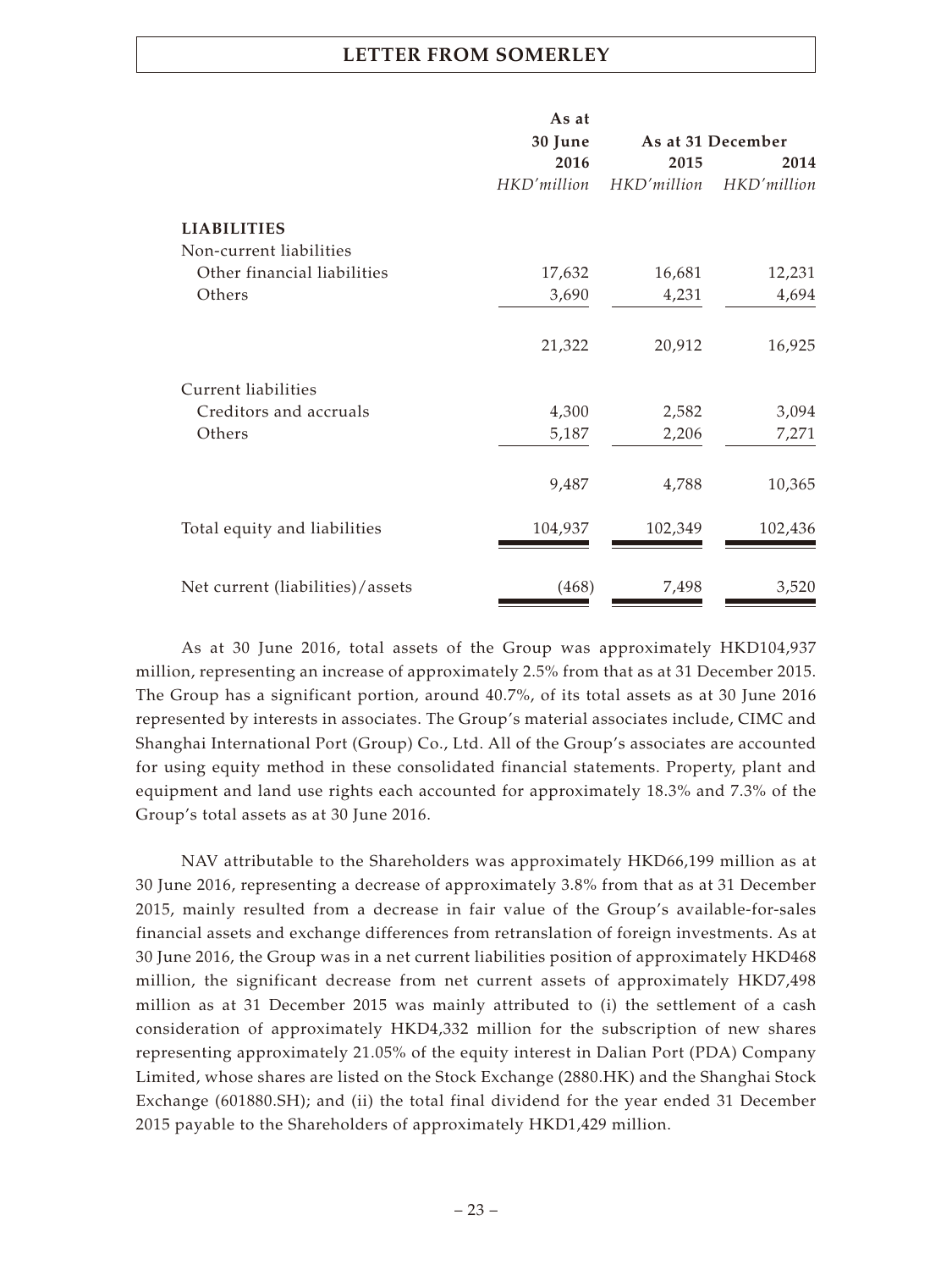## **2. Information on the property interests held by Qianhaiwan Property and CMSIZ (i.e. the Jetty III Land) and Qianhaiwan Property**

#### *(a) Information on the property interests held by Qianhaiwan Property*

The principal assets of Qianhaiwan Property is a parcel of land (the "**Qianhai Land**") situated at the junction of Zhenhai Road and Gangcheng Road, Qianhai District, Shenzhen, the PRC and the completed property development project known as Qianhaiwan Garden situated on the Qianhai Land (collectively known as the "**Qianhai Properties**"). The Qianhai Properties are well-served by public transportation with 30 minutes' driving distance to the city center. Currently the surrounding environment comprises several mega logistics developments and a park. The Qianhai Properties are situated in 前海深港現代服務業合作區 (Qianhai Shenzhen-Hong Kong Modern Service Industry Cooperation Zone) (the "**Qianhai New District**"), a special district encircled by Shuangjie River, Yueliangwan Boulevard, Mawan Boulevard and Qianhai Bay covering an area of approximately 15 square kilometres, comprising almost entirely reclaimed land. The special pilot district is designated for cooperation between the PRC and Hong Kong and innovation in the service industry.

The Qianhai Land comprises 4 parcels of land with a total site area of approximately 51,790.43 sq.m., on which situated the Phases I to IV of Qianhaiwan Garden which was completed between 2011 and 2013. The land use rights of the Qianhai Land have been granted for a term of 50 years expiring on 30 December 2056 for logistics use. Qianhaiwan Garden has a total gross floor area of approximately 152,296.34 sq.m., of which approximately 95,986.01 sq.m. are designated for dormitory purpose, 16,768.26 sq.m. for retail purposes and 35,468.90 sq.m. are designated as basement of which 680 car parks are situated. The rest of the total gross floor area was leased for kindergarten, public facilities and others uses. Currently, portions of the Qianhai Properties are leased to various tenants with certain portions remained vacant. As advised by the management of the Group, the vacancy are mainly attributed to the retail spaces as the Qianhai New District is being developed and more time will be needed before commercial establishment of this area becomes more mature. As at the Latest Practicable Date, we note that according to the relevant valuation certificate issued by the Independent Valuer, the Qianhai Property has owned most of the major certificates and/or approvals.

#### *(b) Information on the Jetty III Land*

The Jetty III Land is a parcel of land situated at Jetty III Shekou Container Terminal (i.e. eastern side of Xinghai Avenue, Nanshan District, Shenzhen, the PRC) with a total area of approximately 204,027.68 sq.m. The subject area of the property is well-served by public transportation with 35 minutes' driving distance to the city center. The surrounding environment comprises several mega logistics developments and port. The Jetty III Land has all along been used by SCT1 for jetty port use.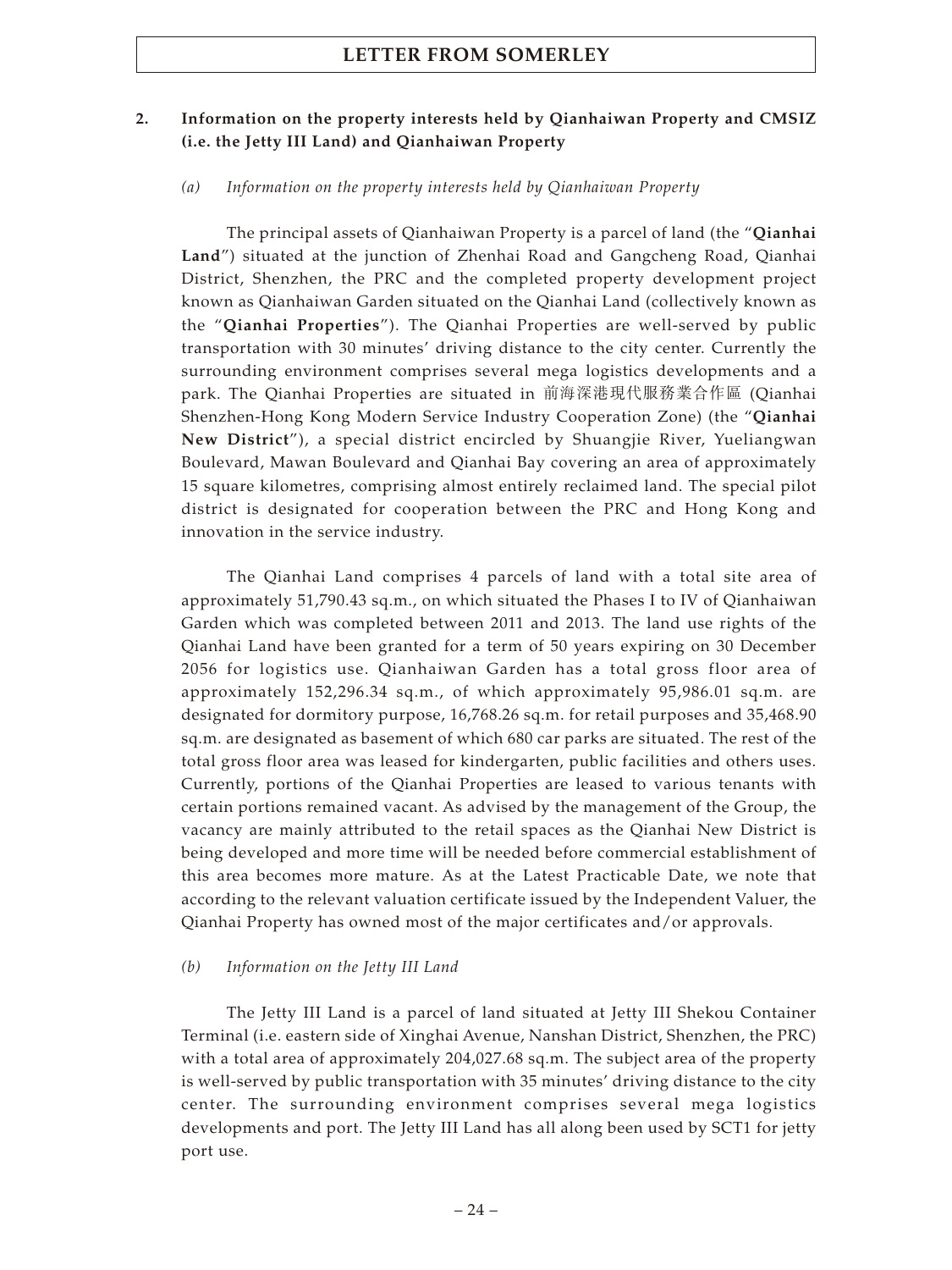According to a land use agreement (the "**Land Use Agreement**") entered into between 招商局蛇口工業區有限公司 (China Merchants Shekou Industrial Zone Company Limited), the predecessor of CMSIZ and SCT1 on 28 June 1990, CMSIZ agreed SCT1 to use the Jetty III Land for 30 years with term commencing from 20 May 1989 and expiring on 19 May 2019. Pursuant to the Land Use Agreement, CMSIZ charges SCT1 land use fee since 1 April 1991 with HKD5 per sq.m. per annum with increments of 30% every three years. Also pursuant to the Land Use Agreement, the Jetty III Land shall not be used to engage in activities other than jetty port use. The Jetty III Land is currently leased by SCT1 under the SCT1 Lease Agreement for the operation of port and port-related business.

CMSIZ owns the land use right of a much larger piece of land of which the Jetty III Land forms part. In order to segregate the land use right of the Jetty III Land from such larger piece of land, according to PRC laws, SCT1 is required to enter into a separate land use right transfer agreement with the Shenzhen Land Bureau in respect of the land use right of the Jetty III Land, in addition to entering into of the Land Use Rights Confirmation Contract with CMSIZ.

### *(c) Information on Qianhaiwan Property*

Qianhaiwan Property is an investment holding company established in the PRC with limited liability and with a registered capital RMB200.0 million (equivalent to approximately HKD232.3 million). As at the Latest Practicable Date, Qianhaiwan Property is owned as to 49% by CMV and as to 51% by PFYD.

Set out below were the audited net profits (both before and after taxation and extraordinary items) of Qianhaiwan Property for the years ended 31 December 2015 and 2014 based on the audited financial statements of Qianhaiwan Property:

|                            | For the year  | For the year  |
|----------------------------|---------------|---------------|
|                            | ended         | ended         |
|                            | 31 December   | 31 December   |
|                            | 2015          | 2014          |
|                            | RMB (million) | RMB (million) |
|                            |               |               |
| Profit before taxation and |               |               |
| exceptional items          | 4.0           | 6.2           |
| Profit after taxation and  |               |               |
| exceptional items          | 4.0           | 6.2           |

Qianhaiwan Property recorded profit before taxation and exceptional items for the years ended 31 December 2014 and 2015, which were mainly attributable to the rental income received from the leasing of the Qianhai Properties. The decrease in the profit before taxation and exceptional items for the year ended 31 December 2015 compared to that for the year ended 31 December 2014 was mainly due to higher property depreciation expense, land use rights amortisation expense and real estate tax incurred during 2015.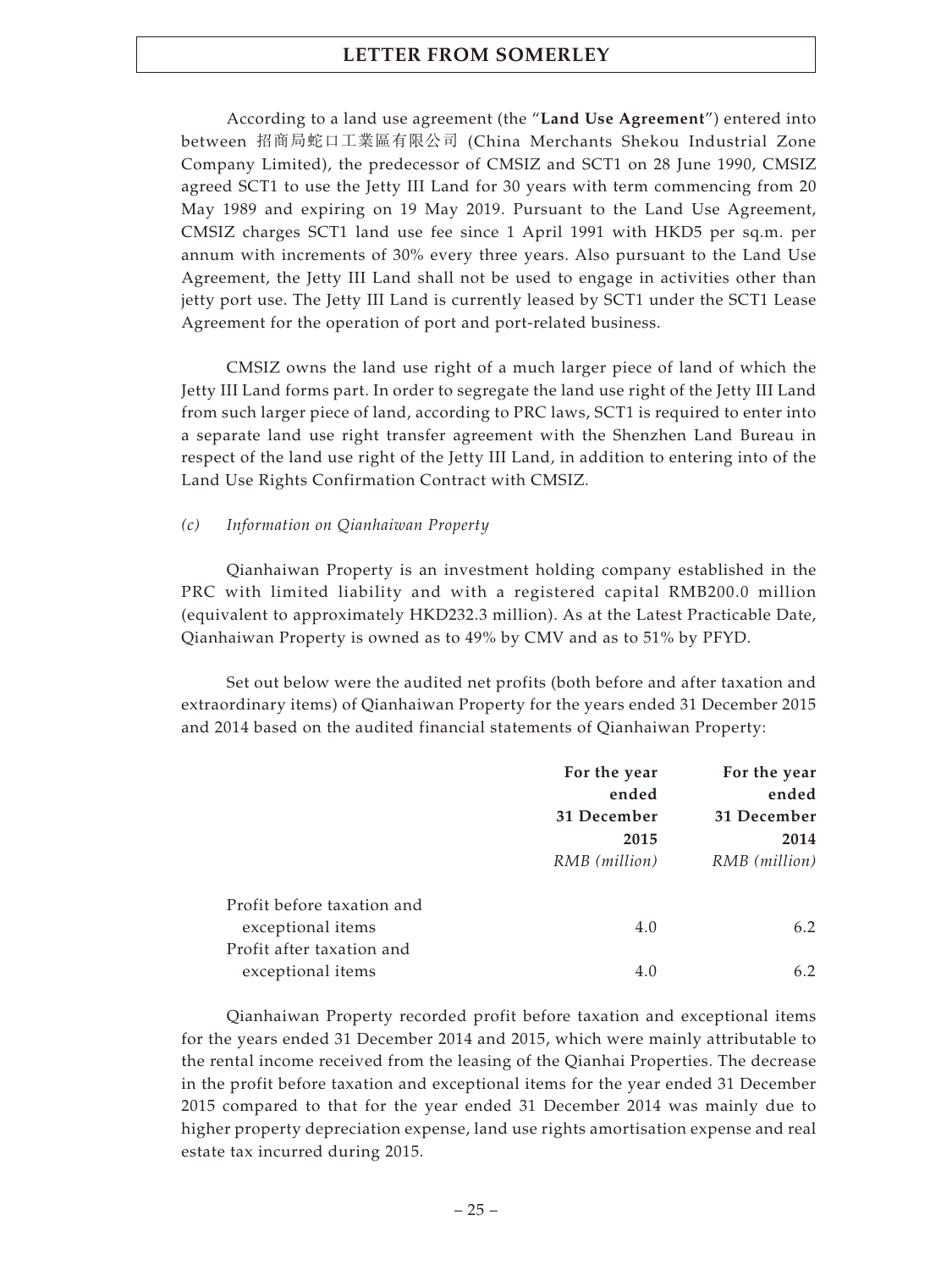As at 31 December 2015, the NAV attributable to the shareholders of Qianhaiwan Property was approximately RMB196.7 million (equivalent to approximately HKD228.4 million). Set out below is the summary of the audited statement of financial position of Qianhaiwan Property as at 31 December 2015:

|                             | As at         | As at         |
|-----------------------------|---------------|---------------|
|                             | 31 December   | 31 December   |
|                             | 2015          | 2014          |
|                             | RMB (million) | RMB (million) |
| Non-current assets          |               |               |
| Investment properties       | 524.4         | 544.3         |
| Other non-current assets    |               | 0.1           |
|                             | 524.4         | 544.4         |
| <b>Current assets</b>       |               |               |
| Cash                        | 15.9          | 6.9           |
| Other current assets        | 0.7           | 0.6           |
|                             |               |               |
|                             | 16.6          | 7.5           |
| <b>Total assets</b>         | 541.0         | 551.9         |
| <b>Current liabilities</b>  |               |               |
| Amount due to CMSIZ         | 267.8         | 279.7         |
| Amounts due to CMV and PFYD | 58.8          | 58.8          |
| Other current liabilities   | 17.7          | 20.7          |
|                             | 344.3         | 359.2         |
| <b>NAV</b>                  | 196.7         | 192.7         |

The assets of Qianhaiwan Property principally comprised the Qianhai Properties (included in the investment properties in the table above) and cash. Apart from shareholders' equity, the operations of Qianhaiwan Property was also financed by loans from CMSIZ, CMV and PFYD.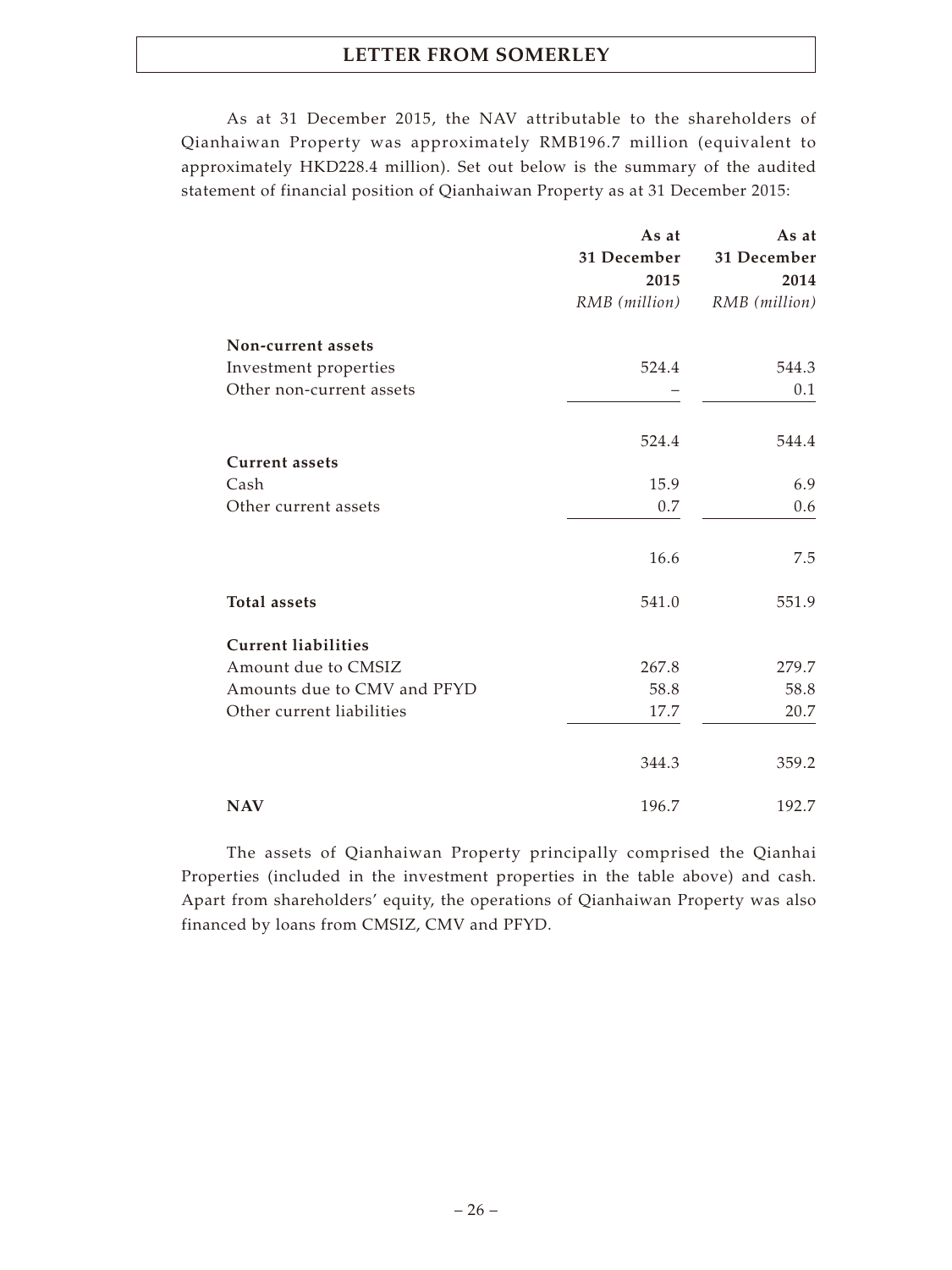#### **3. Reasons for and benefits of the Acquisition**

As set out in the letter from the Board to the Circular, the Group's ports and port-related activities located in the West Shenzhen Ports Zone constitute a significant share of the Group's ports business. The Group has over the past decade been endeavouring to integrate and/or re-align its interests, equity or operation-wise, in these West Shenzhen assets whenever it is practicably possible to so do with a view to harmoniously improving their efficiency and, in turn, further strengthening the Group's foothold in the proximity.

As discussed above, the Qianhaiwan Garden is in a strategic location in the Qianhai New District. It is currently expected that part of the Qianhaiwan Garden will be utilised as staff quarters for employees of the Group and the remainder of the Qianhaiwan Garden will be used for retail and commercial purposes and other ancillary community support functions. The Company therefore currently does not have any intention to sell the Qianhaiwan Garden. It is envisaged by the Company that given its strategic location, acquisition of the Qianhaiwan Garden will support the overall development of the ports business of the Group in the West Shenzhen Ports Zone. We understand from the management of the Group that accommodation and commuting is highly regarded by the Group's staff to develop the West Shenzhen Ports Zone, where the current location is relatively remote and requires time to develop into mature commercial development area. It is important, as explained by management of the Group, that it needs to take control of the accommodation for its staff to ensure a stable team of staff and positive morale. Taking into account all of the above, we are of the view that acquisition of the Qianhai Properties, represents a genuine commercial pursuit and would fit in well with the Group strategy to improve the efficiency of the West Shenzhen assets and, in turn, further strengthen the Group's foothold in the proximity.

The Jetty III Land has been leased by SCT1 under the SCT1 Lease Agreement since 1989 and is a crucial asset to SCT1 as all its port facilities and equipment are currently affixed to it. The SCT1 Lease Agreement is due to expire on 19 May 2019. The acquisition of the Jetty III Land will therefore enable the Group to own such crucial asset directly and does not need to rely on any further leasing arrangement with CMSIZ (which might or might not be extended by CMSIZ on commercial favourable terms) when the lease term of the SCT1 Lease Agreement expires. We are advised by the Company that the current rent of HKD40.79 per sq.m. per annum (equivalent to approximately HKD8.3 million per annum) may be significantly below of the recently lettings entered into in the market. As advised by the management of the Group, according to a recent third party lease transaction of a parcel of land with similar usage in the vicinity indicated the market rent could reach up to approximately HKD230.0 per sq.m. per annum. Our discussion with the Independent Valuer confirmed such understanding. Considering the above, we are of the view that it makes commercial sense for the Group to preempt the anticipated steep increase in rental payment of the Jetty III Land before the SCT1 Lease Agreement expires.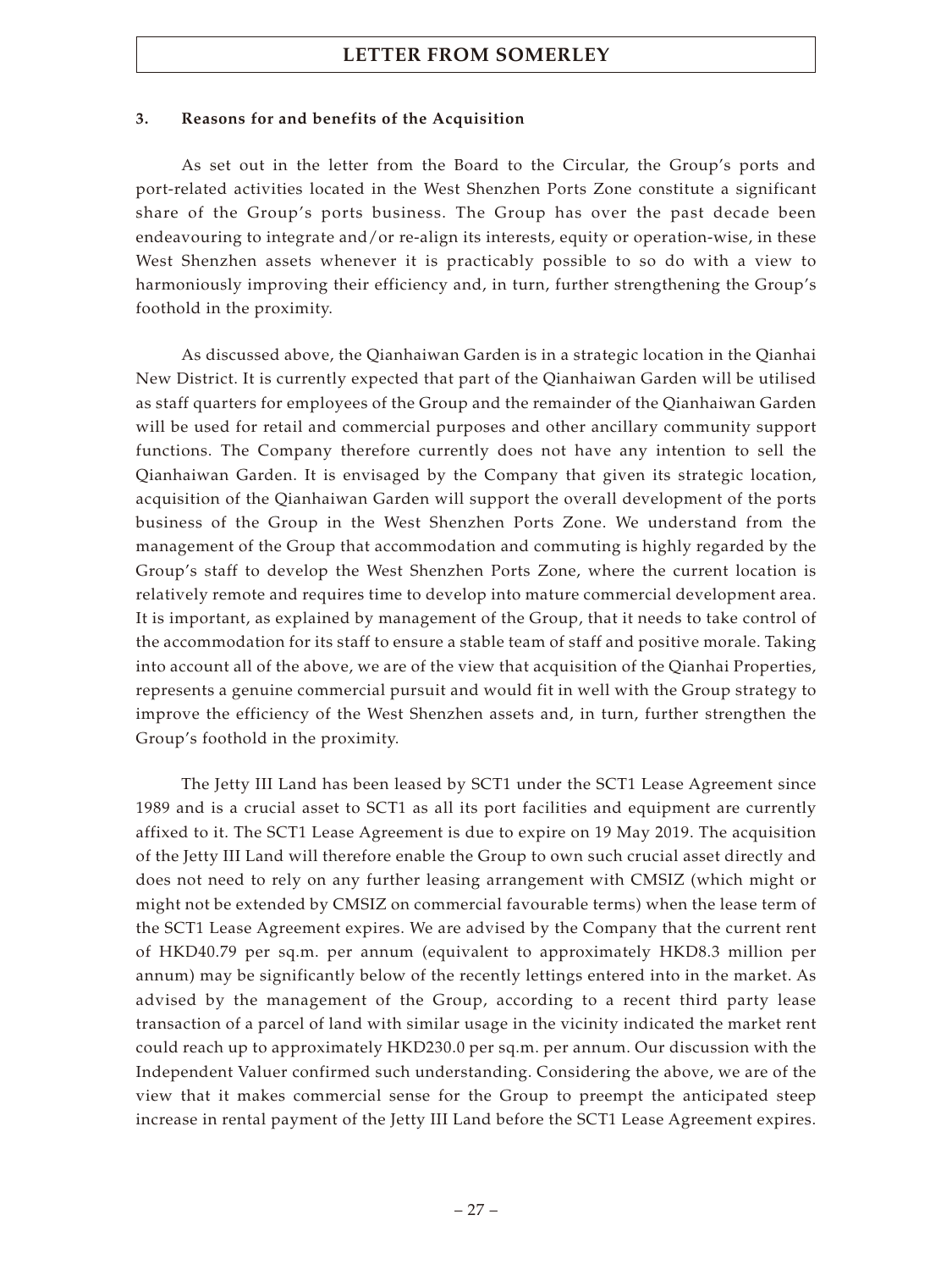## **4. Principal terms of the Transactions**

*(a) The Qianhaiwan Equity Transfer Agreement*

A summary of principal terms and conditions of the Qianhaiwan Equity Transfer Agreement is set out below.

*Date*

14 October 2016

*Parties*

- (i) CMPDS;
- (ii) CMSIZ;
- (iii) CMV;
- (iv) PFYD; and
- (v) Qianhaiwan Property.

## *Subject matter*

Pursuant to the Qianhaiwan Equity Transfer Agreement, CMPDS agreed to acquire 49% and 51% of the equity interest in Qianhaiwan Property from CMV and PFYD, respectively.

## *Consideration*

The total consideration for the acquisition of the equity interest in Qianhaiwan Property payable by CMPDS under the Qianhaiwan Equity Transfer Agreement is approximately RMB2,528.5 million (equivalent to approximately HKD2,936.7 million), 60% of which (the "**Qianhaiwan First Instalment**") shall be payable within five business days after all the conditions precedent to completion under the Qianhaiwan Equity Transfer Agreement are satisfied and the remaining 40% shall be payable within 10 business days after, inter alia, completion of the registration of the transfer with the local administration of industry and commerce, the completion of the transfer of the equity interest and the issuance of the new business licence of Qianhaiwan Property.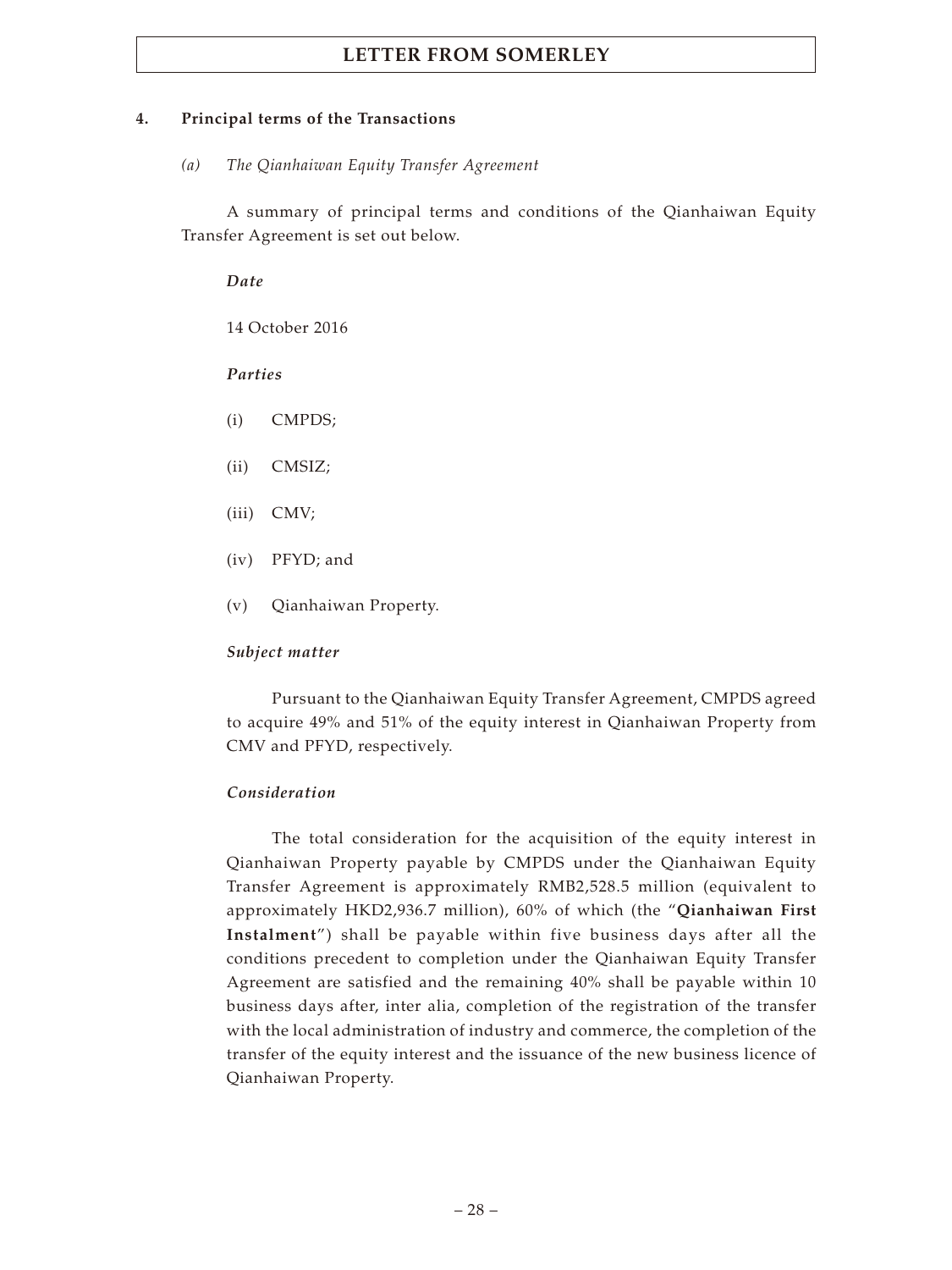In addition, on the date of payment of the Qianhaiwan First Instalment, CMPDS shall pay to Qianhaiwan Property an amount equal to all the outstanding amounts advanced by CMSIZ, CMV and PFYD to Qianhaiwan Property as at the date of payment of the Qianhaiwan First Instalment and Qianhaiwan Property shall, on the day of receipt of such funds, repay all the outstanding amounts due to CMSIZ, CMV and PFYD, provided that the amount to be paid by CMPDS to Qianhaiwan Property shall not exceed approximately RMB326.6 million (equivalent to approximately HKD379.3 million), being the total amount advanced by CMSIZ, CMV and PFYD as at 31 December 2015. If the outstanding amounts due to CMSIZ, CMV and PFYD exceeds approximately RMB326.6 million, CMPDS and Qianhaiwan Property shall not be liable to repay the excess amount.

The consideration payable under the Qianhaiwan Equity Transfer Agreement (including the amount to be paid to Qianhaiwan Property for repayment of the amounts due to CMSIZ, CMV and PFYD) was arrived at after arm's length negotiations between the parties to the Qianhaiwan Equity Transfer Agreement and with reference to, inter alia, the financial condition of Qianhaiwan Property as at 31 December 2015 and the preliminary valuation of the properties held by Qianhaiwan Property.

The consideration payable under the Qianhaiwan Equity Transfer Agreement (including the amount to be paid to Qianhaiwan Property for repayment of the amounts due to CMSIZ, CMV and PFYD) shall be funded from internal resources of the Group.

## *Completion and conditions precedent to completion*

Completion of the transfer under the Qianhaiwan Equity Transfer Agreement is subject to, inter alia, the following conditions precedent being fulfilled:

- (i) the obtaining of all necessary building ownership certificates;
- (ii) the obtaining of all necessary regulatory approvals including those from the relevant ministry of commerce and the National Development and Reform Commission (if required);
- (iii) the approval by CMG;
- (iv) the obtaining of all the approvals (including approval by the board of directors and shareholders) by each party to the Qianhaiwan Equity Transfer Agreement and the Company as may be required under their respective articles of association, relevant laws and regulations and the rules of the stock exchange which they are subject to; and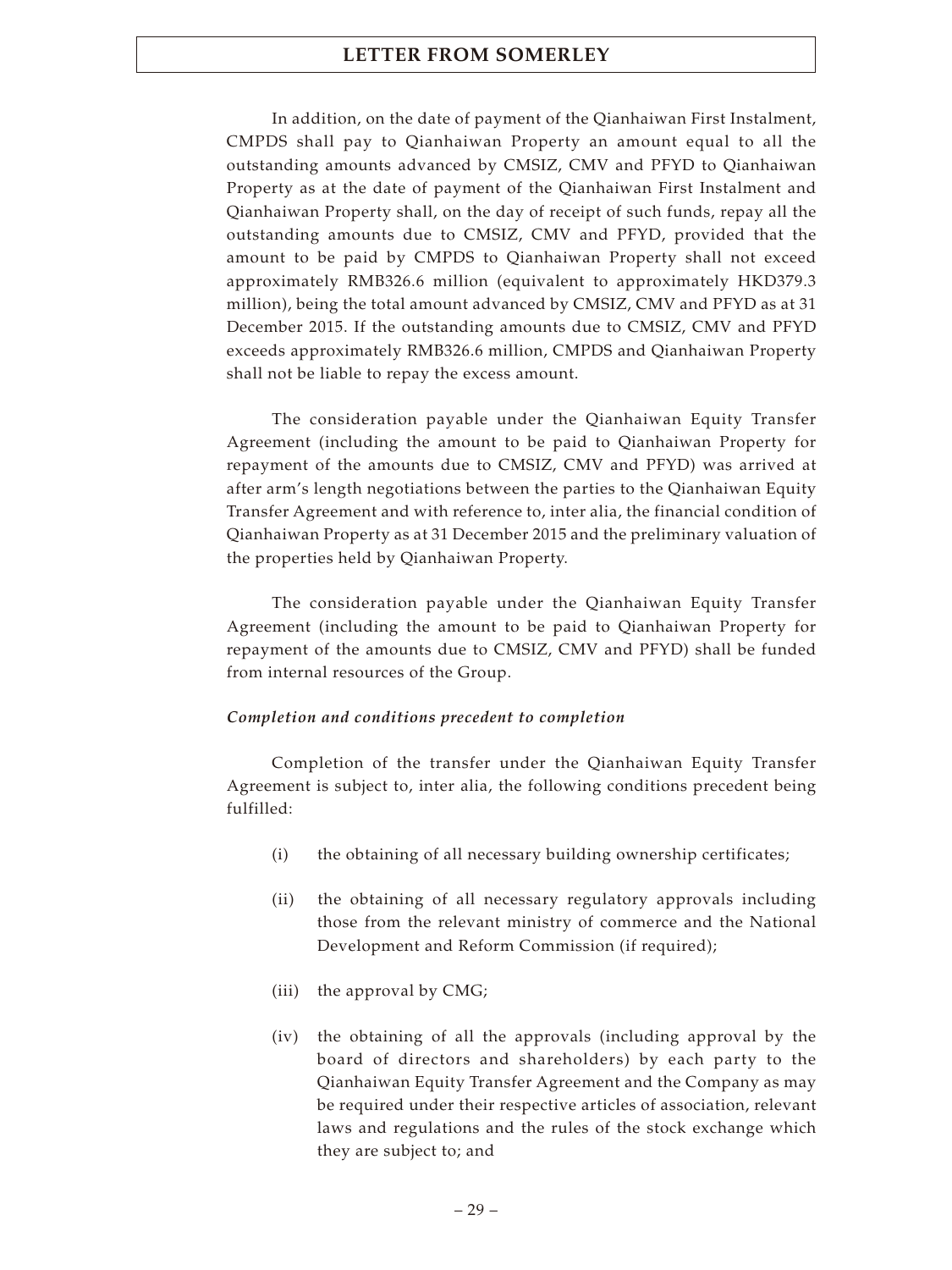(v) the obtaining of all necessary approvals required for the implementation of the Land Use Rights Confirmation Contract.

CMPDS shall have the right to terminate the Qianhaiwan Equity Transfer Agreement if the above conditions precedent are not satisfied by 31 December 2016. If the above conditions precedent are not satisfied within six months from the date of the Qianhaiwan Equity Transfer Agreement (i.e. 13 April 2017), the Qianhaiwan Equity Transfer Agreement shall automatically lapse. Upon completion of the transfer under the Qianhaiwan Equity Transfer Agreement, Qianhaiwan Property will become an indirect wholly-owned subsidiary of the Company.

## *Other key terms*

The parties to the Qianhaiwan Equity Transfer Agreement further agreed that CMV and PFYD shall be entitled to any net profits, and shall be responsible for any net losses (as the case may be), incurred by Qianhaiwan Property during the period between 31 December 2015 and the completion date.

*(b) The Land Use Rights Confirmation Contract*

A summary of principal terms and conditions of the Land Use Rights Confirmation Contract is set out below.

*Date*

14 October 2016

#### *Parties*

- (i) CMSIZ; and
- (ii) SCT1.

#### *Subject matter*

Pursuant to the Land Use Rights Confirmation Contract, CMSIZ agreed to sell and SCT1 agreed to purchase the land use rights in respect of the Jetty III Land.

As discussed above, CMSIZ owns the land use right of a much larger piece of land of which the Jetty III Land forms part. In order to segregate the land use right of the Jetty III Land from such larger piece of land, according to PRC laws, SCT1 is required to enter into a separate land use right transfer agreement with the Shenzhen Land Bureau in respect of the land use right of the Jetty III Land, in addition to entering into of the Land Use Rights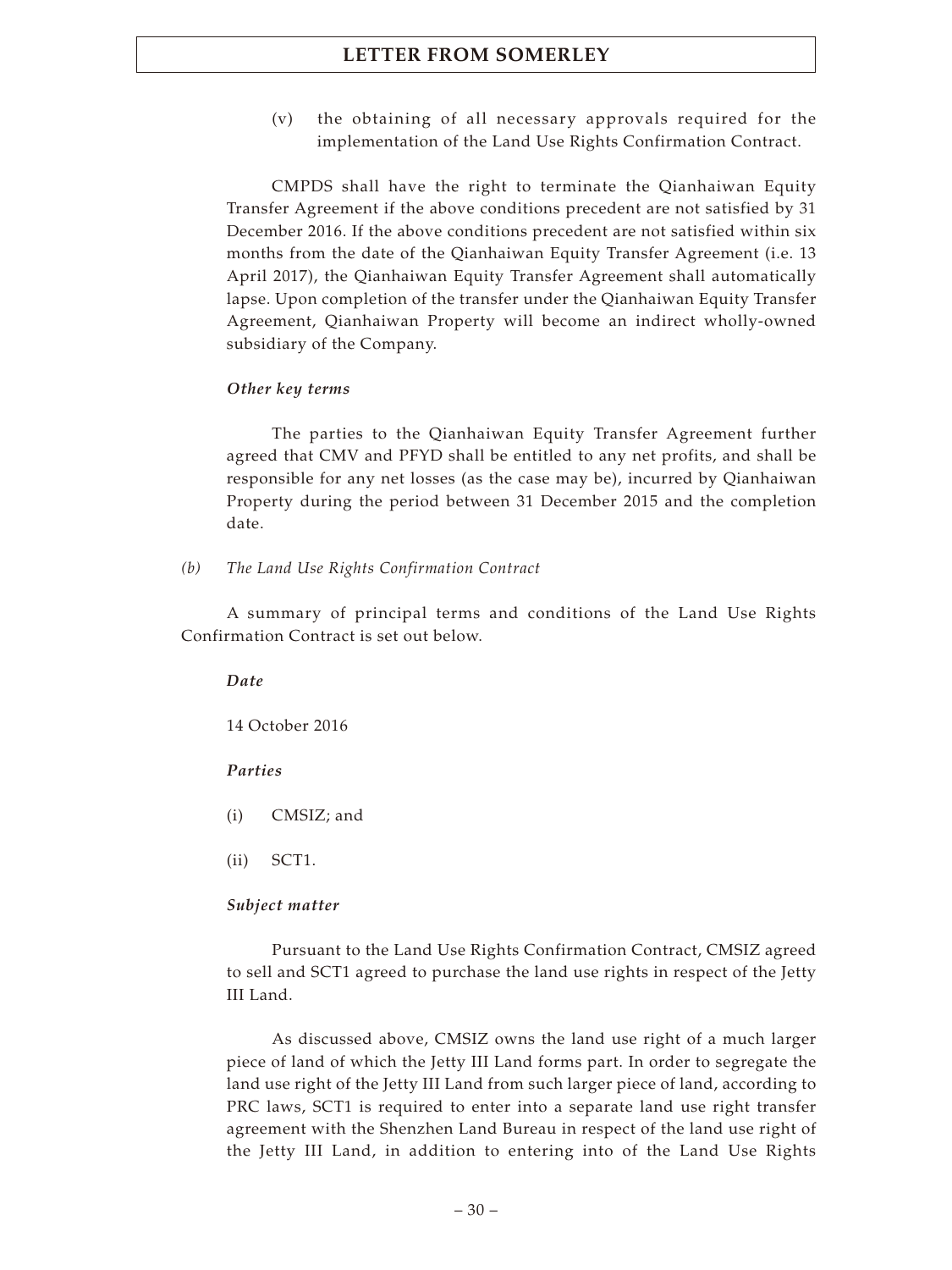Confirmation Contract with CMSIZ. Pursuant to the Land Use Rights Confirmation Contract, CMSIZ has undertaken to assist SCT1 and to procure such land use right transfer agreement will be entered into before 31 October 2017. If the land use right transfer agreement is not entered into before 31 October 2017, SCT1 shall have the right to request CMSIZ to return all amounts paid by SCT1 under the Land Use Rights Confirmation Contract together with interest at the loan lending base rate specified by the People's Bank of China on the payment date. SCT1 can exercise such right solely at its discretion and whether it would exercise such right will depend on the status of the execution of the separate land use right transfer agreement with the Shenzhen Land Bureau of such time.

## *Consideration*

The consideration for the acquisition of the land use rights of the Jetty III Land under the Land Use Rights Confirmation Contract is approximately RMB552.3 million (equivalent to approximately HKD641.4 million), of which 60% of the consideration (the "**Jetty III First Instalment**") shall be payable within 15 business days after the Land Use Rights Confirmation Contract becomes effective and the remaining 40% of the consideration shall be payable within 15 business days from the earlier of (i) the date when the land use right transfer agreement to be entered into between SCT1 and the Shenzhen Land Bureau takes effect and the new land use right certificate in respect of the Jetty III Land has been obtained; and (ii) nine months after the date of payment of the Jetty III First Instalment.

The consideration payable by SCT1 under the Land Use Rights Confirmation Contract was arrived at after arm's length negotiations between the parties to the Land Use Rights Confirmation Contract taking into account, inter alia, the preliminary valuation of the Jetty III Land and represents the proportion of the aggregate initial land premium and infrastructure construction costs paid by CMSIZ in connection with the Jetty III Land. In addition, based on the current base land price, the additional land premium that may be payable by SCT1 under the land use right transfer agreement to be entered into between SCT1 and the Shenzhen Land Bureau is expected to be approximately RMB98.8 million (equivalent to approximately HKD114.8 million) (the "**Land Premium**"). If the actual additional land premium payable by SCT1 under such land use right contract exceeds the Land Premium, CMSIZ shall be responsible to pay for any such excess amount provided that CMSIZ shall not be responsible for such excess amount if there is a change to the base land price resulting in the actual additional land premium exceeding the Land Premium.

The consideration payable by SCT1 under the Land Use Rights Confirmation Contract shall be funded from the internal resources of the Group.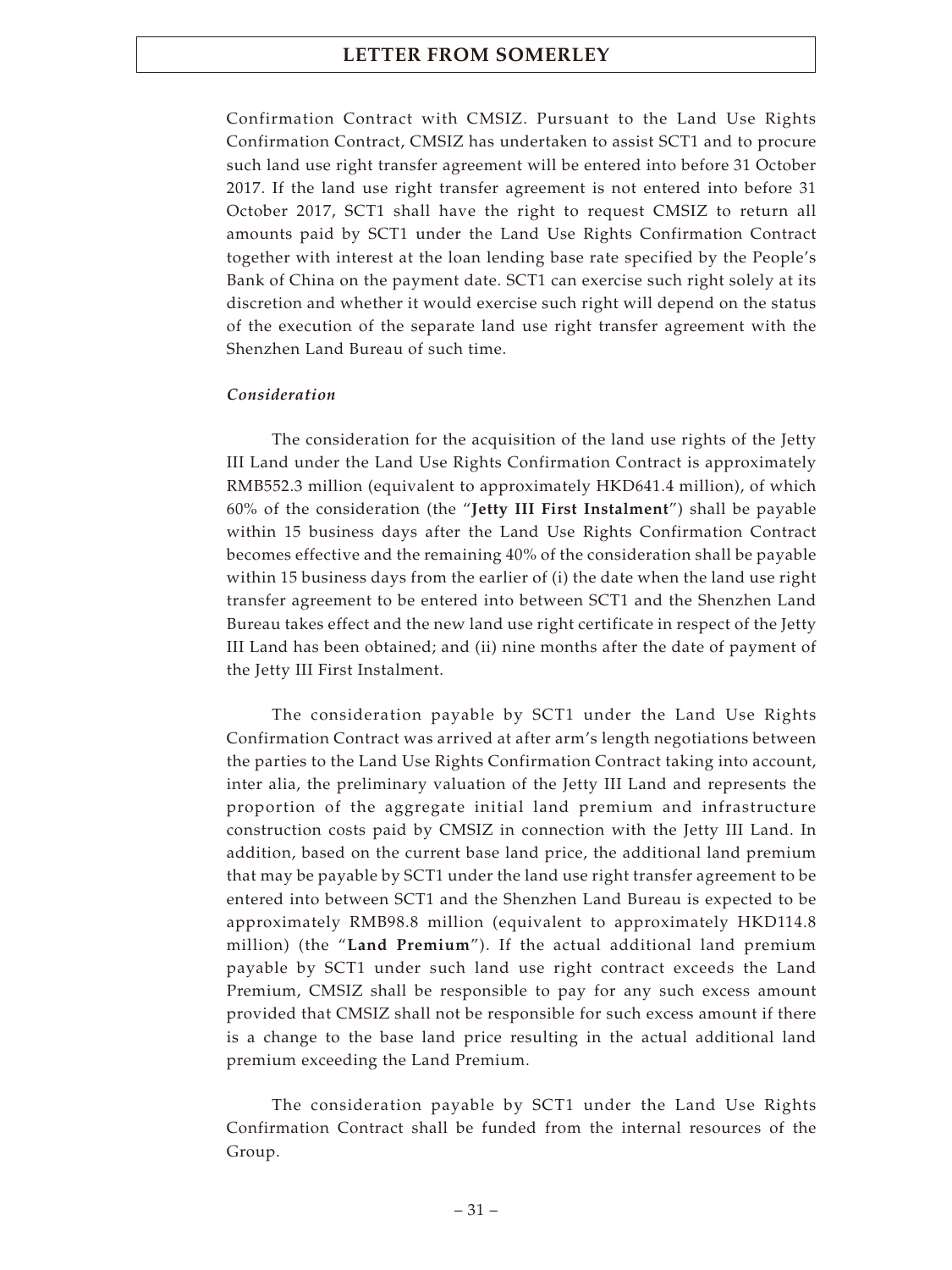## *Completion and conditions precedent to completion*

The Land Use Rights Confirmation Contract shall take effect upon the obtaining of all necessary approvals by the board of directors and shareholders of the relevant parties (including the Company) as may be required by the respective articles of association, relevant laws and regulations and the rules of the stock exchange. Further, completion of the transactions contemplated under the Land Use Rights Confirmation Contract is also subject to the obtaining of all necessary approvals required for the implementation of the Qianhaiwan Equity Transfer Agreement.

### *Termination of SCT1 Lease Agreement*

The land use right for the Jetty III Land shall be transferred from CMSIZ to SCT1 and the SCT1 Lease Agreement shall be terminated on the date when SCT1 has paid to CMSIZ the Jetty III First Instalment and all amounts payable under the SCT1 Lease Agreement during the period from 1 January 2017 to the date of payment of the Jetty III First Instalment.

### **5. Evaluation of the considerations**

*(a) Valuation of the property interests held by Qianhaiwan Property (i.e. the Qianhai Properties) and CMSIZ (i.e. the Jetty III Land) as at 31 August 2016*

As discussed in the letter from the Board in the Circular, the consideration payable under the Qianhaiwan Equity Transfer Agreement (including the amount to be paid to Qianhaiwan Property for repayment of the amounts due to CMSIZ, CMV and PFYD) was arrived at after arm's length negotiations between the parties and with reference to, inter alia, the financial condition of Qianhaiwan Property as at 31 December 2015 and the preliminary valuation of the properties held by Qianhaiwan Property. In addition, the consideration payable by SCT1 under the Land Use Rights Confirmation Contract was arrived at after arm's length negotiations between the parties taking into account, inter alia, the preliminary valuation of the Jetty III Land and represents the proportion of the aggregate initial land premium and infrastructure construction costs paid by CMSIZ in connection with the Jetty III Land.

The details of the aforesaid valuation of the properties held by Qianhaiwan Property and CMSIZ (the "**Valuation**") as at 31 August 2016 (the "**Valuation Date**") was prepared by the Independent Valuer. Details of the Valuation is set out in the Valuation Report as set out in appendix I to the Circular. The Valuation Report has been prepared in compliance with Chapter 5 and Practice Note 12 of the Listing Rules, the RICS Valuation – Professional Standards published by the Royal Institution of Chartered Surveyors, the HKIS Valuation Standards published by the Hong Kong Institute of Surveyors and the International Valuation Standards published by the International Valuation Standards Council.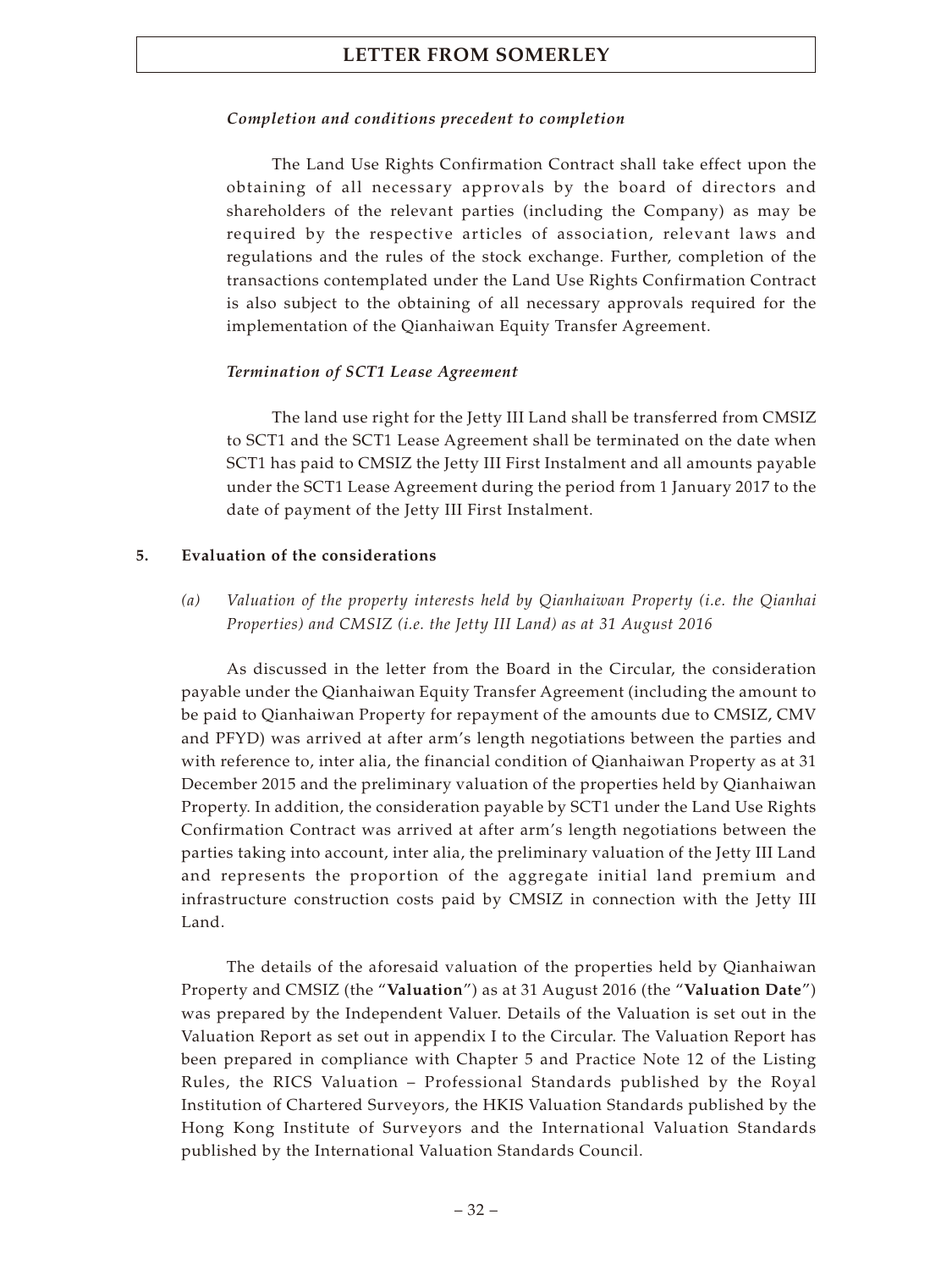We have reviewed the Valuation Report and the relevant valuation workings provided by the Independent Valuer and interviewed the relevant staff of the Independent Valuer with particular attention to (i) the Independent Valuer's terms of engagement with the Company; (ii) the Independent Valuer's qualification and experience in relation to the preparation of the Valuation; and (iii) the steps and due diligence measures taken by the Independent Valuer in performing the Valuation. For our review of the engagement letter between the Company and the Independent Valuer, we are satisfied that the terms of engagement between the Company and Independent Valuer are appropriate to the opinion the Independent Valuer is required to give. The Independent Valuer has confirmed that it is independent from the Company, the parties to the Transactions and their respective core connected persons, close associates and associates. We further understand that the Independent Valuer is certified with the relevant professional qualifications required to perform the Valuation and the person in-charge of the Valuation has over 22 years' experience in conducting valuation services to clients in the property industry of the PRC and Hong Kong. We note that the Independent Valuer mainly carried out its due diligence through management interviews and conducted its own proprietary research and has relied on publicly available information obtained through its own research as well as the financial information provided by the management of the Group. We are advised by Independent Valuer that it has assumed such information to be true, complete and accurate and has accepted it without verification. The Independent Valuer, through its team of professional valuers, has inspected the subject properties in September 2016.

(i) Qianhai Properties

We note that the Qianhai Properties were primarily valued assuming that the Qianhai Properties can be transferred in its existing state by whatever means. In arriving at its opinion of value, the Independent Valuer has valued the Qianhai Properties by the income approach taking into account the net rental income of the properties derived from the existing leases and/or achievable in the existing market with due allowance for the reversionary income potential of the leases, which have been then capitalised to determine the fair value at an appropriate capitalisation rate. As explained by the Independent Valuer, in proximity of the Qianhai Properties, there weren't readily available property transactions with similar features can be adopted under a market approach and as the Qianhai Properties are mainly intended by the Company to be used for leasing purposes, the Independent Valuer considers it appropriate to value the Qianhai Properties using the income approach. Based on the above, the methodology, in our opinion, is a reasonable approach in arriving at the appraised value of the Qianhai Properties.

In arriving at the appraised value of the Qianhai Properties, the Independent Valuer has broadly classified the subject property into three groups of properties (i.e. residential, commercial and carpark). The Independent Valuer has valued each group of properties by capitalising the term rents derived from the existing tenancies with due provision for the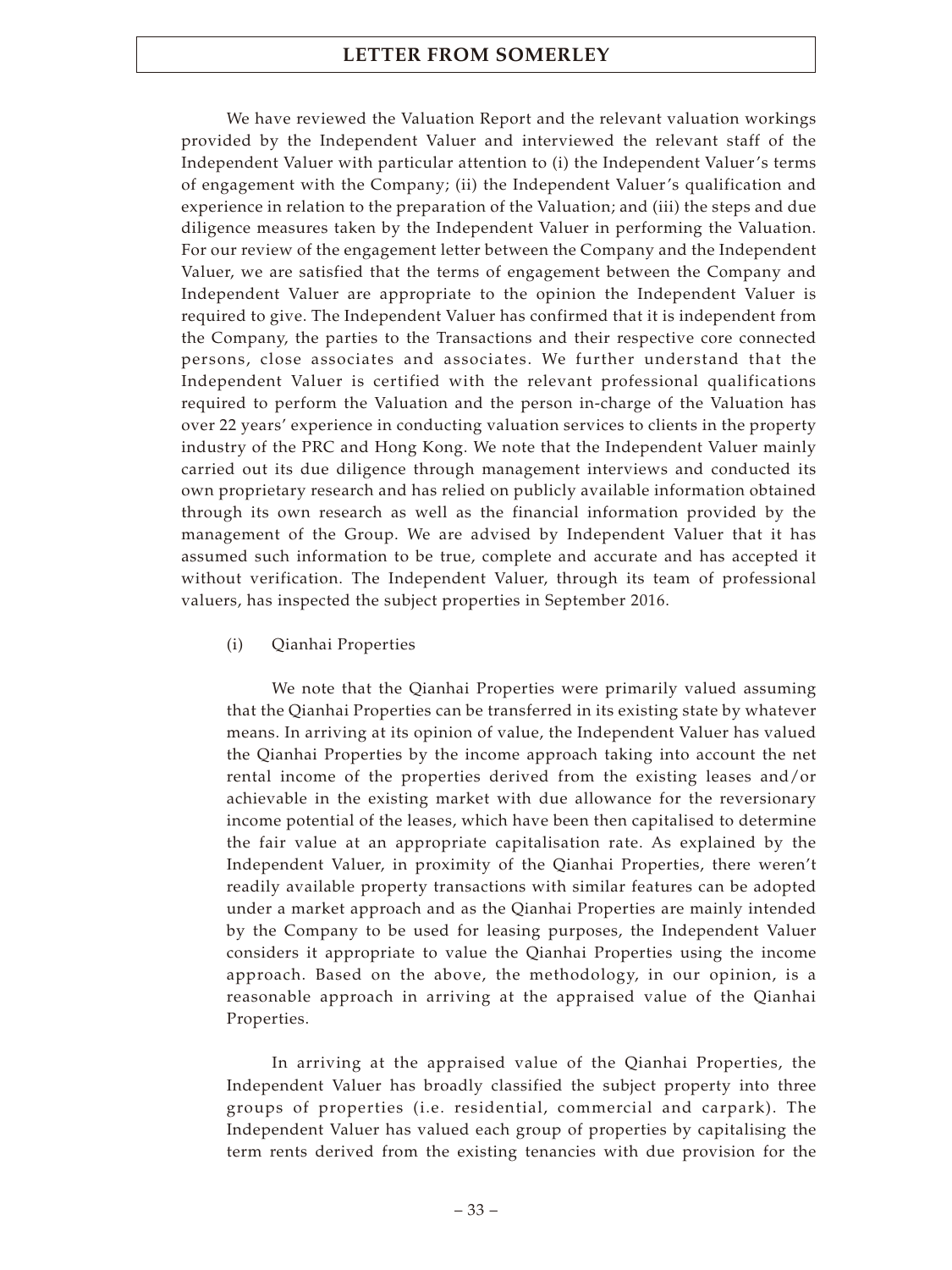reversionary market rents of the individual properties under each group of properties for the remaining terms of the land use rights certificate of the Qianhai Properties. In this approach, the income stream adopted is based on the term rents from the existing unexpired contractual tenancies of the properties, whilst vacant units are assumed to be let at their respective market rents as at the Valuation Date. Upon expiry of the existing tenancies, each property unit is assumed to be let at its market rent as at the Valuation Date. The market rent of each of the individual properties under each group of properties is determined by the Independent Valuer based on the recent similar lettings in the proximity making relevant adjustments for differences in key factors such as floor level, age of property, property size, accessibility and orientation. The Independent Valuer then applied capitalisation rates for each group of properties, which are estimated with reference to the yield and quality of each group of properties, the expectation of the potential future rental growth, capital appreciation and relevant risk factors, to revert the term rents and market rents of each property to the Valuation Date. For details of the market rents and capitalisation rates adopted by the Independent Valuer, please refer to the Valuation Report set out in appendix I to the Circular.

After taken into account the above, we consider that the valuation methodology, together with its bases and assumptions, adopted by the Independent Valuer for the valuation of the Qianhaiwan Properties as discussed above are reasonable and in line with market practice.

As mentioned in the Valuation Report, as advised by Jun He Law Offices ("**Jun He**"), the Company's PRC legal advisers in respect of the Qianhaiwan Properties, as restricted by the special land transfer terms, only after obtaining the approval for transfer from the Land and Resources Administration Bureau and changing the real estate title certificates with restriction on rights to real estate title certificates without restriction on rights, Phases I to IV of the Qianhaiwan Garden (except for the part to be transferred to government for free, property management area and non-proprietary parts) can be transferred and mortgaged (except for the kindergarten of Phase III of the Qianhaiwan Garden) in accordance with laws, the Independent Valuer therefore assigned no commercial value to the Qianhai Properties as the Qianhai Properties cannot be freely transferred currently. On the assumption that the Qianhai Properties can be transferred in its existing state by whatever means, the market value of the Qianhai Properties as at the Valuation Date would be RMB2,865.0 million. As advised by Jun He, there is no major legal impediments if the Company was to conduct an equity transfer of Qianhaiwan Property to other third parties upon completion of the Qianhaiwan Equity Transfer Agreement. For details of Jun He's legal opinion on the Qianhaiwan Properties, please refer to note 9 of the valuation certificate in relation to Qianhaiwan Property contained in the Valuation Report set out in appendix I to the Circular.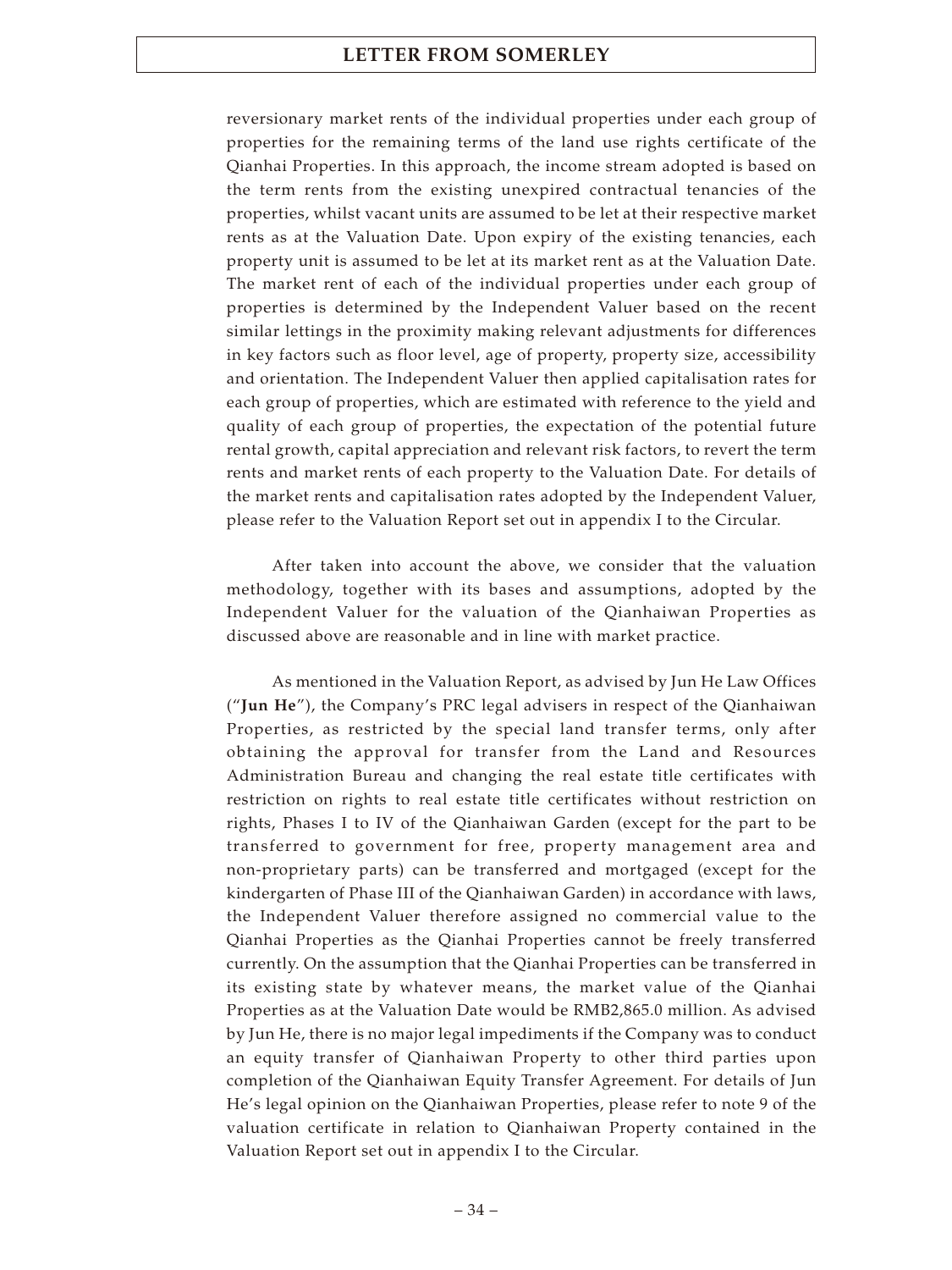On the basis that (i) the Qianhaiwan Property has obtained the land use rights and the ownership rights of the buildings of Phases I to IV of the Qianhaiwan Garden (except for the part to be transferred to the government for free, property management area and non-proprietary parts) based on the PRC legal opinion; (ii) Jun He is of the opinion that the transactions contemplated under the Qianhaiwan Equity Transfer Agreement does not contravene the PRC laws or the special land transfer term referred to in note 2 of the valuation certificate in relation to Qianhaiwan Property contained in the Valuation Report set out in appendix I to the Circular; (iii) the appraised value of the Qianhai Properties would be RMB2,865.0 million on the assumption the Qianhai Properties can be transferred in its existing state by whatever means; (iv) there is no major legal impediments if the Company was to conduct an equity transfer of Qianhaiwan Property to other third parties upon completion of the Qianhaiwan Equity Transfer Agreement based on the PRC legal opinion; (v) we have reviewed the methodology adopted by Independent Valuer in arriving at the valuation of Qianhai Properties and considered that the methodology together with its bases and assumptions adopted are reasonable and in line with market practice; and (vi) the Qianhai Properties are mainly intended by the Company to be used for leasing purposes and the Company currently does not have any intention to sell the Qianhaiwan Garden, we are of the view that the estimated market value of the Qianhai Properties of RMB2,865.0 million to be reasonable.

## (ii) Jetty III Land

We note that the Jetty III Land was primarily valued assuming (i) the state-owned land use rights grant contracts and the real estate title certificates of the Jetty III Land have been obtained; (ii) the Land Premium has been fully paid by the grantee; (iii) the land use rights of the Jetty III Land have been granted for a term of 50 years commencing from 20 May 1989 and expiring on 19 May 2039; (iv) the land use rights of the Jetty III Land is for jetty port use; and (v) the plot ratio of the land use rights of the Jetty III Land is not higher than 1. In arriving at its opinion of value, the Independent Valuer has valued the Jetty III Land by the comparison approach assuming sale of the property interest in its existing state with the benefit of immediate vacant possession and by making reference to comparable sales transactions as available in the market. This approach rests on the wide acceptance of the market transactions as the best indicator and pre-supposes that evidence of relevant transactions in the market place can be extrapolated to similar properties, subject to allowances for variable factors. Based on the above, the methodology, in our opinion, is a reasonable approach in arriving at the appraised value of the Jetty III Land.

In arriving at the appraised value of the Jetty III Land, the Independent Valuer started the process by collecting and analysing the recent transactions of the market comparables located in the proximity of the Jetty III Land. The collected comparables were then adjusted to reflect the difference between the comparables and the Jetty III Land in terms of, among others, location, date of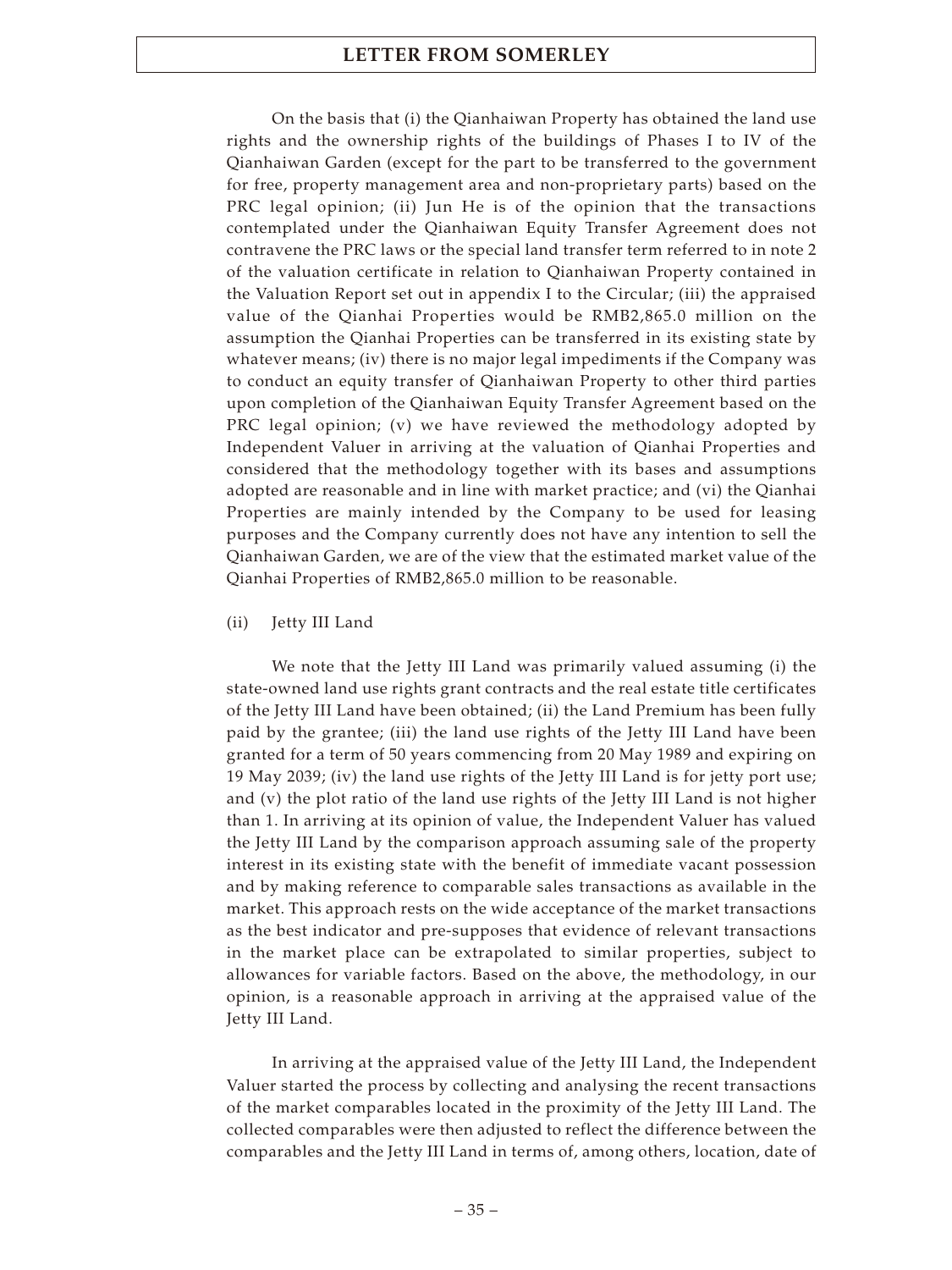transaction, land usage, land use term, plot ratio, land size and nearby infrastructure. The appraised value of the Jetty III Land is then derived from the estimated price per sq.m. and site area of the Jetty III Land after addition of the Land Premium. We have reviewed and discussed Independent Valuer's workings on the selection of the market comparables and the relevant adjustments made. We are of the view that the basis of selection of market comparables and the adjustments, including various factors taken into account, made for reflecting the difference between the selected comparables and the Jetty III Land are reasonable and relevant for the purpose of establishing the appraised value of the Jetty III Land.

After taken into account the above, we consider that the valuation methodology, together with its bases and assumptions, adopted by the Independent Valuer for the valuation of the Jetty III Land as discussed above are reasonable and in line with market practice.

As mentioned in the Valuation Report and as advised by the Company, CMSIZ has not signed any state-owned land use rights grant contracts or obtained any real estate title certificates in respect of the Jetty III Land as at the Valuation Date. Therefore, the Independent Valuer has attributed no commercial value to the Jetty III Land. On the assumptions that (i) the state-owned land use rights grant contracts and the real estate title certificates of the Jetty III Land have been obtained; (ii) the Land Premium has been fully paid by the grantee; (iii) the land use rights of the Jetty III Land have been granted for a term of 50 years commencing from 20 May 1989 and expiring on 19 May 2039; (iv) the land use rights of the Jetty III Land is for jetty port use; and (v) the plot ratio of the land use rights of the Jetty III Land is not higher than 1, the market value of the Jetty III Land as at the Valuation Date would be RMB652.0 million. As advised by Hui Zhong Law Firm, the PRC legal advisers of the Company in respect of the Jetty III Land, (i) it is expected there is no major legal impediment for SCT1 to sign the state-owned land use rights grant contracts and to obtain the real estate title certificates of the Jetty III Land; and (ii) based on the relevant PRC laws and regulations, the previous legal agreements entered into between CMSIZ and SCT1 and those entered into between SCT1 and the relevant authorities, where relevant, there has been historical guidance on the aforesaid land use rights term of 50 years, land usage as jetty port use and plot ratio of the Jetty III Land not higher than 1.

On the basis that (i) there is no major legal impediments to the obtaining of the state-owned land use rights grant contracts and the real estate title certificates of the Jetty III Land; (ii) the appraised value of the Jetty III land would be RMB652.0 million on the various aforesaid assumptions made by the Independent Valuer; (iii) based on the previous legal agreements entered into between CMSIZ and SCT1 and those entered into between SCT1 and the relevant authorities, there has been historical guidance on the aforesaid land use rights term of 50 years, land usage as jetty port use and plot ratio of the land use rights of the Jetty III Land is not higher than 1; and (iv) we have reviewed the methodology adopted by Independent Valuer in arriving at the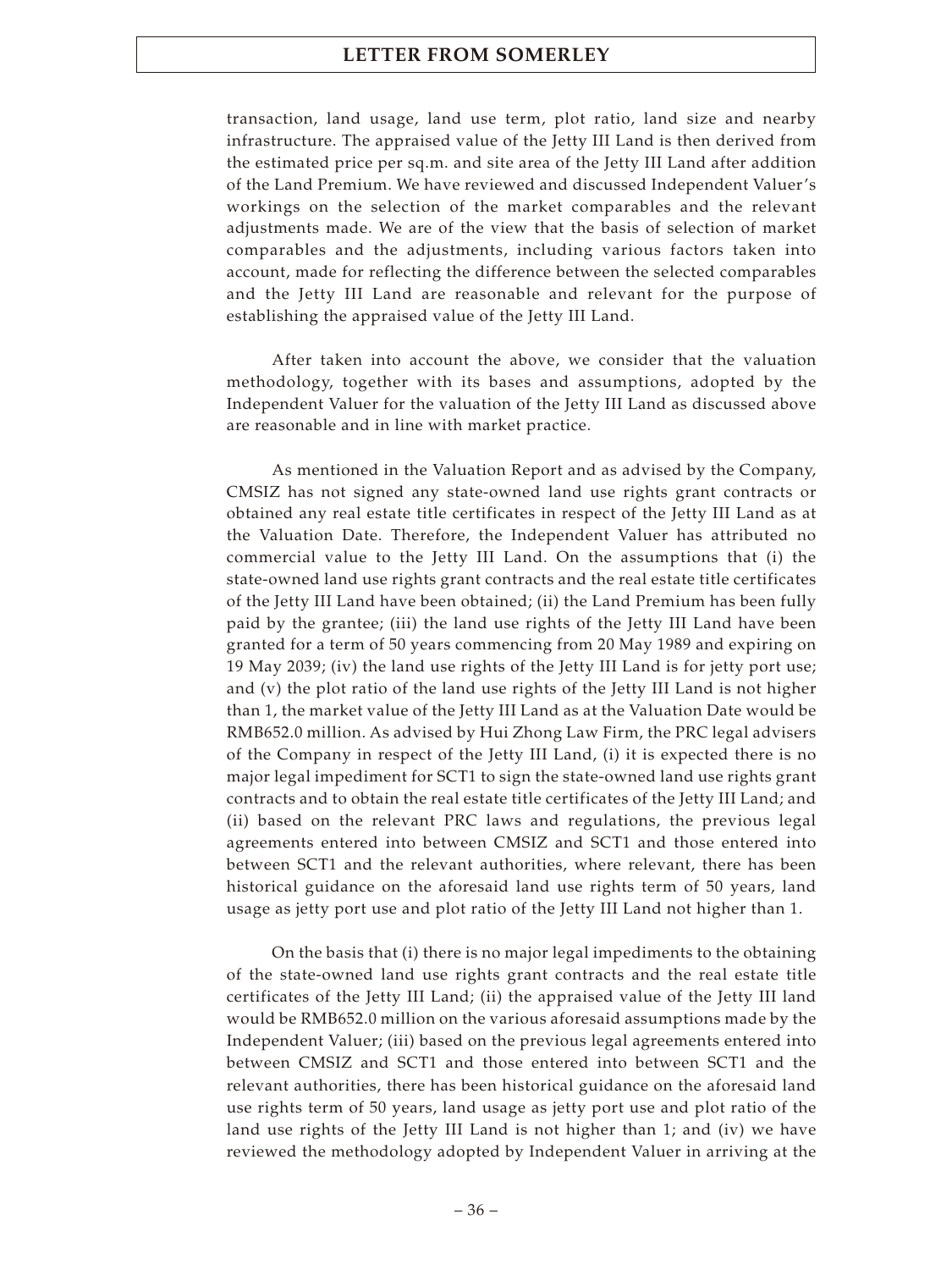valuation of Jetty III Land and considered that the methodology together with its bases and assumptions adopted are reasonable and in line with market practice, we are of the view that the estimated market value of the Qianhai Properties of RMB652.0 million to be reasonable.

After the deduction of the Land Premium of approximately RMB98.8 million, which is expected to be payable by SCT1 when it enters into state-owned land use rights grant contracts with the Shenzhen Land Bureau, the adjusted valuation of the Jetty III Land becomes RMB553.2 million. The consideration payable by SCT1 under the Land Use Rights Confirmation Contract of RMB552.3 million is almost at par with such adjusted valuation.

## *(b) Reassessed NAV of Qianhaiwan Property*

Set out below are the comparison between Qianhaiwan Property's reassessed NAV and the consideration payable under the Qianhaiwan Equity Transfer Agreement (excluding the amount to be paid to Qianhaiwan Property for the repayment of the amounts due to CMSIZ, CMV and PFYD):

*RMB (million)*

|                                                                                                                                                                         | KNIB (MUUON) |
|-------------------------------------------------------------------------------------------------------------------------------------------------------------------------|--------------|
| The audited NAV attributable to the shareholder of<br>Qianhaiwan Property as at 31 December 2015 (Note 1)                                                               | 196.7        |
| Add: Appreciation in the value of the Qianhai Properties<br>(based on the valuation of the Qianhai Properties as<br>estimated by the Independent Valuer as at 31 August |              |
| 2016) (Note 2)                                                                                                                                                          | 2,340.6      |
| Reassessed NAV of Qianhaiwan Property (Note 3)                                                                                                                          | 2,537.3      |
| Consideration payable under the Qianhaiwan Equity<br>Transfer Agreement (excluding the amount to be paid to                                                             |              |
| Qianhaiwan Property for the repayment of the amounts                                                                                                                    |              |
| due to CMSIZ, CMV and PFYD)                                                                                                                                             | 2,528.5      |
| Discount of the relevant consideration to the reassessed                                                                                                                |              |
| NAV of Qianhaiwan Property                                                                                                                                              | $0.3\%$      |

*Notes:*

1. As confirmed by the management of the Group, since the parties to the Qianhaiwan Equity Transfer Agreement have agreed that CMV and PFYD shall be entitled to any net profits, and shall be responsible for any net losses (as the case may be), incurred by Qianhaiwan Property during the period between 31 December 2015 and the completion date, the NAV attributable to the shareholders of the Qianhaiwan Property as at Valuation Date will not be relevant for the analysis above.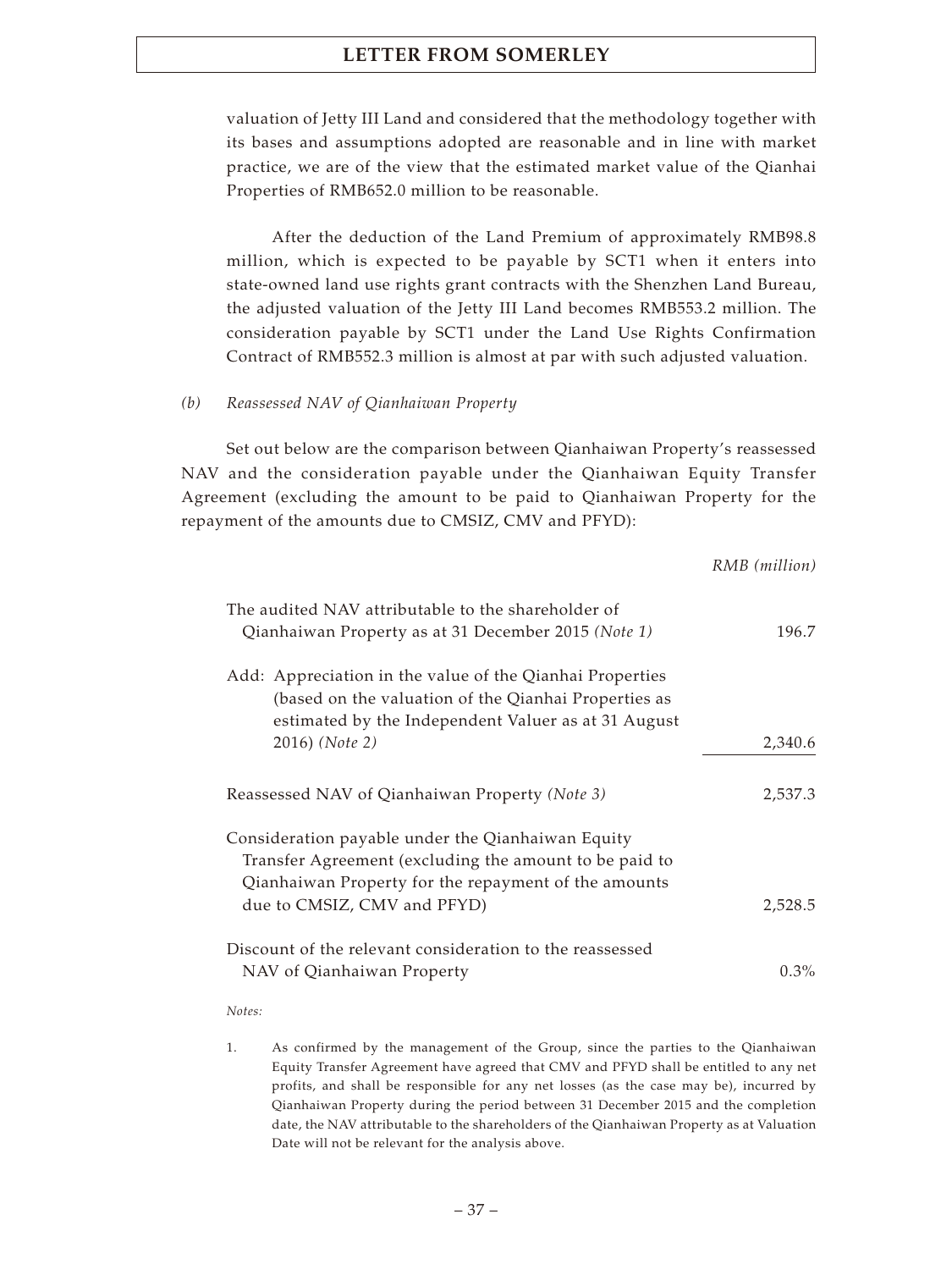- 2. Based on the Valuation Report, the estimated value of the Qianhai Properties was RMB2,865.0 million as at the Valuation Date assuming the Qianhai Properties can be transferred in its existing state by whatever means. As compared with the value of the Qianhai Properties on the accounts of Qianhaiwan Property of approximately RMB524.4 million as at 31 December 2015, the unrealised valuation gain of the Qianhai Properties was approximately RMB2,340.6 million.
- 3. As advised by management of the Group, the Qianhai Properties are mainly intended by the Company to be used for leasing purposes and therefore would not attract any material deferred taxes to be taken into account in the reassessed NAV calculation above.

As the principal asset of Qianhaiwan Property is the Qianhai Properties, we consider that the basis of analysis the consideration under the Qianhaiwan Equity Transfer Agreement against the reassessed NAV of Qianhaiwan Property to be appropriate.

The reassessed NAV of Qianhaiwan Property is approximately RMB2,537.3 million. The consideration payable under the Qianhaiwan Equity Transfer Agreement (excluding the amount to be paid to Qianhaiwan Property for the repayment of the amounts due to CMSIZ, CMV and PFYD) of approximately RMB2,528.5 million represents a discount of approximately 0.3% to such reassessed NAV.

Having considered the above, in particular, the consideration under the Qianhaiwan Equity Transfer Agreement was a discount to the reassessed NAV of Qianhaiwan Proeprty having adjusted for the valuation of the Qianhai Properties, we are of the view that the terms of the consideration under the Qianhaiwan Equity Transfer Agreement to be fair and reasonable.

#### *(c) Debt assignment under the Qianhaiwan Equity Transfer Agreement*

Pursuant to the terms of the Qianhaiwan Equity Transfer Agreement, CMPDS shall pay to Qianhaiwan Property an amount equal to all the outstanding amounts advanced by CMSIZ, CMV and PFYD to Qianhaiwan Property as at the date of payment of the Qianhaiwan First Instalment and Qianhaiwan Property shall, on the day of receipt of such funds, repay all the outstanding amounts due to CMSIZ, CMV and PFYD, provided that the amount to be paid by CMPDS to Qianhaiwan Property shall not exceed approximately RMB326.6 million (equivalent to approximately HKD379.3 million), being the total amount advanced by CMSIZ, CMV and PFYD as at 31 December 2015. If the outstanding amounts due to CMSIZ, CMV and PFYD exceeds approximately RMB326.6 million, CMPDS and Qianhaiwan Property shall not be liable to repay the excess amount. We have obtained and reviewed the breakdown of the outstanding amounts due to CMSIZ, CMV and PFYD as at 31 December 2015. We note that it is a common transaction term to assign the outstanding balances owe to the shareholders of the target company to buyer. Such dollar-for-dollar debt assignment will also eliminate any potential financial assistance that may constitute connected transactions for the Company upon completion of the Qianhaiwan Equity Transfer Agreement.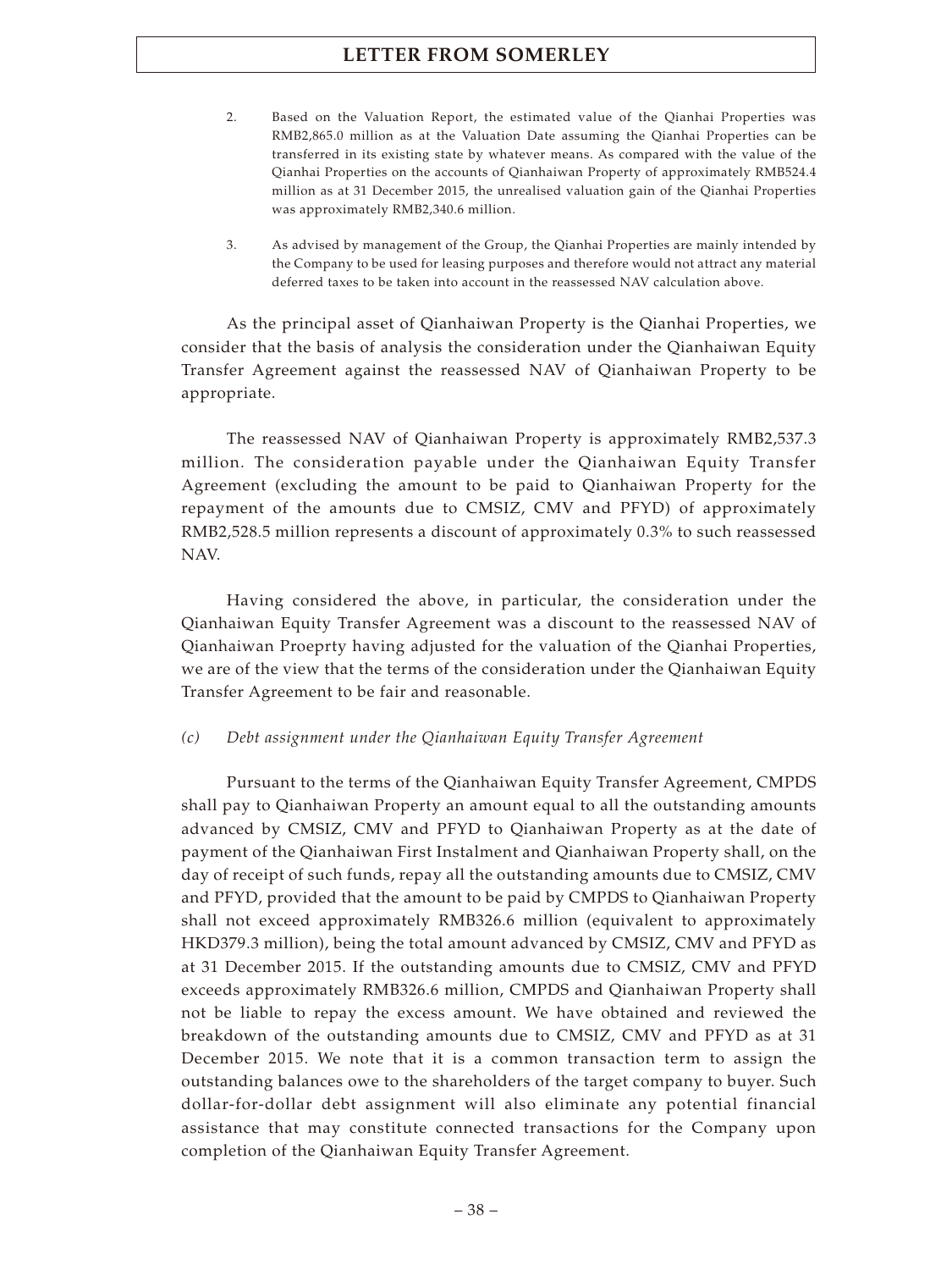#### **6. Financial impacts of the Transactions**

#### *(a) Earnings*

Upon completion of the Transactions, Qianhaiwan Property will become a wholly-owned subsidiary of the Company and accordingly the financial result of Qianhaiwan Property will be consolidated into the consolidated financial statements of the Group. The acquisition of Qianhaiwan Property is expected to bring additional income to the Group as Qianhaiwan Property will continue to be leased out for rental.

The acquisition of the Jetty III Land is expected to eliminate the current rental expense payable by the Group in respect of the SCT1 Lease Agreement in full, which was approximately HKD8.3 million per annum (equivalent to approximately HKD40.78 per sq.m. per annum), as the SCT1 Lease Agreement will be terminated after completion of the acquisition of the Jetty III Land. The elimination of current rental expense is coupled with a trade-off where the acquisition cost of the Jetty III Land will be amortised over the remaining useful life of the land use rights of the Jetty III Land and the amortisation expense will be charged to the consolidated statement of profit or loss of the Group. Based on the total aggregate acquisition cost of approximately HKD756.2 million (comprising the consideration for the acquisition of the land use rights of the Jetty III Land under the Land Use Rights Confirmation Contract of approximately HKD641.4 million and the Land Premium under the land use right transfer agreement to be entered into between SCT1 and the Shenzhen Land Bureau of approximately HKD114.8 million) and the estimated remaining useful life of the land use rights of the Jetty III Land of approximately 22 years (i.e. up to May 2039), the estimated annual amortisation expense is approximately HKD34.4 million. While it appears that the estimated amortisation expense is significantly higher than the current rental for the Jetty III Land, the Independent Shareholders should note that the current rental expense payable by the Group under the SCT1 Lease Agreement is significantly below the market rent for port land sites in the vicinity, and in the absence of the Land Use Rights Confirmation Contract, the current rental for the Jetty III Land will be renegotiated upon the renewal of the SCT1 Lease Agreement which is due to expire in May 2019. As advised by the management of the Group, according to a recent third party lease transaction of a parcel of land with similar usage in the vicinity indicated the market rent could reach up to approximately HKD230.0 per sq.m. per annum. Based on this level of market rent and assuming the SCT1 Lease Agreement is renewed, the possible annual rental for the Jetty III Land could reach up to approximately HKD46.9 million, which is higher than the estimated amortisation expense of approximately HKD34.4 million as mentioned above.

#### *(b) NAV*

Upon completion of the Transactions, Qianhaiwan Property will become a wholly-owned subsidiary of the Company and accordingly all assets and liabilities of Qianhaiwan Property will be consolidated into those of the Group. As the total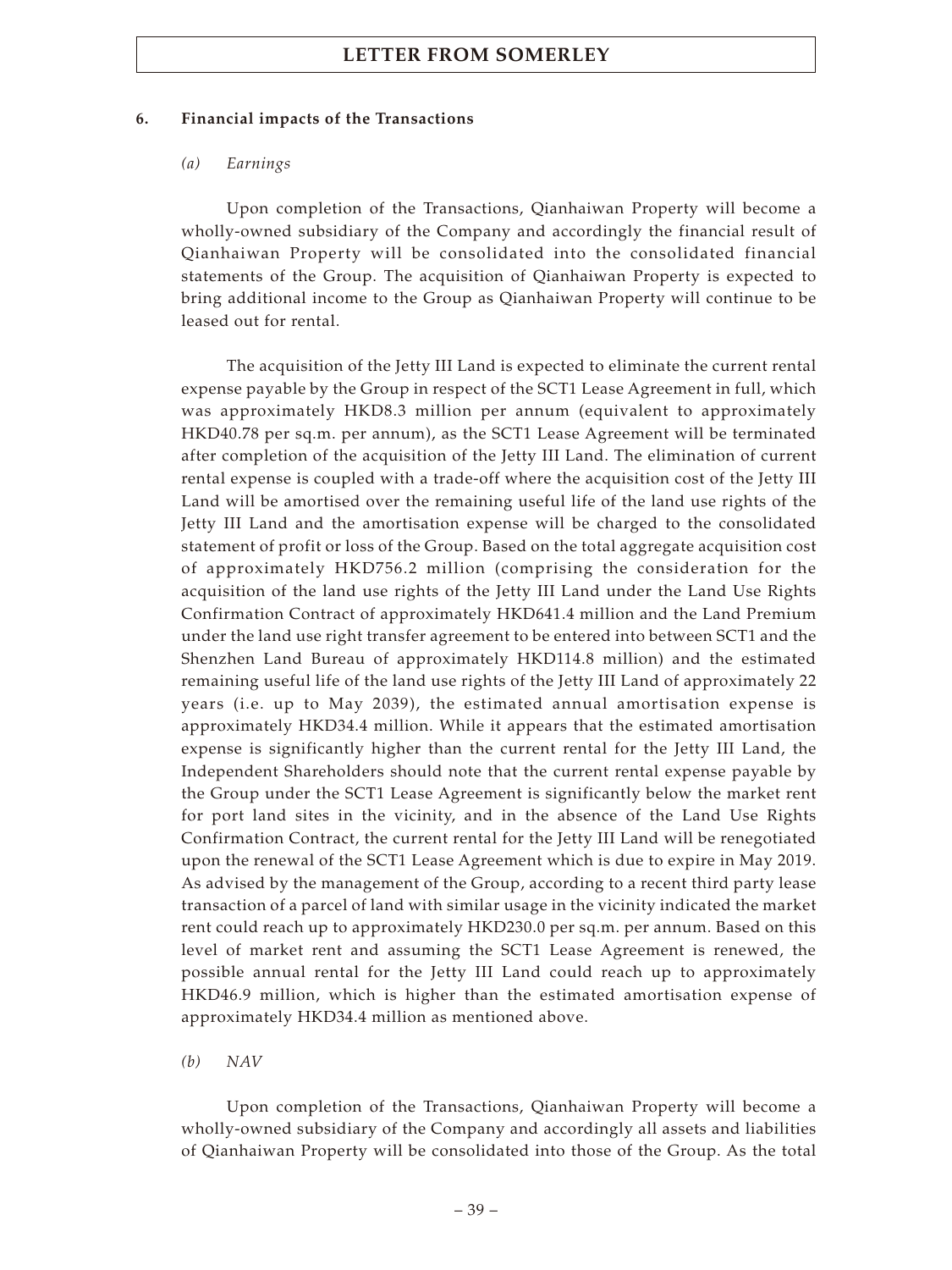consideration for the acquisitions of Qianhaiwan Property and the Jetty III Land will be at a slight discount to the reassessed NAV of Qianhaiwan Property and the market value of the Jetty III Land, it is expected that there will be a slight increase in the NAV of the Group upon completion of the Transactions.

## *(c) Working capital*

The total consideration for the acquisitions of Qianhaiwan Property and the Jetty III Land, including the amount to be paid to Qianhaiwan Property for repayment of amounts due to CMSIZ, CMV and PFYD, of not more than approximately HKD3,957.4 million will be financed by the Group's internal resources. According to the 2016 Interim Report, the Group had cash and bank balances of approximately HKD5,263 million and net current liabilities of approximately HKD468 million as at 30 June 2016. Although the payment of the consideration for the acquisitions of Qianhaiwan Property and the Jetty III Land, including the amount to be paid to Qianhaiwan Property for repayment of amounts due to CMSIZ, CMV and PFYD, is expected to reduce the cash level, the Group would still have adequate cash and bank balances and working capital for its operations in the next twelve months based on the cashflow forecast provided by the management of the Group.

### *(d) Gearing*

As at 30 June 2016, the Group's net gearing ratio, being interest-bearing debts divided by total equity, was approximately 23.3%. As the Transactions will be financed by internal resources of the Group with no direct external financings will be required for the Transactions and Qianhaiwan Property had no material interest-bearing debt as at 31 December 2015, the acquisitions of Qianhaiwan Property and the Jetty III Land are not expected to have any material impact on the gearing of the Group.

#### **OPINION AND RECOMMENDATION**

Having taken into account the above principal factors and reasons, we consider that the entering into the Transactions are in the ordinary and usual course of business of the Group and on normal commercial terms and in the interests of the Company and the Shareholders as a whole and the terms of the Transactions are fair and reasonable as far as the Independent Shareholders are concerned. We therefore advise the Independent Board Committee to recommend, and we ourselves recommend, the Independent Shareholders to vote in favour of the resolution to be proposed at the EGM to approve the Transactions.

> Yours faithfully, for and on behalf of **SOMERLEY CAPITAL LIMITED Danny Cheng** *Director*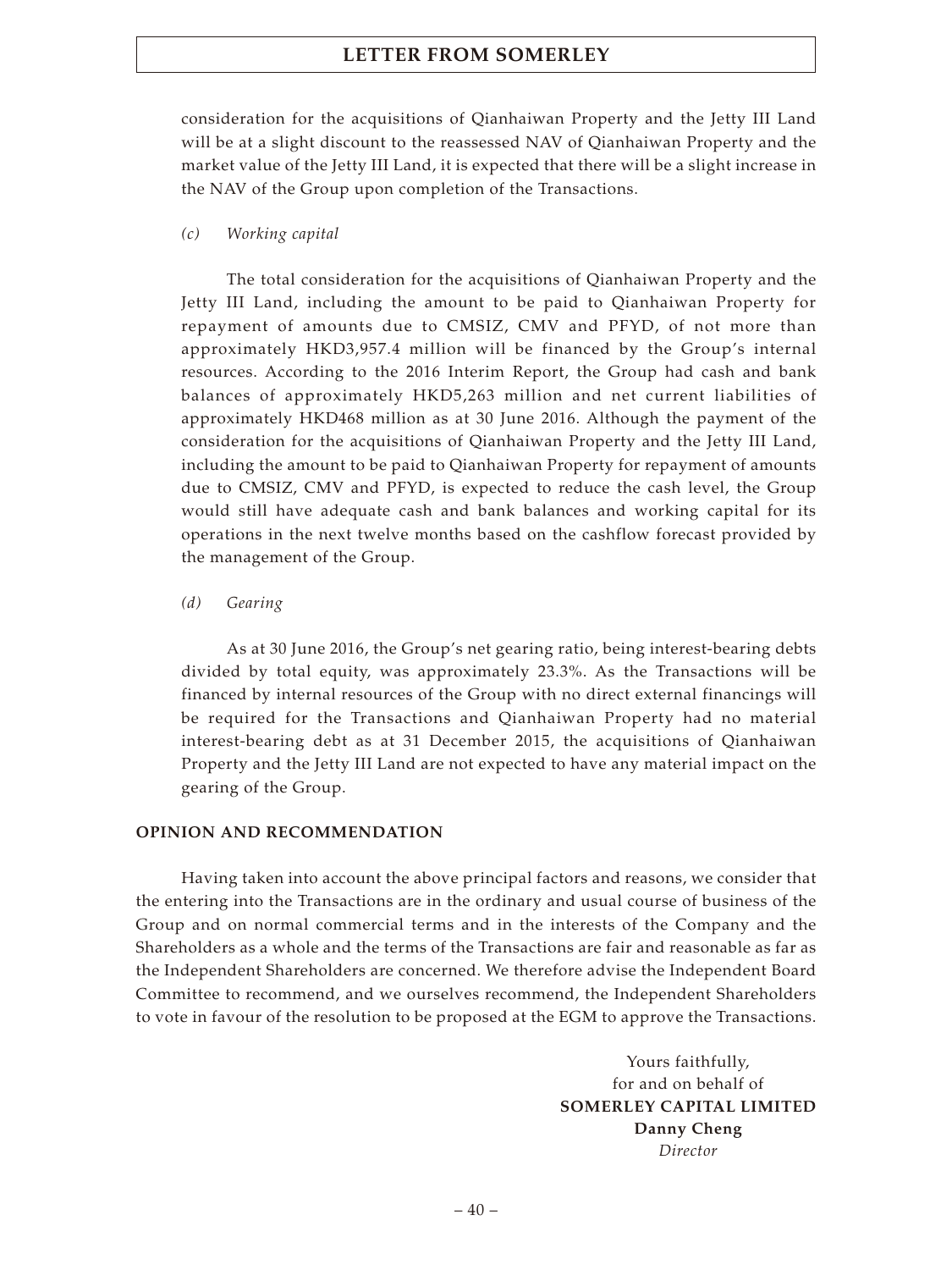## **APPENDIX I VALUATION REPORT**

*The following is the text of a letter, summary of values and valuation certificates prepared for the purpose of incorporation in this circular received from Jones Lang LaSalle Corporate Appraisal and Advisory Limited, an independent valuer, in connection with its valuation as at 31 August 2016 of the property interests held by Qianhaiwan Property and CMSIZ.*



**Jones Lang LaSalle Corporate Appraisal and Advisory Limited** 6/F Three Pacific Place 1 Queen's Road East Hong Kong tel +852 2846 5000 fax +852 2169 6001 Licence  $No \cdot C - 030171$ 

7 November 2016

The Board of Directors **China Merchants Port Holdings Company Limited** 38th Floor China Merchants Tower Shun Tak Centre 168–200 Connaught Road Central Hong Kong

Dear Sirs,

In accordance with the instructions of China Merchants Port Holdings Company Limited (the "**Company**") to value the property interests held by Shenzhen China Merchants Qianhaiwan Property Company Limited ("**Qianhaiwan Property**") and China Merchants Shekou Industrial Zone Holdings Company Limited, ("**CMSIZ**") in the People's Republic of China (the "**PRC**"), we confirm that we have carried out inspections, made relevant enquiries and searches and obtained such further information as we consider necessary for the purpose of providing you with our opinion on the market values of the property interests as at 31 August 2016 (the "**valuation date**").

Our valuation is carried out on a market value basis. Market value is defined as "the estimated amount for which an asset or liability should exchange on the valuation date between a willing buyer and a willing seller in an arm's-length transaction after proper marketing wherein the parties had each acted knowledgeably, prudently and without compulsion".

We have valued the property interest held by Qianhaiwan Property by the income approach by taking into account the net rental income of the properties derived from the existing leases and/or achievable in the existing market with due allowance for the reversionary income potential of the leases, which have been then capitalized to determine the market value at an appropriate capitalization rate.

As advised by the Company's PRC legal advisers – Jun He Law Offices, as restricted by the special land transfer terms, only after obtaining the approval for transfer from the Land and Resources Administration Bureau and changing the Real Estate Title Certificates with restriction on rights to Real Estate Title Certificates without restriction on rights, Phases I to IV of the Qianhaiwan Garden (except for the part to be transferred to government for free, property management area and non-proprietary parts) can be transferred and mortgaged (except for the kindergarten of Phase III of the Qianhaiwan Garden) in accordance with laws. Therefore, we have attributed no commercial value to the property.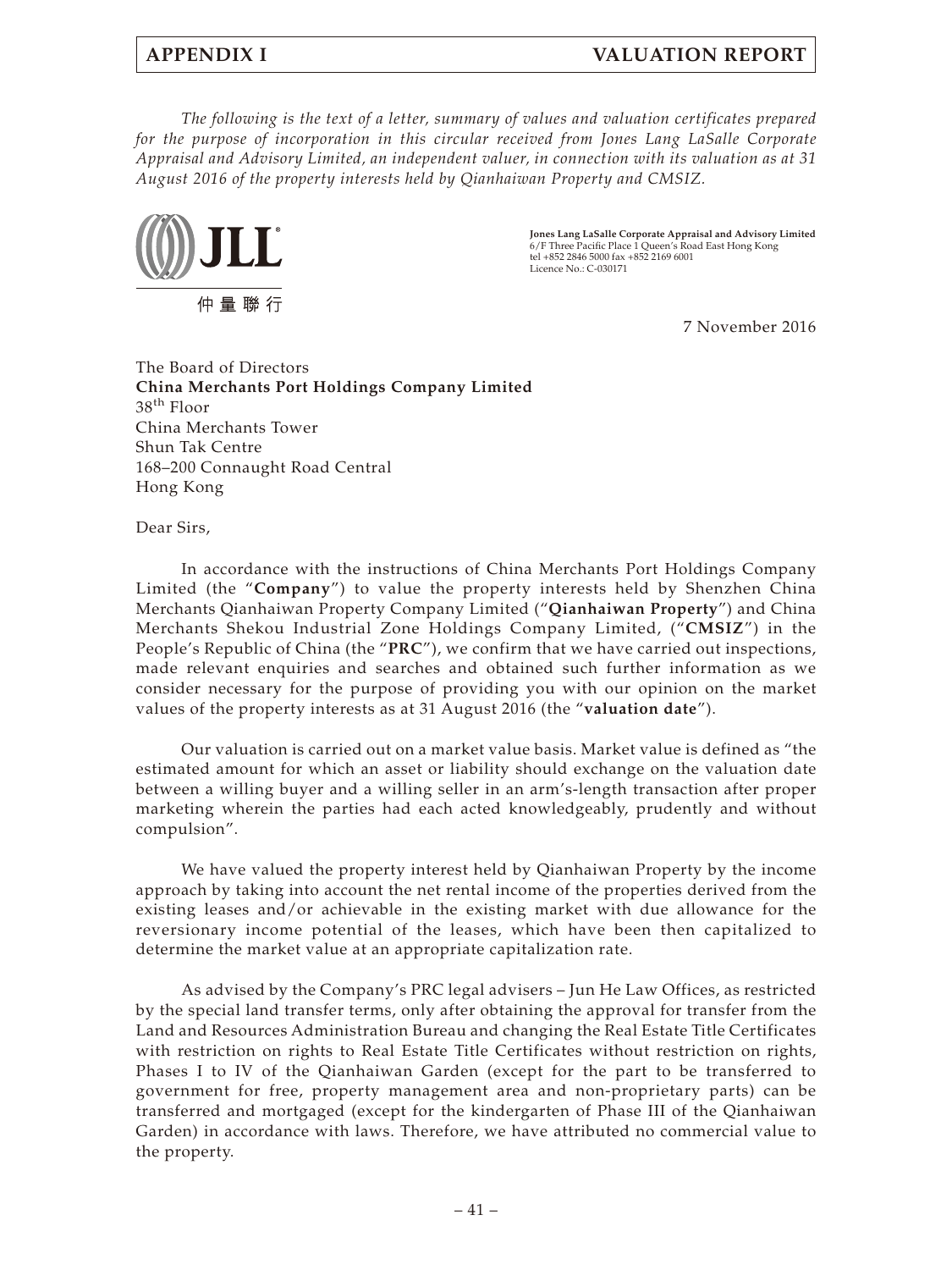In valuing the property interest held by CMSIZ, we have adopted the comparison approach assuming sale of the property interest in its existing state with the benefit of immediate vacant possession and by making reference to comparable sales transactions as available in the market. This approach rests on the wide acceptance of the market transactions as the best indicator and pre-supposes that evidence of relevant transactions in the market place can be extrapolated to similar properties, subject to allowances for variable factors.

As advised by the Company, CMSIZ had not signed any State-owned Land Use Rights Grant Contracts or obtained any Real Estate Title Certificates as at the valuation date. Therefore, we have attributed no commercial value to the property held by CMSIZ.

Our valuation has been made on the assumption that the seller sells the property interests in the market without the benefit of a deferred term contract, leaseback, joint venture, management agreement or any similar arrangement, which could serve to affect the values of the property interests.

No allowance has been made in our report for any charge, mortgage or amount owing on any neither of the property interests valued nor for any expense or taxation which may be incurred in effecting a sale. Unless otherwise stated, it is assumed that the properties are free from encumbrances, restrictions and outgoings of an onerous nature, which could affect their value.

In valuing the property interests, we have complied with all requirements contained in Chapter 5 and Practice Note 12 of the Rules Governing the Listing of Securities issued by the Stock Exchange of Hong Kong Limited; the RICS Valuation – Professional Standards published by the Royal Institution of Chartered Surveyors; the HKIS Valuation Standards published by the Hong Kong Institute of Surveyors, and the International Valuation Standards published by the International Valuation Standards Council.

We have relied to a very considerable extent on the information given by the Company, Qianhaiwan Property and CMSIZ and have accepted advice given to us on such matters as tenure, planning approvals, statutory notices, easements, particulars of occupancy, lettings, and all other relevant matters. We have been shown copies of title documents including State-owned Land Use Rights Certificates, Construction Work Planning Permits, Construction Work Commencement Permits, Real Estate Title Certificates and other official plans and agreements relating to the property interests and have made relevant enquiries. Where possible, we have examined the original documents to verify the existing title to the property interests in the PRC and any material encumbrance that might be attached to the property interests or any tenancy amendment. We have relied considerably on the advice given by the Company's PRC legal advisers – Hui Zhong Law Firm and Jun He Law Offices, concerning the validity of the property interests in the PRC.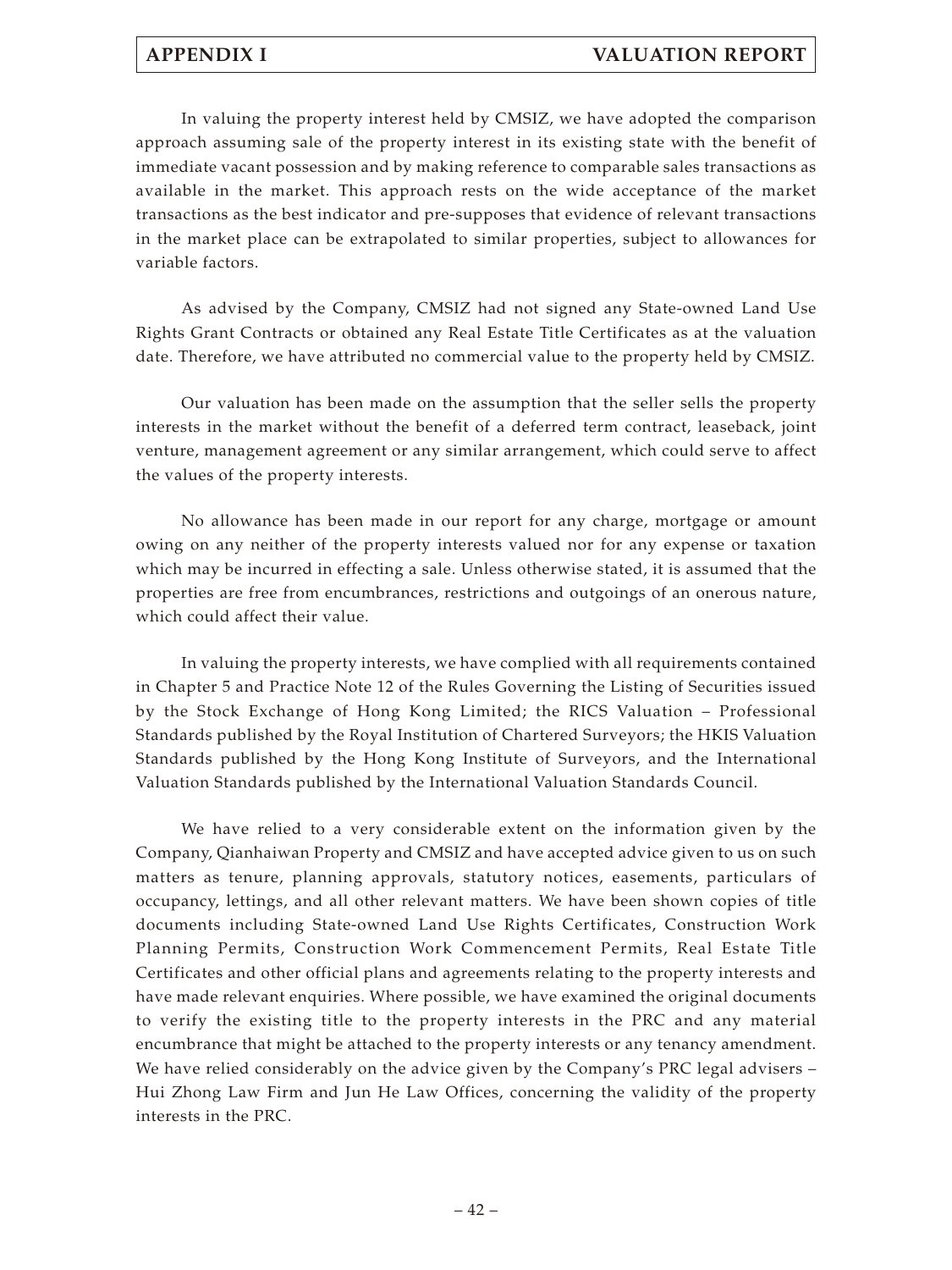## **APPENDIX I VALUATION REPORT**

We have not carried out detailed measurements to verify the correctness of the areas in respect of the properties but have assumed that the areas shown on the title documents and official site plans handed to us are correct. All documents and contracts have been used as reference only and all dimensions, measurements and areas are approximations. No on-site measurement has been taken.

We have inspected the exterior and, where possible, the interior of the properties. However, we have not carried out investigation to determine the suitability of the ground conditions and services for any development thereon. Our valuation has been prepared on the assumption that these aspects are satisfactory and that no unexpected cost and delay will be incurred during construction. Moreover, no structural survey has been made, but in the course of our inspection, we did not note any serious defect. We are not, however, able to report whether the property is free of rot, infestation or any other structural defect. No tests were carried out on any of the services.

Inspection of the properties was carried out in the period in September 2016 by Mr. Michael Yu and Ms. Kay Liao. Mr. Yu and Ms. Liao are Chartered Surveyors/China Certified Real Estate Appraisers and have more than 9 years and 3 years of experience respectively in the valuation of properties in the PRC and possess academic background in subjects relating to real estate valuation.

We have had no reason to doubt the truth and accuracy of the information provided to us by Qianhaiwan Property and CMSIZ. We have also sought confirmation from Qianhaiwan Property and CMSIZ that no material factors have been omitted from the information supplied. We consider that we have been provided with sufficient information to arrive an informed view, and we have no reason to suspect that any material information has been withheld.

Unless otherwise stated, all monetary figures stated in this report are in Renminbi (RMB).

Our summary of values and valuation certificates are attached below for your attention.

> Yours faithfully, For and on behalf of **Jones Lang LaSalle Corporate Appraisal and Advisory Limited Eddie T. W. Yiu** *MRICS MHKIS RPS (GP) Director*

*Note:* Eddie T.W. Yiu is a Chartered Surveyor who has 22 years' experience in the valuation of properties in Hong Kong and the PRC as well as relevant experience in the Asia-Pacific region.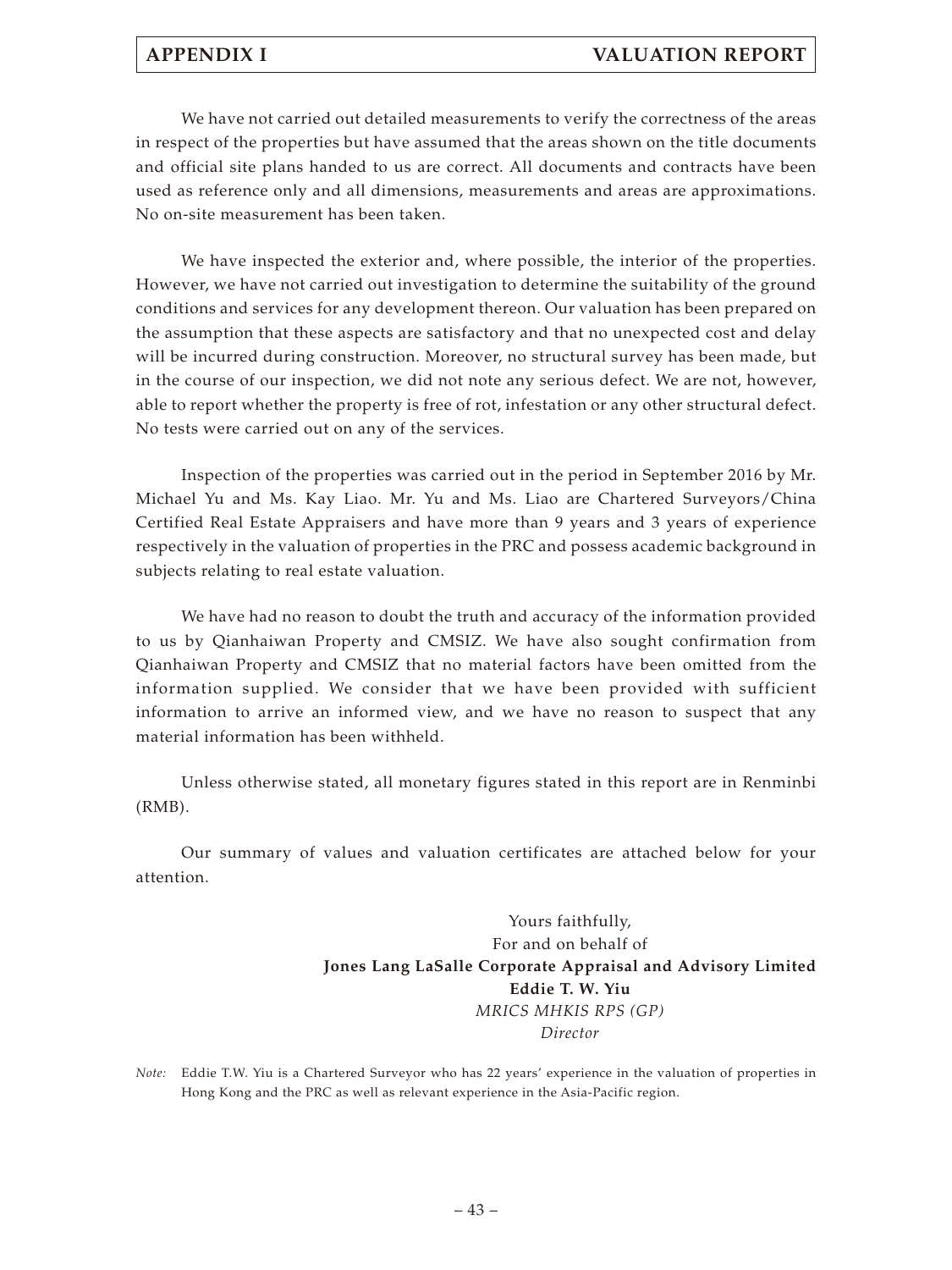## **SUMMARY OF VALUES**

## **Property interests held by Qianhaiwan Property and CMSIZ in the PRC**

|     |                                         | Market value      |
|-----|-----------------------------------------|-------------------|
|     |                                         | in existing state |
|     |                                         | as at             |
| No. | Property                                | 31 August 2016    |
|     |                                         | <b>RMB</b>        |
| 1.  | The Qianhaiwan Garden                   | No commercial     |
|     | located at the junction of Zhenhai Road | value             |
|     | and Gangcheng Road                      | (note 1)          |
|     | Nanshan District                        |                   |
|     | Shenzhen City                           |                   |
|     | Guangdong Province                      |                   |
|     | The PRC                                 |                   |
| 2.  | A parcel of land of Jetty III Land      | No commercial     |
|     | located at the eastern side of Xinghai  | value             |
|     | Avenue                                  | (note 2)          |
|     | Nanshan District                        |                   |
|     | Shenzhen City                           |                   |
|     | Guangdong Province                      |                   |
|     | The PRC                                 |                   |
|     | Total:                                  | Nil               |
|     |                                         |                   |

*Notes:*

- 1. As advised by the Company's PRC legal advisers Jun He Law Offices, as restricted by the special land transfer terms, only after obtaining the approval for transfer from the Land and Resources Administration Bureau and changing the Real Estate Title Certificates with restriction on rights to Real Estate Title Certificates without restriction on rights, Phases I to IV of the Qianhaiwan Garden (except for the part to be transferred to government for free, property management area and non-proprietary parts) can be transferred and mortgaged (except for the kindergarten of Phase III of the Qianhaiwan Garden) in accordance with laws. Therefore, we have attributed no commercial value to the property as the property cannot be freely transferred currently. However, for reference purpose, we are of the opinion that the market value of the property as at the valuation date would be RMB2,865,000,000, assuming the property can be transferred in its existing state by whatever means.
- 2. As at the valuation date, CMSIZ had not signed any State-owned Land Use Rights Grant Contracts or obtained any Real Estate Title Certificates. Therefore, we have attributed no commercial value to the property. However, for reference purpose, we are of the opinion that the market value of the property as at the valuation date would be RMB652,000,000, assuming (a) the State-owned Land Use Rights Grant Contracts and the Real Estate Title Certificates have been obtained; (b) the relevant land premium has been fully paid by the grantee; (c) the land use rights of the property have been granted for a term of 50 years commencing from 20 May 1989 and expiring on 19 May 2039; (d) the land use rights of the property is for jetty port use; and (e) the plot ratio of the land use rights of the property is not higher than 1.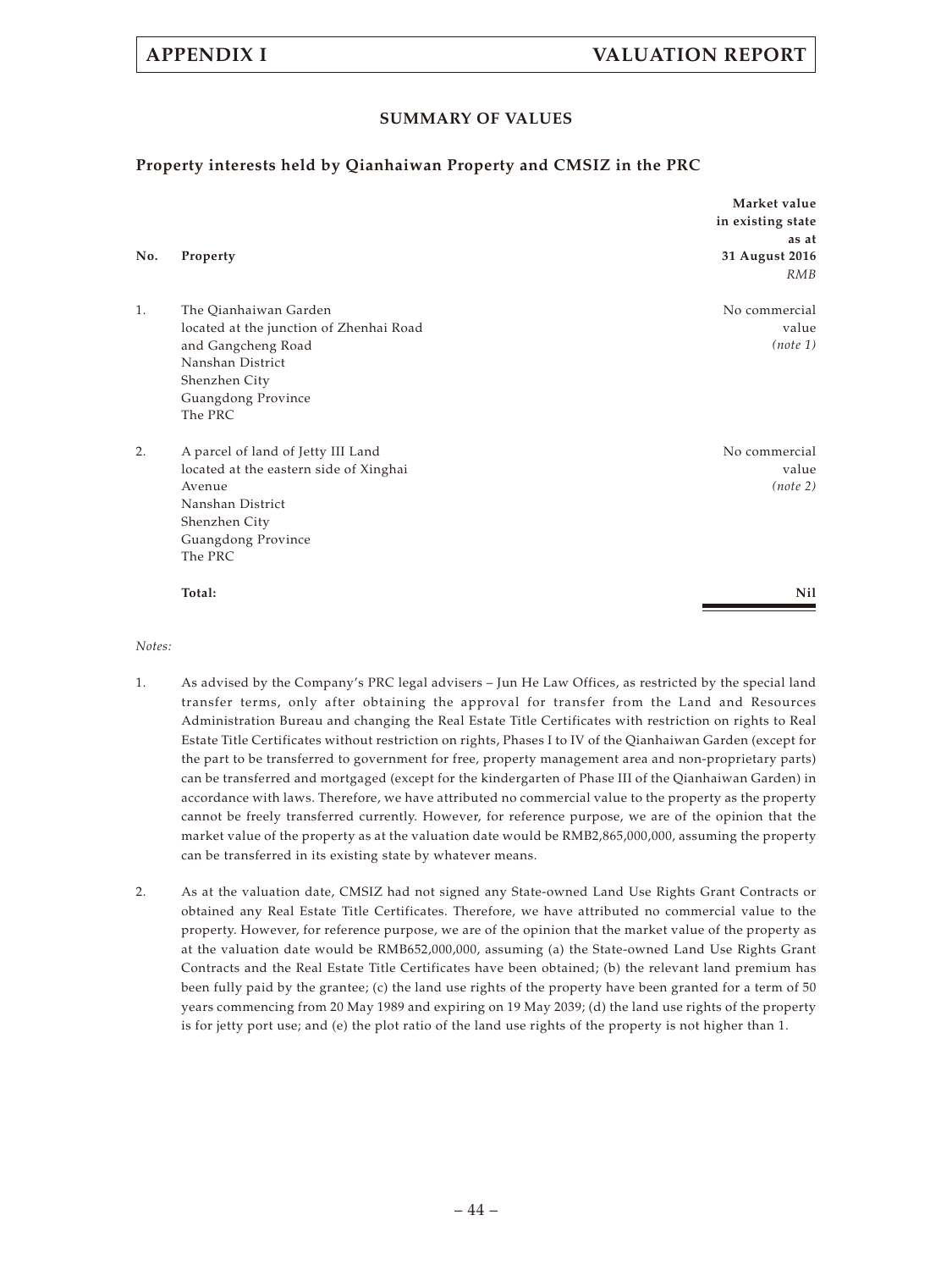**Market value**

## **VALUATION CERTIFICATE**

## **Property interest held by Qianhaiwan Property in the PRC**

| No. | Property                                                                                                                                                        | Description and tenure                                                                                                                                                                                                                                                                                                                                                                                                                                                                                                                                                                                                                                                                                          |                                                                           | Particulars of<br>occupancy                                                                                                                                                                                  | in existing state<br>as at the<br>valuation date<br>RMB |
|-----|-----------------------------------------------------------------------------------------------------------------------------------------------------------------|-----------------------------------------------------------------------------------------------------------------------------------------------------------------------------------------------------------------------------------------------------------------------------------------------------------------------------------------------------------------------------------------------------------------------------------------------------------------------------------------------------------------------------------------------------------------------------------------------------------------------------------------------------------------------------------------------------------------|---------------------------------------------------------------------------|--------------------------------------------------------------------------------------------------------------------------------------------------------------------------------------------------------------|---------------------------------------------------------|
| 1.  | The Qianhaiwan Garden<br>located at the junction<br>of Zhenhai Road and<br>Gangcheng Road<br>Nanshan District<br>Shenzhen City<br>Guangdong Province<br>The PRC | The property comprises 4 parcels of<br>land with a total site area of<br>approximately 51,790.43 sq.m. and a<br>development complex known as<br>Phases I to IV of the Qianhaiwan<br>Garden which was completed<br>between 2011 and 2013.<br>The property is located at the<br>junction of Zhenhai Road and<br>Gangcheng Road in Nanshan District.<br>The subject area of the property is<br>well-served by public transportation<br>with 30 minutes' driving distance to<br>the city center. The surrounding<br>environment comprises several mega<br>logistics developments and a park.<br>The property has a total gross floor<br>area of approximately 152,296.34<br>sq.m. The details are set out as below: |                                                                           | As at the valuation<br>date, portions of the<br>property were leased<br>to various tenants<br>for dormitory, retail,<br>kindergarten and car<br>parking uses, whilst<br>the remaining<br>portion was vacant. | No commercial<br>value                                  |
|     |                                                                                                                                                                 | Usage                                                                                                                                                                                                                                                                                                                                                                                                                                                                                                                                                                                                                                                                                                           | <b>Gross Floor Area</b><br>(sq.m.)                                        |                                                                                                                                                                                                              |                                                         |
|     |                                                                                                                                                                 | Dormitory<br>Retail<br>Kindergarten<br>Public facilities<br>and others<br>Basement<br>(including 680 car<br>parking spaces)<br>Total:<br>(For the basement portion, please<br>refer to note 4 for details.)<br>The land use rights of the property<br>have been granted for a term of 50                                                                                                                                                                                                                                                                                                                                                                                                                        | 95,986.01<br>16,768.26<br>1,921.42<br>2,151.75<br>35,468.90<br>152,296.34 |                                                                                                                                                                                                              |                                                         |

years expiring on 30 December 2056 for logistics use.

#### *Notes:*

1. Pursuant to 4 Construction Land Planning Permits – Shen Gui Xu Nos. ZS-2008-0185, ZS-2008-0186, ZS-2008-0187 and ZS-2008-0188, permission towards the planning of 4 parcels of land (including the property) with a total site area of approximately 51,790.44 sq.m. has been granted to Shenzhen China Merchants Qianhaiwan Property Company Limited (深圳市招商前海灣置業有限公司, "**Qianhaiwan Property**").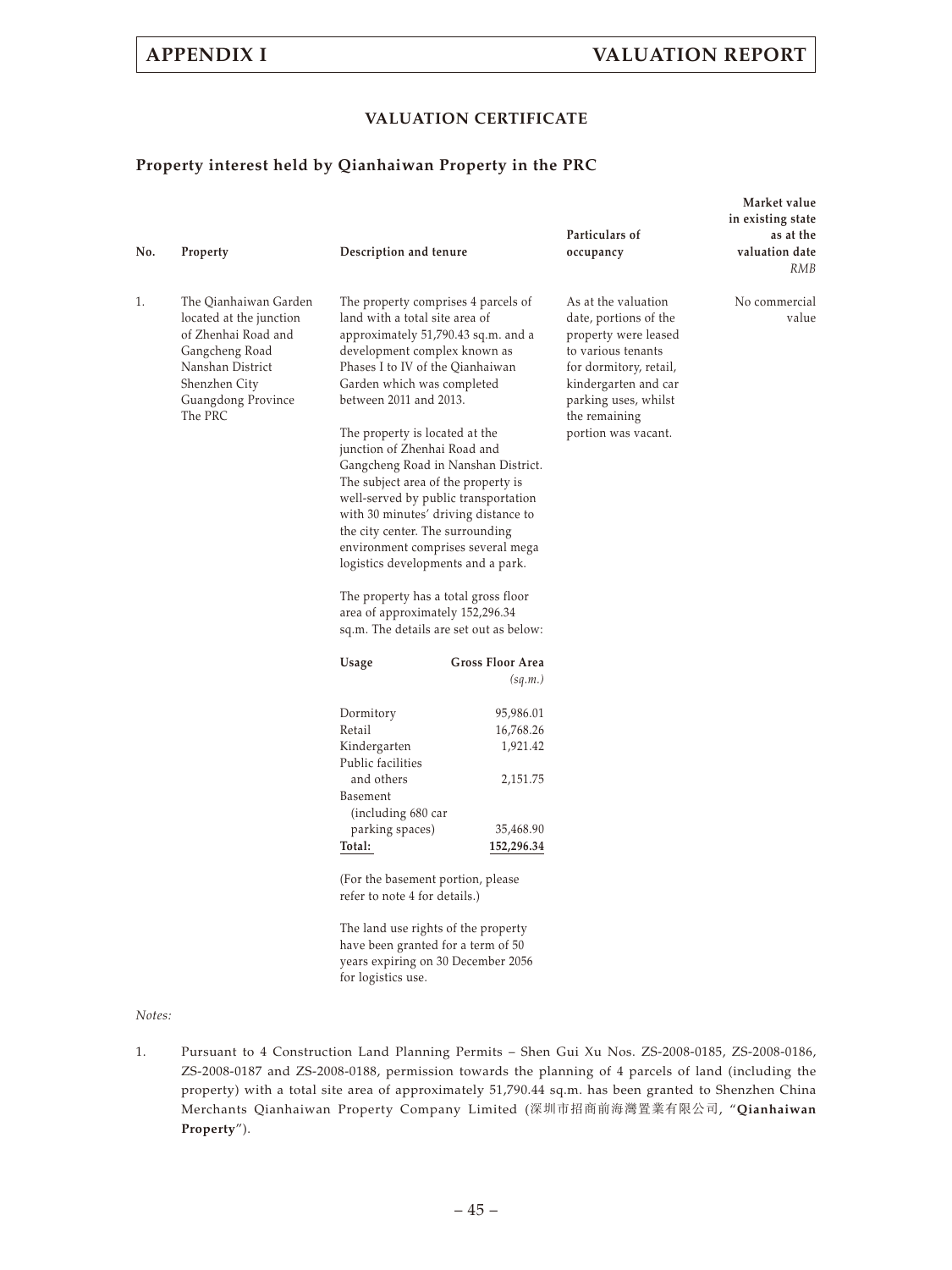- 2. Pursuant to 4 State-owned Land Use Rights Certificates Shen Fang Di Zi Nos. 4000461239 to 4000461242, the land use rights of 4 parcels (including the land use rights of the property) with a total site area of approximately 51,790.43 sq.m. have been granted to Qianhaiwan Property for a term of 50 years expiring on 30 December 2056 for logistics use. There are special land transfer terms stating that the nature of the land parcels of the property is specified commodity housing of which they should not be transferred, nor be transferred through the equity transfer transactions without the relevant authorities' permission.
- 3. Pursuant to 4 Real Estate Title Certificates Yue (2016) Shen Zhen Shi Bu Dong Chan Quan Nos. 0207983, 0215918, 0215920 and 0208821, Building Nos. 1 to 4 of Phase I, Building Nos. 5 to 8 of Phase II, kindergarten and Building Nos. 9 and 10 of Phase III and Building Nos. 11 and 12 of Phase IV of the property with a total gross floor area of approximately 119,345.61 sq.m. are owned by Qianhaiwan Property and the prescribed uses of the aforesaid buildings of the property are dormitory and commercial uses. Furthermore, community center and other public facilities with a total gross floor area of approximately 2,518.17 sq.m. have been transferred to the government for free. The relevant land use rights of the property have been granted to Qianhaiwan Property for a term of 50 years expiring on 30 December 2056 for logistics use. The nature of the land parcels of the property is specified commodity housing of which they should not be transferred, nor be transferred through the equity transfer transactions without the relevant authorities' permission.
- 4. Pursuant to 4 Construction Work Planning Permits Shen Gui Jian Xu Zi Nos. ZS-2009-0083, ZS-2009-0084, ZS-2010-0010 and ZS-2010-0011 in favour of Qianhaiwan Property, Phases I to IV of the Qianhaiwan Garden (including the property) with a total gross floor area of approximately 158,809.10 sq.m., inclusive of 680 underground car parking spaces with a total gross floor area of approximately 35,468.90 sq.m., have been approved for construction. Furthermore, community center and other public facilities with a total gross floor area of approximately 2,417.40 sq.m. will be transferred to the government for free after completion.
- 5. Pursuant to 4 Construction Work Commencement Permits Nos. 4403020090406001, 44030520090042001, 44030520100083001 and 44030520100093001 in favour of Qianhaiwan Property, permissions by the relevant local authority were given to commence the construction of Phases I to IV of the Qianhaiwan Garden (including the property) with a total gross floor area of approximately 158,809.10 sq.m.
- 6. Pursuant to 4 Construction Work Completion and Inspection Certificates in favour of Qianhaiwan Property, the construction of Phases I to IV of the Qianhaiwan Garden (including the property) with a total gross floor area of approximately 158,809.10 sq.m. has been completed and passed the inspection acceptance.
- 7. According to various Tenancy Contracts and supplement agreements, various dormitory and retail units and kindergarten of the property with a total lettable area of approximately 90,059.72 sq.m. were leased to various parties for various terms with expiry dates between 31 August 2016 and 31 August 2024. The total monthly rental as at the valuation date was approximately RMB3,870,000 exclusive of management fees, water and electricity charges.
- 8. Our valuation has been made on the following basis and analysis:
	- a. We have considered the actual rents in the existing tenancy agreements and also compared with similar developments which are located in the similar areas as the commercial units of the subject property, for the calculation of market rent in considering (1) the reversionary rental income after the expiry of the existing leases for occupied area, and (2) the rental income of vacant area;
	- b. The unit rent of these comparable dormitory units ranges from RMB2 to RMB2.5 per sq.m. per day, retail units on first floor ranges from RMB4 to RMB4.5 per sq.m. per day, kindergarten ranges from RMB1 to RMB2 per sq.m. per day; and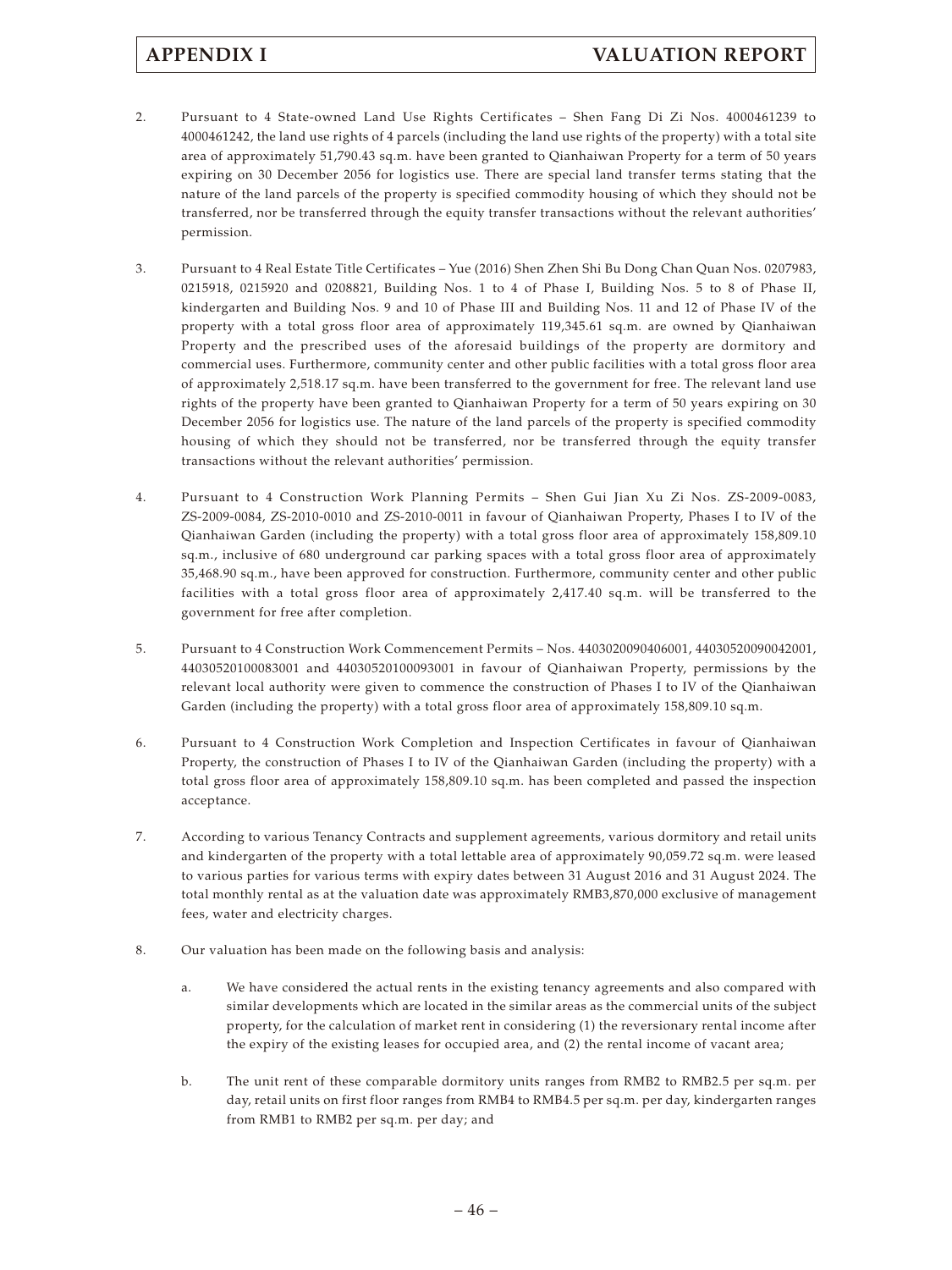- c. Based on our research on market in the surrounding area of the property, for dormitory portions, the stabilized market yield ranged from 3% to 5%, for retail and kindergarten portions, the stabilized market yield ranged from 4% to 6%, and for car parking portions, the stabilized market yield ranged from 3% to 4% as at the valuation date. Considering the location, risks and characteristics of the property, we have applied a market yield of 4.5% for the dormitory portions of the property, 5% for the retail and kindergarten portions of the property and 3.5% for car parking spaces as the capitalization rate in the valuation.
- 9. We have been provided with a legal opinion regarding the property interest by the Company's PRC legal advisers – Jun He Law Offices, which contains, inter alia, the following:
	- a. According to the analysis by the Company's PRC legal advisers, the transactions contemplated under the Qianhaiwan Equity Transfer Agreement ("**the transactions**") do not contravene the mandatory provision of laws and regulations. The special land transfer terms mentioned in note 2 contemplated under the relevant agreements, supplementary agreements and Real Estate Title Certificates will not invalidate the Qianhaiwan Equity Transfer Agreement and the transactions contemplated under such agreement because:
		- (1) the construction of Qianhaiwan Garden has been completed and, under PRC law, the building ownership right and the land use right have been combined. Therefore it is impossible under PRC law for the occurrence of pure "land transfer" behavior as restricted by the special land transfer terms mentioned in note 2 of the valuation certificate in relation to Qianhaiwan Property; and
		- (2) according to a decision of the Supreme People's Court of the PRC in 2013, the court ruled that a transfer of the equity interest of a property holding company does not necessarily constitute a transfer of land.

On these two basis, the PRC legal adviser is of the opinion that the transactions contemplated under the Qianhaiwan Equity Transfer Agreement does not contravene the PRC laws or the special land transfer term referred to in note 2 of the valuation certificate in relation to Qianhaiwan Property.

- b. The legal opinion that "The use of the land parcels of the property is specified commodity housing of which they should not be transferred, nor be transferred through the equity transfer transactions without the relevant authorities' permission. However, the development and construction of the land parcels have been completed, which means the Qianhaiwan Garden has completed and the real estate rights combining building ownership rights and the land use rights has been formed. Therefore, it is impossible for the occurrence of pure "land transfer" behavior as restricted by the special land transfer terms mentioned in note 2. If after completion of the subject transaction, China Merchants Port Development (Shenzhen) Company Limited ("**CMPDS**") intends to transfer its equity interest in Qianhaiwan Property, subject to the satisfaction of relevant circumstances, the special land transfer terms mentioned in note 2 will not invalidate any future equity transfer agreement signed by CMPDS with other third parties" after completion of the current transaction.
- c. Qianhaiwan Property has obtained relevant construction land planning permits, construction work planning permits and construction work commencement permits in respect of the development and construction of Phases I to IV of the Qianhaiwan Garden in accordance with relevant PRC laws and regulations;
- d. Qianhaiwan Property has obtained the land use rights and the ownership rights of the buildings of Phases I to IV of the Qianhaiwan Garden of the property (except for the part to be transferred to the government for free, property management area and non-proprietary parts). Restricted by the special land transfer terms mentioned in note 2, (1) Qianhaiwan Property has the rights to transfer, lease, mortgage of the land use rights of the property or utilize the land use rights in other economic activity within the land use term mentioned in note 2 in accordance with relevant PRC laws and regulations, the provisions of Shenzhen Government and relevant agreements. (2) After obtaining the approval for transfer from the Land and Resources Administration Bureau and changing the Real Estate Title Certificates with restriction on rights to Real Estate Title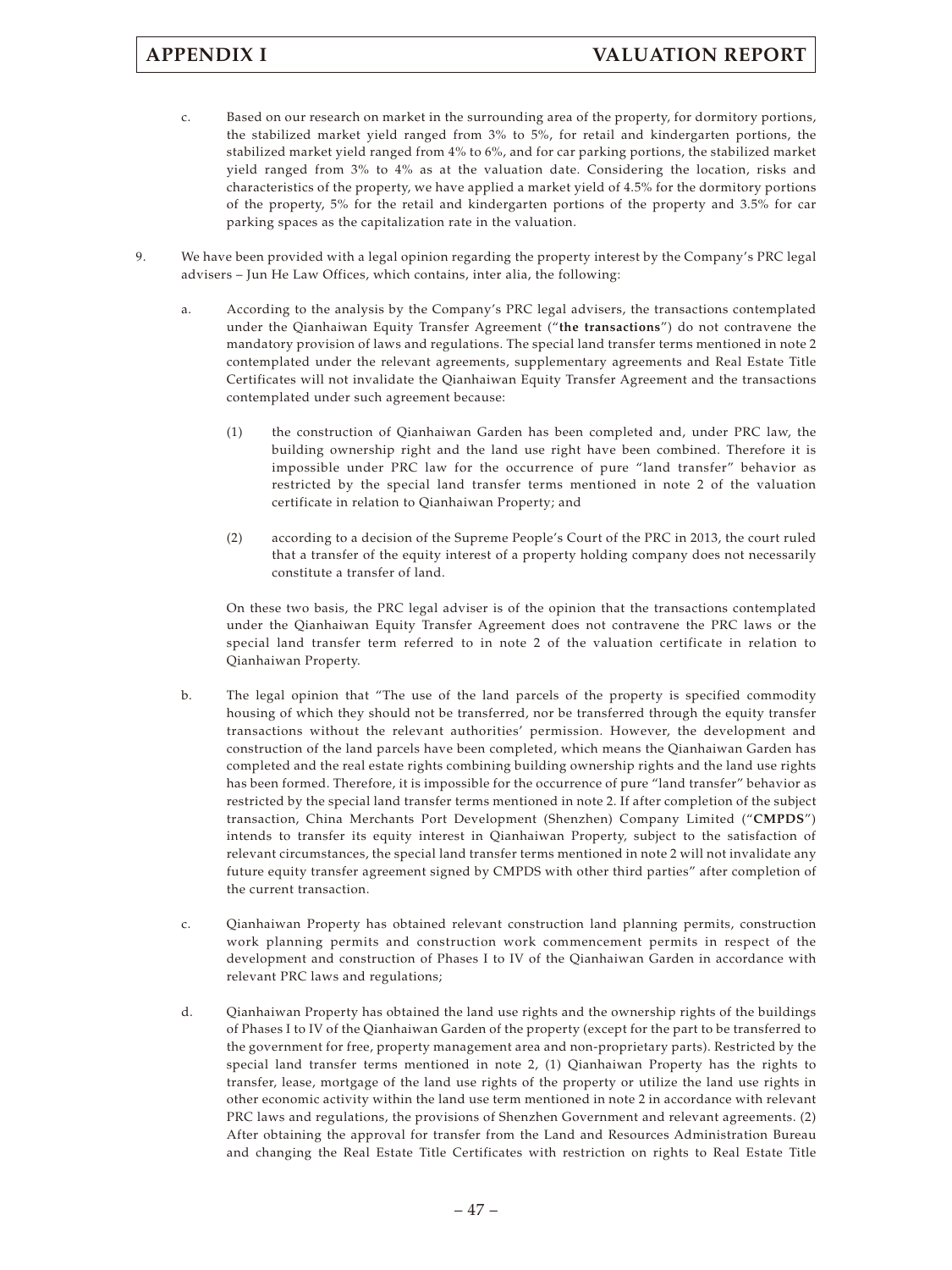Certificates without restriction on rights, Phases I to IV of the Qianhaiwan Garden (except for the part to be transferred to government for free, property management area and non-proprietary parts) can be transferred and mortgaged (except for the kindergarten of Phase III of the Qianhaiwan Garden) in accordance with laws. (3) Qianhaiwan Property has the rights to lease the property in accordance with laws;

- e. The ownership registration of underground car parking spaces has not been clearly defined in Shenzhen, thus Qianhaiwan Property is unable to apply for the Real Estate Title Certificates of underground car parking spaces, and cannot apply for the transfer and mortgage registration of car parking spaces. Qianhaiwan Property has the rights to legally lease the underground car parking spaces of the property, of which the leasing object and lease term should be in accordance with relevant laws and regulations; and
- f. Qianhaiwan Property has not applied for the registration of the tenancy contracts in respect of the buildings of the property leased out to various parties and such situation shall not affect the validity of the relevant tenancy contracts.
- 10. As advised by the Company's PRC legal advisers Jun He Law Offices, as restricted by the special land transfer terms mentioned in note 2, only after obtaining the approval for transfer from the Land and Resources Administration Bureau and changing the Real Estate Title Certificates with restriction on rights to Real Estate Title Certificates without restriction on rights, Phases I to IV of the Qianhaiwan Garden (except for the part to be transferred to government for free, property management area and non-proprietary parts) can be transferred and mortgaged (except for the kindergarten of Phase III of the Qianhaiwan Garden) in accordance with laws. Therefore, we have attributed no commercial value to the property as the property cannot be freely transferred currently. However, for reference purpose, we are of the opinion that the market value of the property as at the valuation date would be RMB2,865,000,000, assuming the property can be transferred in its existing state by whatever means.
- 11. A summary of major certificates/approvals is shown as follows:

| а.          | State-owned Land Use Rights Grant Contract                    | No. |
|-------------|---------------------------------------------------------------|-----|
| b.          | State-owned Land Use Rights Certificate                       | Yes |
| $C_{\star}$ | Real Estate Title Certificate                                 | Yes |
| d.          | Construction Land Planning Permit                             | Yes |
| e.          | Construction Work Planning Permit                             | Yes |
| f.          | <b>Construction Work Commencement Permit</b>                  | Yes |
| g.          | Pre-sale Permit                                               | No. |
| h.          | Construction Work Completion and Inspection Certificate/Table | Yes |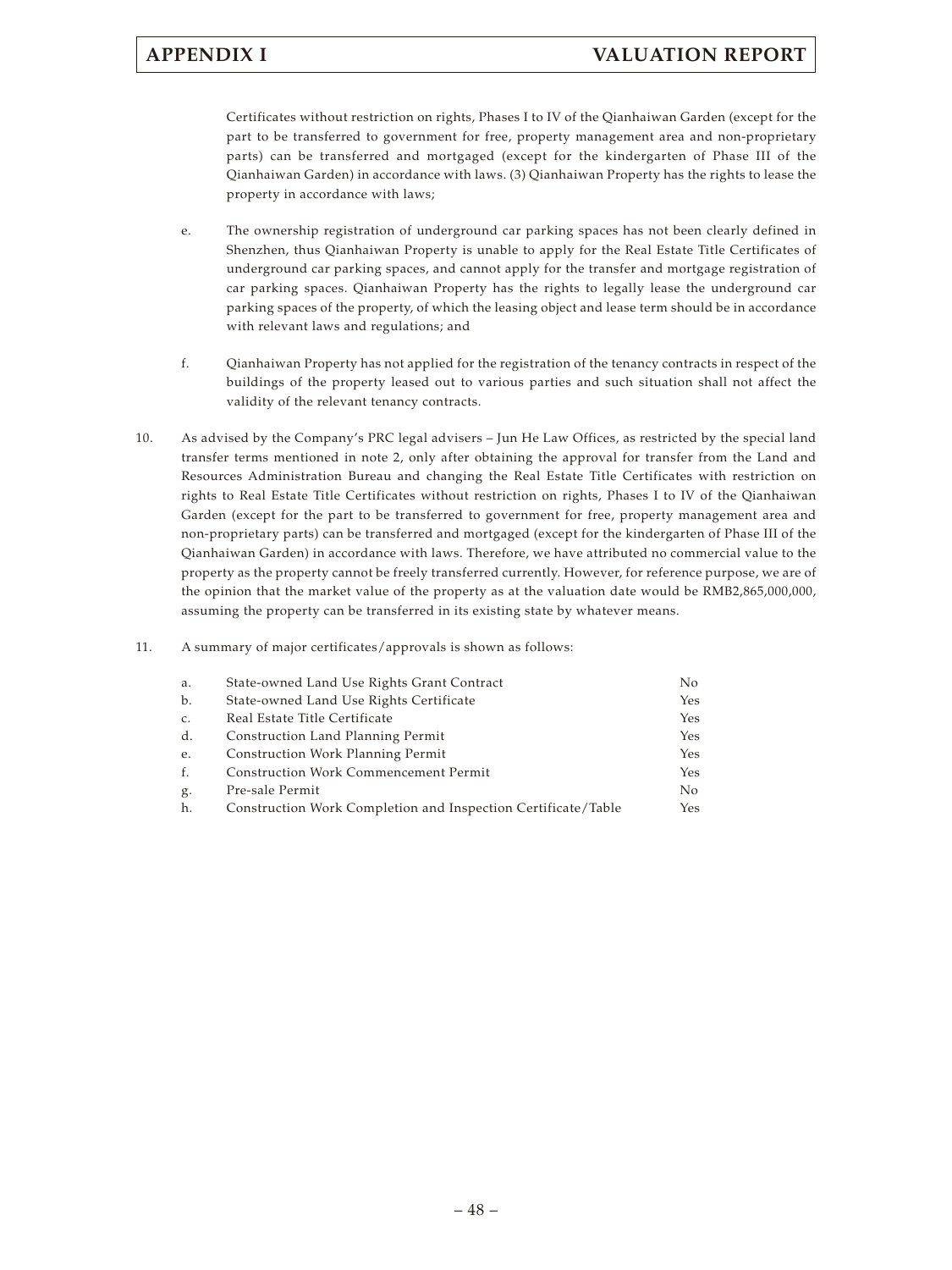# **APPENDIX I VALUATION REPORT**

## **VALUATION CERTIFICATE**

## **Property interest held by CMSIZ in the PRC**

| No. | Property                                                                                                                                                           | Description and tenure                                                                                                                                                                                                                                                                                                                                                                                                                                                                                                                       | Particulars of occupancy                                                                                                                        | Market value<br>in existing state<br>as at the<br>valuation date<br>RMB |
|-----|--------------------------------------------------------------------------------------------------------------------------------------------------------------------|----------------------------------------------------------------------------------------------------------------------------------------------------------------------------------------------------------------------------------------------------------------------------------------------------------------------------------------------------------------------------------------------------------------------------------------------------------------------------------------------------------------------------------------------|-------------------------------------------------------------------------------------------------------------------------------------------------|-------------------------------------------------------------------------|
| 2.  | A parcel of land of<br>Jetty III Land<br>located at the eastern<br>side of Xinghai<br>Avenue<br>Nanshan District<br>Shenzhen City<br>Guangdong Province<br>The PRC | The property comprises a<br>parcel of land with a site<br>area of approximately<br>204,027.68 sq.m. which is<br>for jetty port use.<br>The property is located at<br>the eastern side of<br>Xinghai Avenue, near the<br>junction of Xinghai<br>Avenue and Youlian Road<br>in Nanshan District. The<br>subject area of the<br>property is well-served<br>by public transportation<br>with 35 minutes' driving<br>distance to the city<br>center. The surrounding<br>environment comprises<br>several mega logistics<br>developments and port. | As at the valuation date,<br>the property with a site<br>area of approximately<br>204,027.68 sq.m. was<br>leased to SCT1 for jetty<br>port use. | No commercial<br>value                                                  |

#### *Notes:*

- 1. Pursuant to a Land Use Agreement (土地使用協議書, "**Agreement A**") dated 28 June 1990 entered into between China Merchants Shekou Industrial Zone Holdings Company Limited (招商局蛇口工業區有限公 司, "**CMSIZ**") and Shekou Container Terminals Limited (蛇口集裝箱碼頭有限公司, "**SCT1**"), CMSIZ agreed SCT1 to use the property with a site area of approximately 204,027.68 sq.m. The land use term commenced from 20 May 1989 and expired on 19 May 2019.
- 2. Pursuant to Agreement A, CMSIZ charged the land use fee since 1 April 1991 at HKD5 per sq.m. per year. From the fourth year, the land use fee will be increased by 30% every three years and thereafter.
- 3. Pursuant to Agreement A, the plot ratio of the property shall not be higher than 1 and the building density shall not exceed 10%. Furthermore, SCT1 shall be engaged in container terminals business and must operate this business under the provisions of Agreement A, instead of other use, such as dormitory, shopping center or other industrial construction.
- 4. Pursuant to an Agreement relating to the Disposal of Land Issue in Shekou Industrial Zone (關於處理蛇口 工業區用地問題的協議, "**Agreement B**") dated 20 January 2003 entered into between the Planning and Land Resources Bureau of Shenzhen and CMSIZ, the land area of various parcels of land (including the property) of CMSIZ with a total site area of approximately 18,850,000 sq.m. was located at the eastern side of Danan Mountain and Chiwan Mountain Watershed, the southern side of Dongbin Road Centreline, the western side of Shenzhen Bay and the northern side of Jetty III Land.
- 5. Pursuant to Agreement B and related appendixes, the land use rights term of the property commenced from the land use term commencement date. The land use rights term shall not be exceeded the maximum term of land use stipulated by the State Council.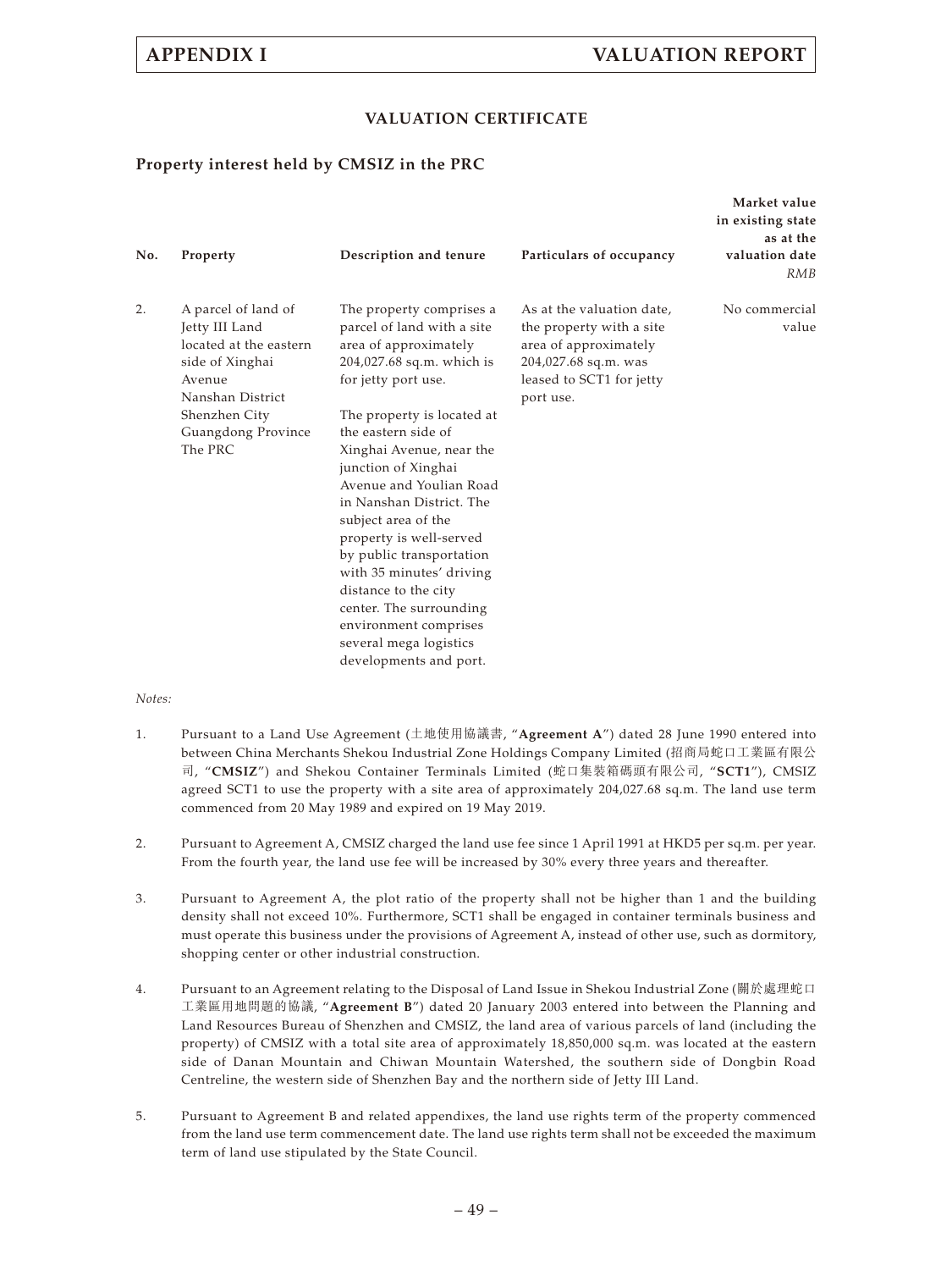- 6. Pursuant to Agreement B and related appendixes, with the confirmation of CMSIZ to transfer the land use rights of the property, the State-owned Land Use Rights Grant Contracts of the property which had not been obtained should be signed entered into between the Planning and Land Resources Bureau of Shenzhen and the land users; otherwise, the State-owned Land Use Rights Grant Contracts which also have not been obtained should be signed entered into between the Planning and Land Resources Bureau of Shenzhen and CMSIZ.
- 7. Pursuant to Agreement B and related appendixes, Agreement B is only for the basis of application for the State-owned Land Use Rights Grant Contracts or the registration of relevant building ownership rights within the particular land area. The specific area and rights of land or buildings will be subject to the State-owned Land Use Rights Grant Contracts or the Real Estate Title Certificates.
- 8. Our valuation has been made on the following basis and analysis:

We have made reference to sales prices of land within the locality which has the similar characteristics comparable to the property. The accommodation value of these comparable land sites ranges from RMB2,700 to RMB10,000 per sq.m. for industrial or logistics uses. Appropriate adjustments and analysis are considered to the differences in location, size and other characters between the comparable properties and the property to arrive at our assumed unit rate.

- 9. We have been provided with a legal opinion regarding the property interest by the Company's PRC legal advisers – Hui Zhong Law Firm, which contains, inter alia, the following:
	- a. According to the confirmation provided by CMSIZ, CMSIZ has not applied for the registration of real estate ownership rights of the property;
	- b. According to the opinion provided by the Company's PRC legal advisers, there will be no major legal impediment for SCT1 to sign the State-owned Land Use Rights Grant Contracts with the Planning and Land Resources Bureau. However, the signing of the State-owned Land Use Rights Grant Contracts is subject to policy, market and other factors and may have an uncertainty;
	- c. According to the opinion provided by the Company's PRC legal advisers, if SCT1 sign the State-owned Land Use Rights Grant Contracts with the Planning and Land Resources Bureau and apply for the registration of real estate ownership rights of the property in accordance with all the relevant conditions and requirements and not being rejected, there should be no major legal impediments for SCT1 to obtain the real estate registration and Real Estate Title Certificates;
	- d. According to information provided by the Planning and Land Resources Bureau of Shenzhen and the confirmation of CMSIZ, the planning land use of the property is jetty port. According to the opinion of the Company's PRC legal advisers, the maximum land use rights term should be 50 years starting from 20 May 1989 when State-owned Land Resources Bureau and SCT1 enter into the signing of the State-owned Land Use Rights Grant Contracts. The specific land use term is subject to the actual signed State-owned Land Use Rights Grant Contracts; and
	- e. According to the confirmation provided by CMSIZ, the property is not subject to any warranty, mortgage, sequestration or any other rights, limits and encumbrances.
- 10. As at the valuation date, CMSIZ had not signed any State-owned Land Use Rights Contracts nor obtained any Real Estate Title Certificates. Therefore, we have attributed no commercial value to the property. However, for reference purpose, we are of the opinion that the market value of the property as at the valuation date would be RMB652,000,000, assuming (a) the State-owned Land Use Rights Grant Contracts and the Real Estate Title Certificates have been obtained; (b) the relevant land premium has been fully paid by the grantee; (c) the land use rights of the property have been granted for a term of 50 years commencing from 20 May 1989 and expiring on 19 May 2039; (d) the land use rights of the property is for jetty port use; and (e) the plot ratio of the land use rights of the property is not higher than 1.
- 11. A summary of major certificates/approvals is shown as follows:

| а. | State-owned Land Use Rights Grant Contract                    | No.            |
|----|---------------------------------------------------------------|----------------|
| b. | State-owned Land Use Rights Certificate                       | N <sub>o</sub> |
| c. | Real Estate Title Certificate                                 | N <sub>o</sub> |
| d. | Construction Land Planning Permit                             | No.            |
| e. | Construction Work Planning Permit                             | No.            |
| f. | <b>Construction Work Commencement Permit</b>                  | No.            |
| g. | Pre-sale Permit                                               | No.            |
| h. | Construction Work Completion and Inspection Certificate/Table | No.            |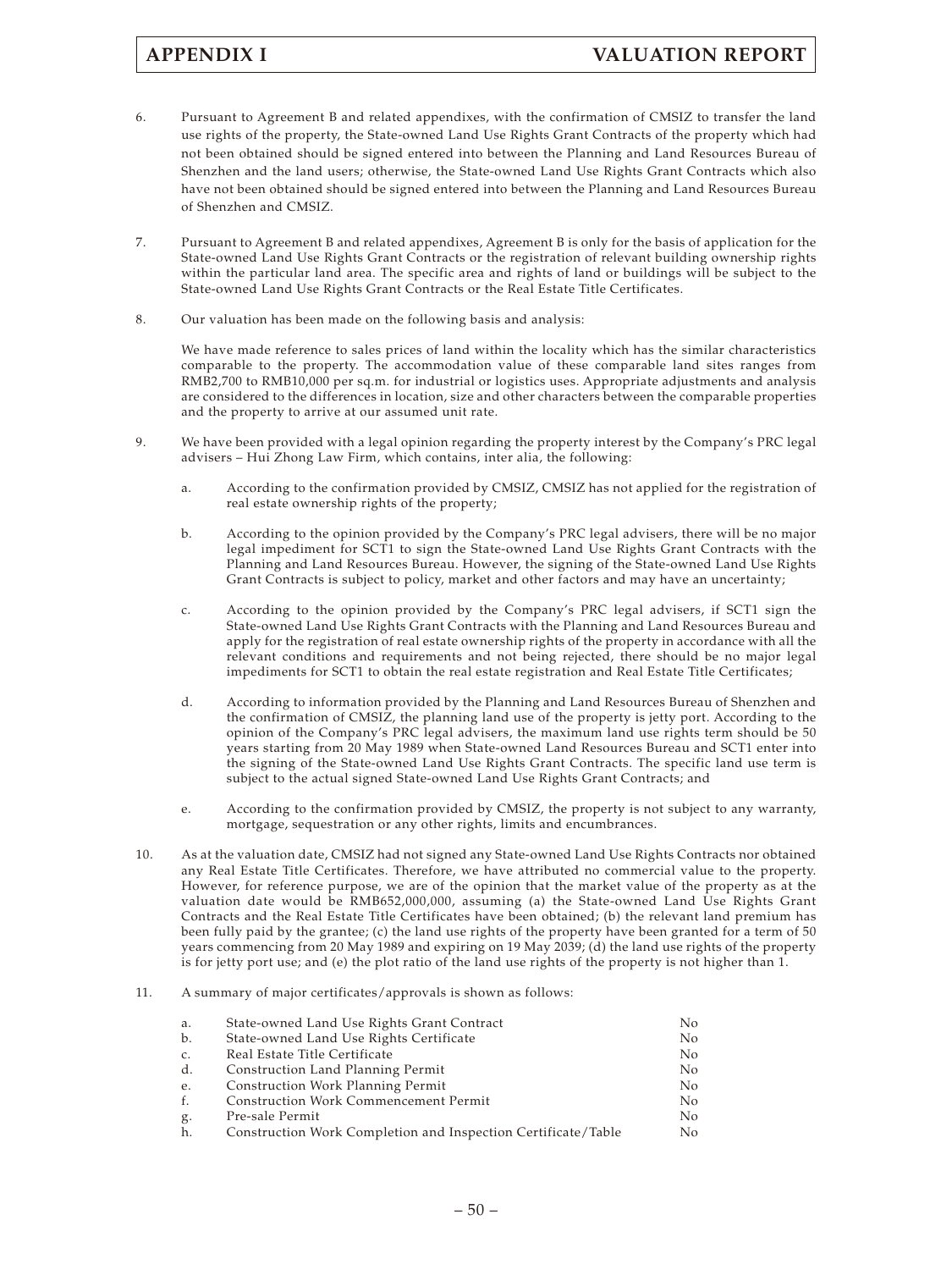### **1 RESPONSIBILITY STATEMENT**

This circular, for which the Directors collectively and individually accept full responsibility, includes particulars given in compliance with the Listing Rules for the purpose of giving information with regard to the Company. The Directors, having made all reasonable enquiries, confirm that to the best of their knowledge and belief the information contained in this circular is accurate and complete in all material respects and not misleading or deceptive, and there are no other matters the omission of which would make any statement herein or this circular misleading.

#### **2 DISCLOSURE OF INTERESTS**

As at the Latest Practicable Date, the interests and short positions of each Director and chief executive of the Company in the shares, underlying shares or debentures of the Company and its associated corporations (within the meaning of Part XV of the SFO) which were required to be notified to the Company and the Stock Exchange pursuant to Divisions 7 and 8 of Part XV of the SFO (including interests and short positions in which he was deemed or taken to have under such provisions of the SFO), or which were required, pursuant to section 352 of the SFO, to be entered in the register maintained by the Company referred to therein, or which were required, pursuant to the Model Code for Securities Transactions by Directors of Listed Issuers (the "Model Code") contained in the Listing Rules, to be notified to the Company and the Stock Exchange were as follows:

| <b>Name of Director</b> | Number of shares            | Percentage of<br>issued shares |
|-------------------------|-----------------------------|--------------------------------|
| Mr. LEE Yip Wah Peter   | 181,308 (Long position)     | $0.01\%$                       |
| Mr. LI Kwok Heem John   | 1,778,225 (Long position)   | $0.07\%$                       |
| Mr. WANG Hong           | 360,155 (Long position)     | $0.01\%$                       |
| Mr. YU Liming           | 430,134 (Long position)     | $0.02\%$                       |
| Total                   | $2,749,822$ (Long position) | $0.11\%$                       |

#### **(i) Interest in shares**

#### **(ii) Share Option Scheme**

Nil

Other than the interest in shares as set out above, as at the Latest Practicable Date, none of the Directors or the chief executive of the Company had any interests or short position in the shares, underlying shares or debentures of the Company or any associated corporation (within the meaning of Part XV of the SFO) which are required to be: (a) notified to the Company and the Stock Exchange pursuant to Divisions 7 and 8 of Part XV of the SFO; (b) entered in the register kept by the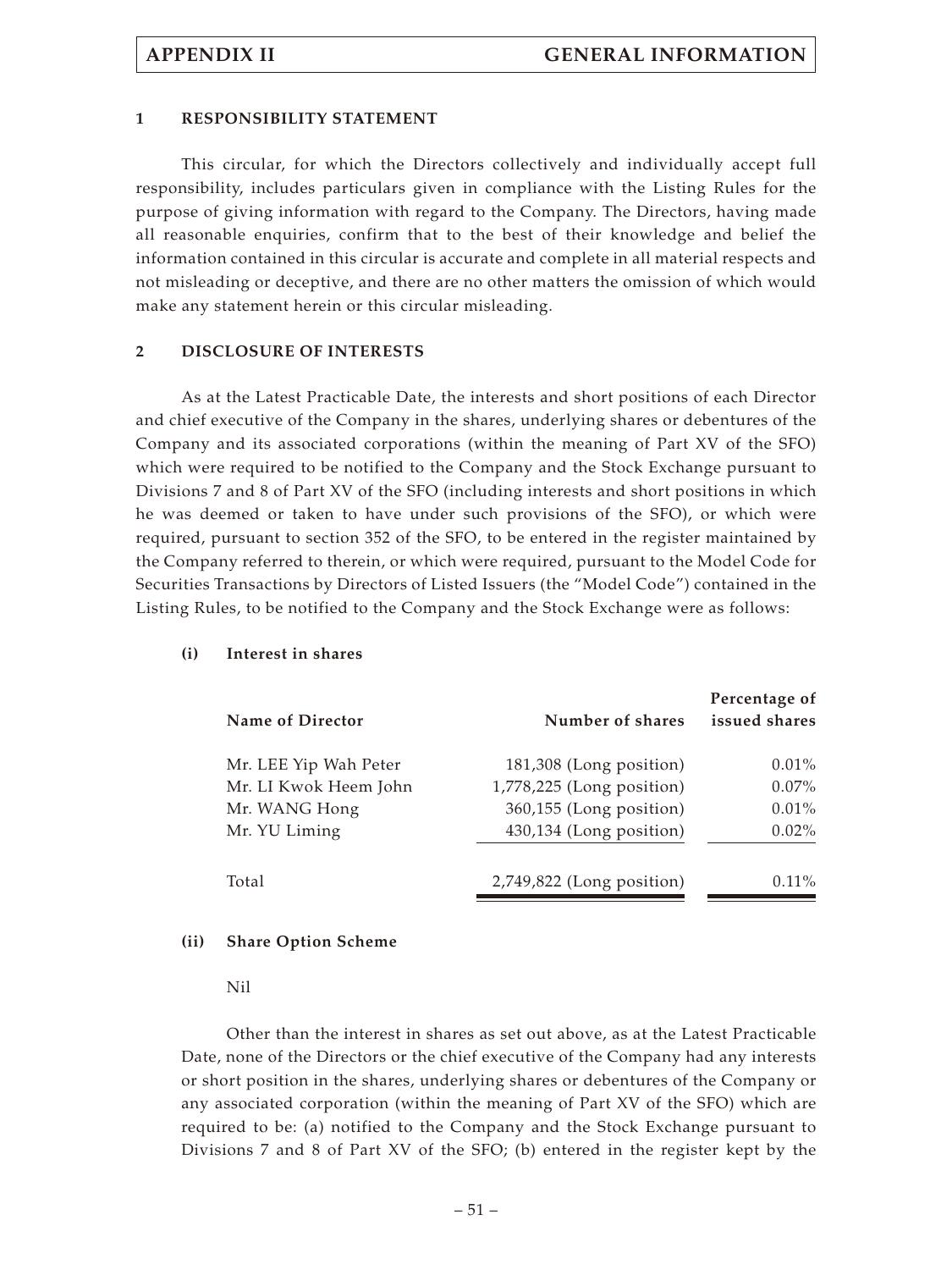Company pursuant to section 352 of the SFO; or (c) notified to the Company and the Stock Exchange pursuant to the Model Code.

## **(iii) Executive Positions**

Nil

None of the Directors is a director or employee of a company which has, or is deemed to have, an interest or short position in the shares or underlying shares of the Company which would fall to be disclosed to the Company under the provisions of Divisions 2 and 3 of Part XV of the SFO.

## **3 MATERIAL ADVERSE CHANGE**

As at the Latest Practicable Date, the Directors were not aware of any material adverse changes in the financial or trading position of the Group since 31 December 2015, being the date to which the last published audited consolidated accounts of the Group were made up.

## **4 LITIGATION**

As at the Latest Practicable Date, no member of the Group was engaged in any litigation or claims of material importance and, so far as the Directors are aware, no litigation or claim of material importance is pending or threatened against any member of the Group.

## **5 SERVICE CONTRACTS**

As at the Latest Practicable Date, none of the Directors had entered into, or proposed to enter into, any service contract with the Company or any member of the Group (excluding contracts expiring or determinable by the employer within one year without payment of compensation (other than statutory compensation)).

## **6 COMPETING INTEREST**

As at the Latest Practicable Date, none of the Directors and their respective associates was interested in any business, apart from the Company's business, that competes or competed or is or was likely to compete, either directly or indirectly, with the Company's business and there is no contract or arrangement subsisting at the Latest Practicable Date in which any Director is materially interested and which is significant in relation to the Group's business.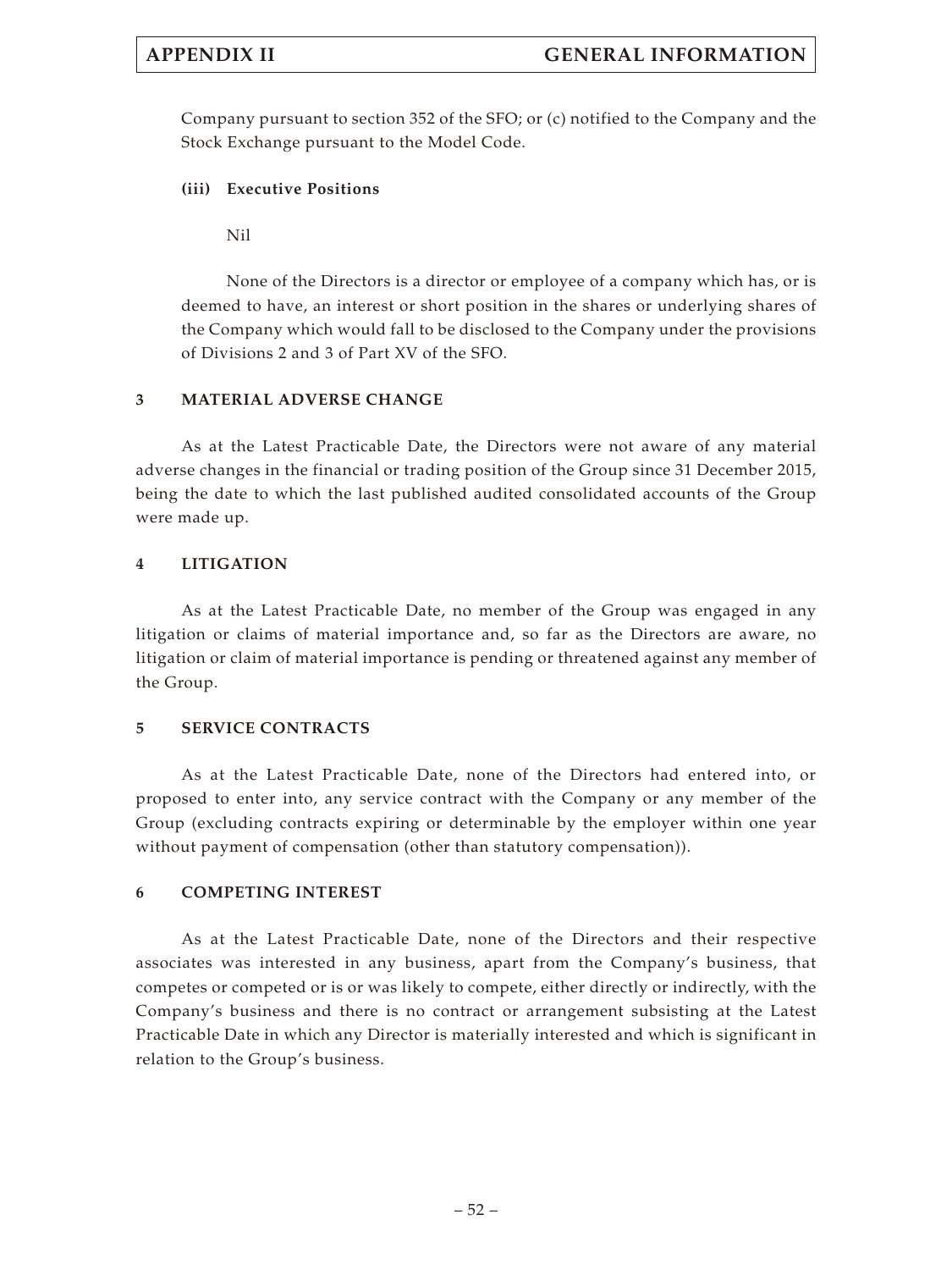## **7 OTHER INTEREST**

As at the Latest Practicable Date, none of the Directors nor any expert named in the paragraph headed "Qualification and Consent of Expert" in this appendix had any direct or indirect interest in any assets which had been, since 31 December 2015, being the date to which the latest published audited accounts of the Group were made up, acquired or disposed of by, or leased to, any member of the Group, or are proposed to be acquired or disposed of by, or leased to, any member of the Group.

## **8 QUALIFICATION AND CONSENT OF EXPERTS**

The following is the qualification of the expert who has given its opinion or advice for the inclusion in this circular:

| Name                                                              | Qualification                                                                                                                                                                                                                                                                                                                            |
|-------------------------------------------------------------------|------------------------------------------------------------------------------------------------------------------------------------------------------------------------------------------------------------------------------------------------------------------------------------------------------------------------------------------|
| Hui Zhong Law Firm                                                | PRC Lawyers                                                                                                                                                                                                                                                                                                                              |
| Jones Lang LaSalle<br>Corporate Appraisal<br>and Advisory Limited | an independent valuer to provide intermediary<br>consultation and appraisal services, which was<br>commissioned by Company to conduct a fair<br>valuation of the property interests held by<br>Qianhaiwan Property and CMSIZ as at 31 August<br>2016                                                                                     |
| Jun He Law Offices                                                | PRC Lawyers                                                                                                                                                                                                                                                                                                                              |
| Somerley Capital Limited                                          | a corporation licensed under the SFO to carry out<br>Type 1 (dealing in securities) and Type 6 (advising on<br>corporate finance) regulated activities under the SFO,<br>the independent financial adviser appointed to advise<br>the Independent Board Committee and the<br>Independent Shareholders in relation to the<br>Transactions |

Each of the experts named above has given and has not withdrawn its written consent to the issue of this circular with the inclusion of its letter, report, opinion (as the case may be) and the references to its name (including its qualifications) in the form and context in which they respectively appear.

Each of the experts named above did not have any shareholding in any member of the Group or any right (whether legally enforceable or not) to subscribe for or to nominate persons to subscribe for securities in any member of the Group.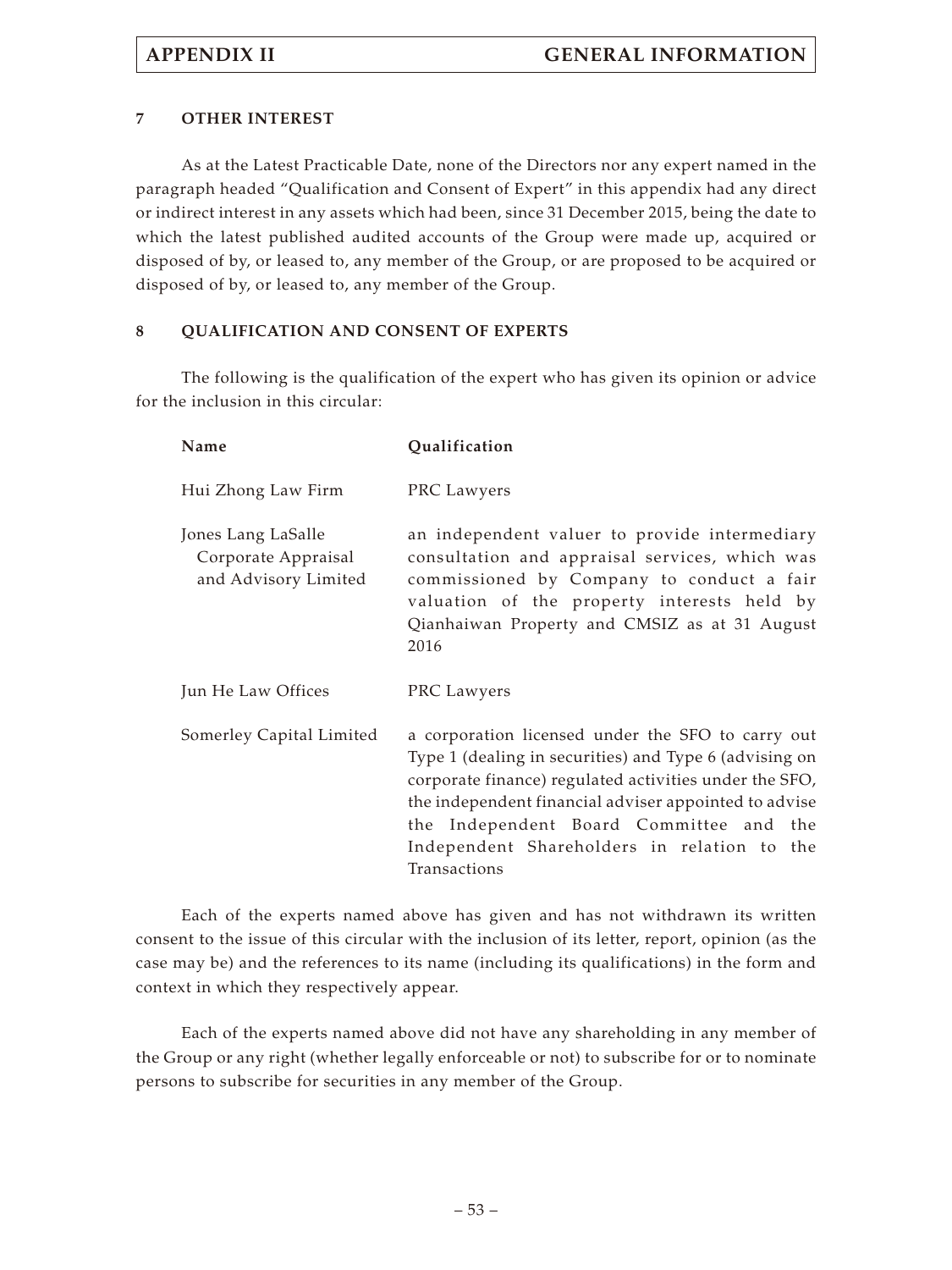As at the Latest Practicable Date, each of the experts named above did not have any direct or indirect interest in any assets of the Group which have, since 31 December 2015, being the date to which the latest published audited consolidated accounts of the Group were made up, been acquired or disposed of by or leased to any member of the Group, or are proposed to be acquired or disposed of by or leased to any member of the Group.

## **9 MISCELLANEOUS**

- (i) The company secretary of the Company is Mr. Leung Chong Shun.
- (ii) The registered office of the Company is at 38<sup>th</sup> Floor, China Merchants Tower, Shun Tak Centre, 168-200 Connaught Road Central, Hong Kong.
- (iii) The Hong Kong share registrar and transfer office of the Company is Computershare Hong Kong Investor Services Limited, at Shops 1712–1716, 17M Floor, Hopewell Centre, 183 Queen's Road East, Wanchai, Hong Kong.
- (iv) The English text of this circular shall prevail over the Chinese text.

## **10 DOCUMENTS FOR INSPECTION**

Copies of the following documents will be available for inspection at Linklaters, 10<sup>th</sup> Floor, Alexandra House, Chater Road, Hong Kong during normal business hours on any business day from the date of this circular up to and including 28 November 2016:

- (i) the articles of association of the Company;
- (ii) the annual reports of the Company for each of the financial years ended 31 December 2014 and 31 December 2015;
- (iii) the Qianhaiwan Equity Transfer Agreement, the SCT1 Lease Agreement and the Land Use Rights Confirmation Contract;
- (iv) the letter from the Independent Board Committee to the Independent Shareholders, the text of which is set out on pages 16 to 17 of this circular;
- (v) the letter of advice from Somerley to the Independent Board Committee and the Independent Shareholders, the text of which is set out on pages 15 to 40 of this circular;
- (vi) the valuation reports, by the Independent Valuer, as referred to on pages 41 to 50 of this circular;
- (vii) the written consent from the expert referred to under the paragraph "Qualification and Consent of Expert" in this appendix; and
- (viii) a copy of this circular.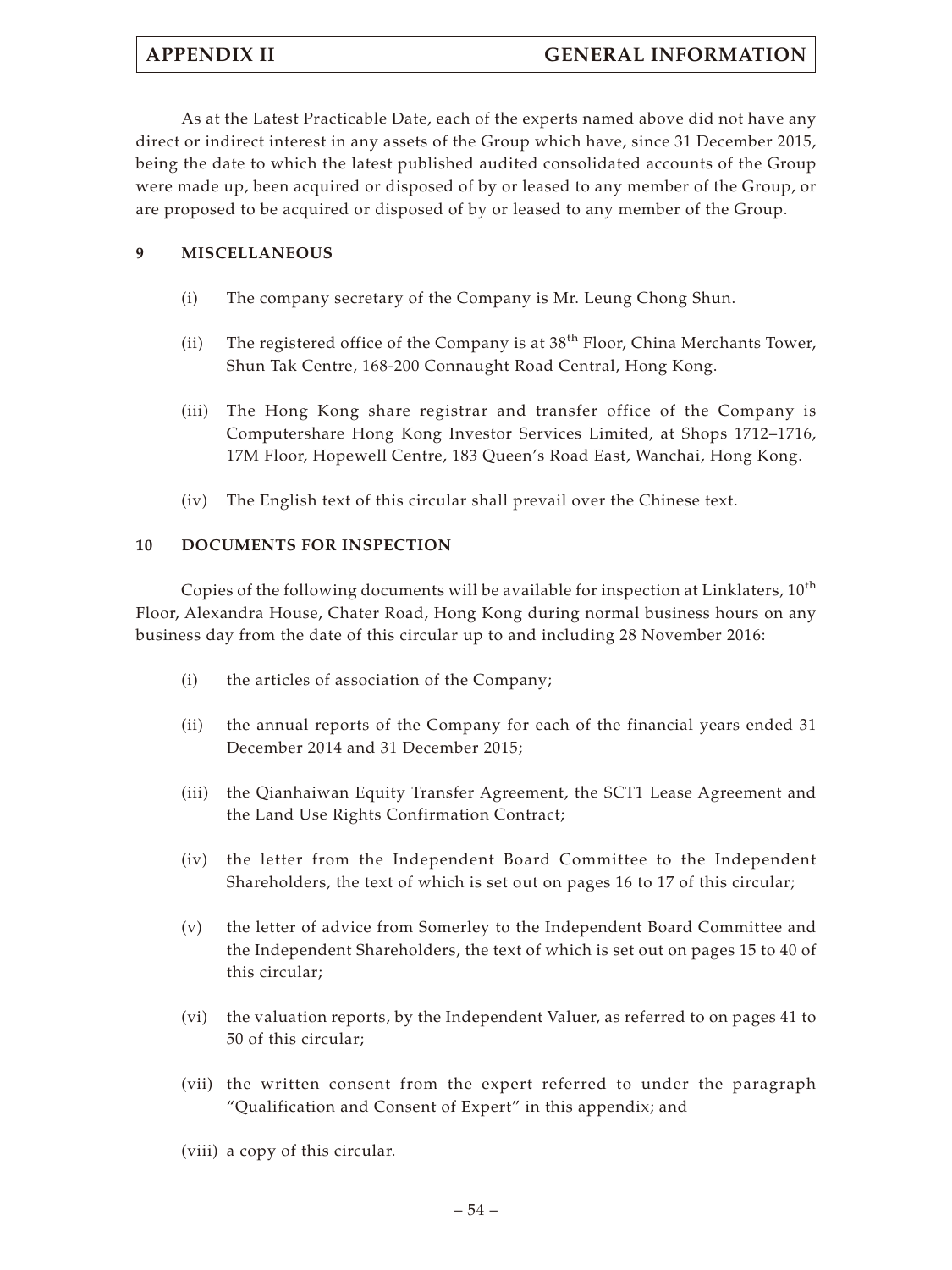

*(Incorporated in Hong Kong with limited liability under the Companies Ordinance)* **(Stock Code: 00144)**

# **NOTICE OF EXTRAORDINARY GENERAL MEETING**

**NOTICE IS HEREBY GIVEN** that an extraordinary general meeting of the shareholders of China Merchants Port Holdings Company Limited (the "**Company**") will be held at Chatham Room, Level 7, Conrad Hong Kong, Pacific Place, 88 Queensway, Hong Kong at 9:30 a.m., on Monday, 28 November 2016 for the purpose of considering and, if thought fit, passing, with or without modifications, the following resolutions as ordinary resolutions:

## **ORDINARY RESOLUTIONS**

- A. "**THAT** the equity interest transfer agreement (the "**Qianhaiwan Equity Transfer Agreement**") dated 14 October 2016 entered into between China Merchants Port Development (Shenzhen) Company Limited as purchaser and China Merchants Shekou Industrial Zone Holdings Company Limited, Shenzhen China Merchants Venture Company Limited, Shenzhen Qianhai Pingfangyuanqu Development Company Limited and Shenzhen China Merchants Qianhaiwan Property Company Limited as vendor in relation to the sale and purchase of the entire equity interest in Qianhaiwan Property (a copy of which is produced to the meeting marked "A" and initialled by the chairman of this meeting for the purpose of identification), be and is hereby generally and unconditionally approved and any one director of the Company be and is hereby authorised to do all such further things and acts and execute all such further documents and take all such steps which he considers necessary, desirable or expedient to implement and/or give effect to any matters relating to or in connection with the Qianhaiwan Equity Transfer Agreement and any of the transactions contemplated thereunder."
- B. "**THAT** the land use rights confirmation contract (the "**Land Use Rights Confirmation Contract**") dated 14 October 2016 entered into between Shekou Container Terminals Limited as purchaser and China Merchants Shekou Industrial Zone Holdings Company Limited as vendor in relation to the sale and purchase of the parcel of land situated at Jetty III Shekou Container Terminal with a total area of 204,027.68 sq.m (a copy of which is produced to the meeting marked "B" and initialled by the chairman of this meeting for the purpose of identification), be and is hereby generally and unconditionally approved and any one director of the Company be and is hereby authorised to do all such further things and acts and execute all such further documents and take all such steps which he considers necessary, desirable or expedient to implement and/or give effect to any matters relating to or in connection with the Land Use Rights Confirmation Contract and any of the transactions contemplated thereunder."

By Order of the Board **China Merchants Port Holdings Company Limited Mr. LI Xiaopeng** *Chairman*

Hong Kong, 7 November 2016